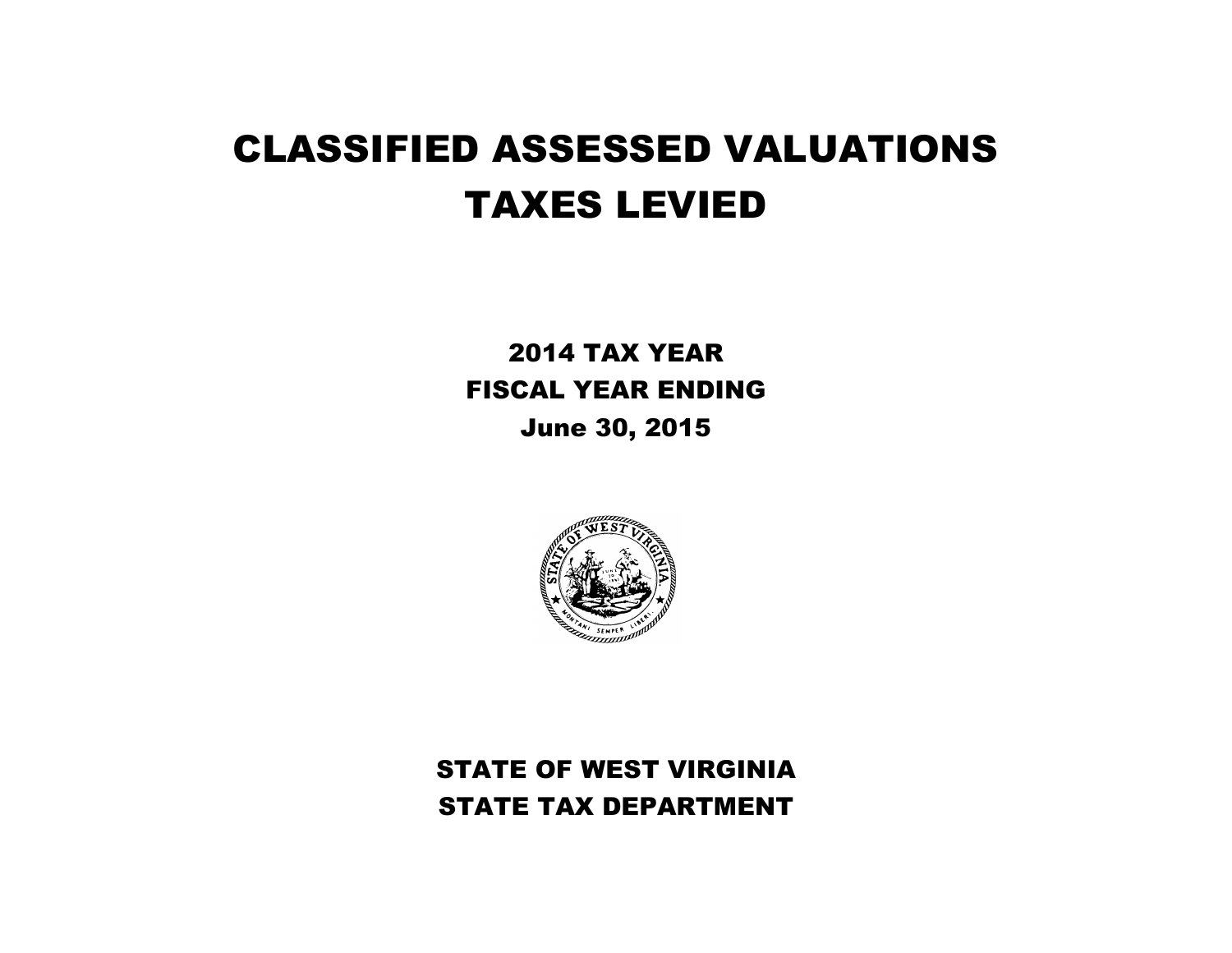### **CLASSIFIED ASSESSED VALUATIONS TAXES LEVIED**

### **2014 TAX YEAR**

**FISCAL YEAR ENDING JUNE 30, 2015**

**ROBERT S. KISS CABINET SECRETARY DEPARTMENT OF REVENUE**

**MARK W. MATKOVICH STATE TAX COMMISSIONER STATE TAX DEPARTMENT**

**JEFF AMBURGEY DIRECTOR PROPERTY TAX DIVISION STATE TAX DEPARTMENT**

**KRIS PINKERMAN ASSISTANT DIRECTOR PROPERTY TAX DIVISION STATE TAX DEPARTMENT**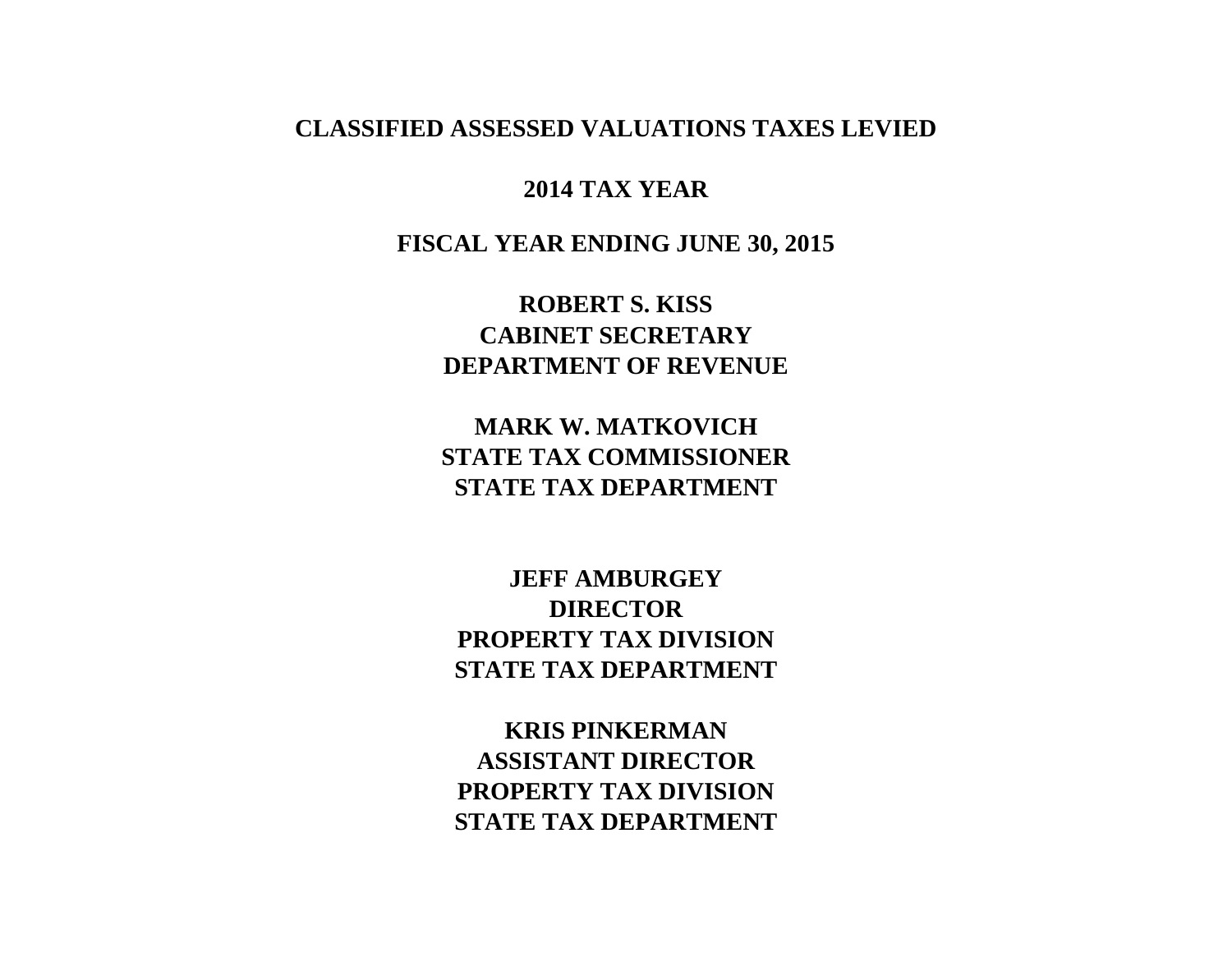### **CLASSIFICATION OF PROPERTY**

### **FOR AD VALOREM TAX PURPOSES, PROPERTY IS CLASSIFIED AS FOLLOWS:**

- **Class I All tangible personal property employed exclusively in agriculture, including horticulture and grazing; all products of agriculture, including livestock, while owned by the producer: \***
- **Class II All property owned, used and occupied by the owner exclusively for residential purposes; all farms, including land used for horticulture and grazing, occupied and cultivated by their owners or bona fide tenants.**
- **Class III All real and personal property situated outside municipalities, exclusive of Classes I and II.**
- **Class IV All real and personal property situated inside municipalities, exclusive of Classes I and II.**

**Total levy rates by class vary between counties. The rate for Class II property is two times that of Class I and the rates for Classes III and IV property are four times that of Class I.**

*\*Personal property used on a farm or farming opertion was exempted by the Legislature beginning in Tax Year 2008*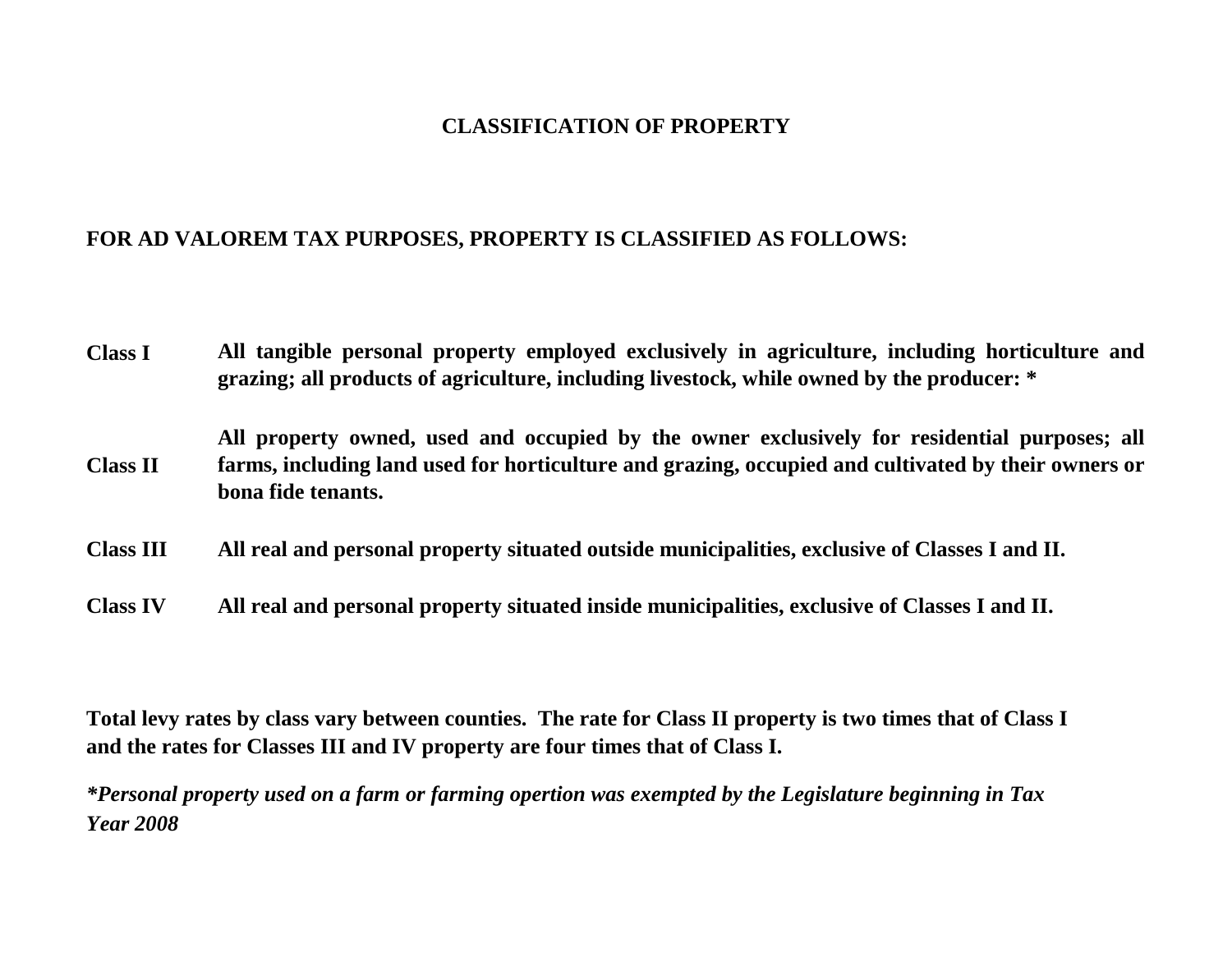### **CLASSIFIED ASSESSED VALUATIONS**

| Page | $1 - 4$   | <b>Real Estate</b>             | <b>Barbour County – Wyoming County</b> |
|------|-----------|--------------------------------|----------------------------------------|
| Page | $5 - 8$   | <b>Personal Property</b>       | <b>Barbour County – Wyoming County</b> |
| Page | $9 - 12$  | <b>Public Utility Property</b> | <b>Barbour County – Wyoming County</b> |
| Page | $13 - 16$ | <b>All Property</b>            | <b>Barbour County – Wyoming County</b> |

### **TAXES LEVIED – DISTRIBUTION BY TYPE OF PROPERTY**

| Page | 17 | <b>Real Estate</b>             | <b>Barbour County – Mingo County</b>      |
|------|----|--------------------------------|-------------------------------------------|
| Page | 18 | <b>Real Estate</b>             | <b>Monongalia County - Wyoming County</b> |
| Page | 19 | <b>Personal Property</b>       | <b>Barbour County – Mingo County</b>      |
| Page | 20 | <b>Personal Property</b>       | <b>Monongalia County – Wyoming County</b> |
| Page | 21 | <b>Public Utility Property</b> | <b>Barbour County – Mingo County</b>      |
| Page | 22 | <b>Public Utility Property</b> | <b>Monongalia County – Wyoming County</b> |
| Page | 23 | <b>All Property</b>            | <b>Barbour County – Mingo County</b>      |
| Page | 24 | <b>All Property</b>            | <b>Monongalia County - Wyoming County</b> |

#### **TAXES LEVIED – DISTRIBUTION BY PURPOSE OF LEVY**

| Page | <b>State Purpose</b> | <b>Barbour County – Mingo County</b>      |
|------|----------------------|-------------------------------------------|
| Page | <b>State Purpose</b> | <b>Monongalia County – Wyoming County</b> |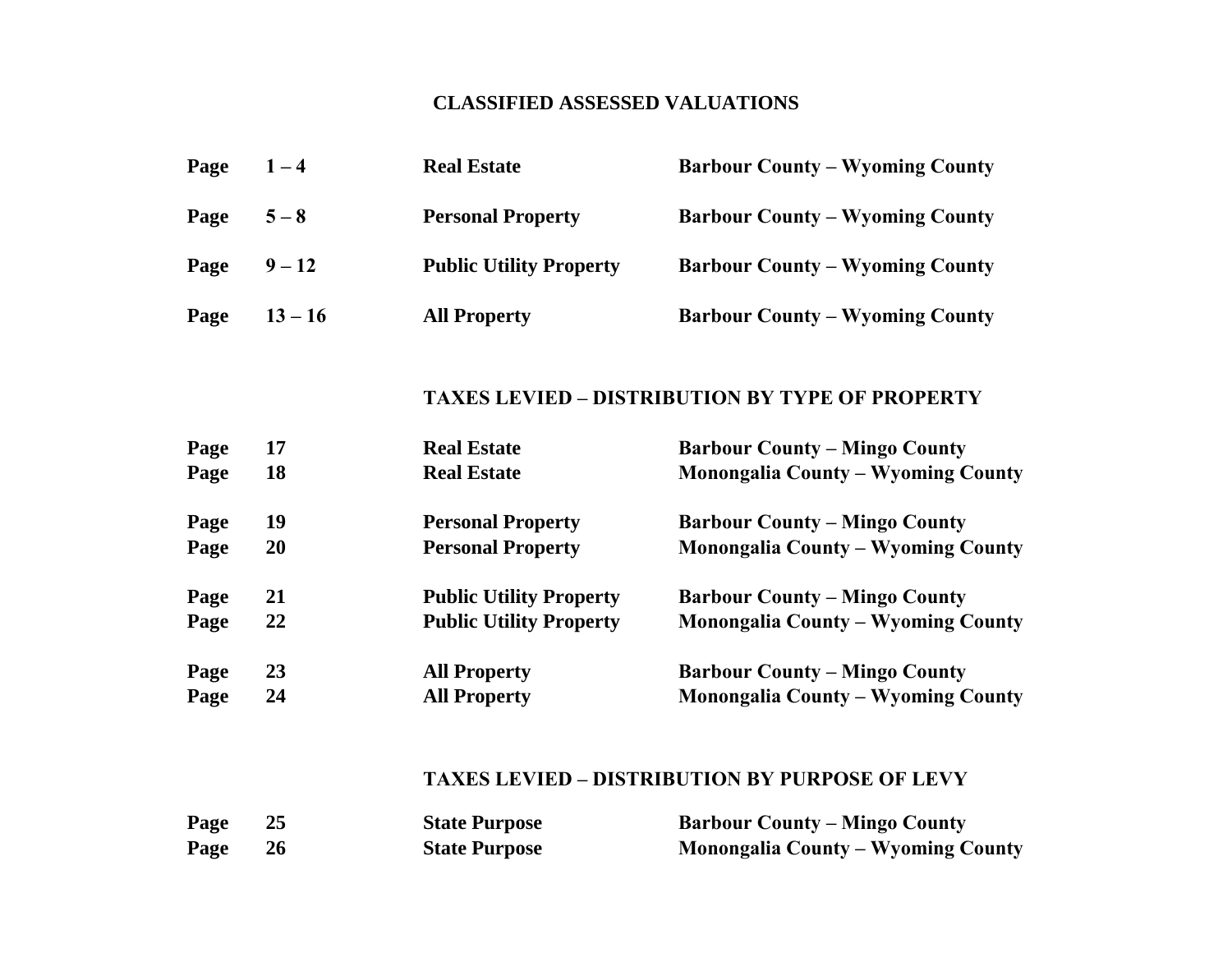## **TAXES LEVIED – DISTRIBUTION BY PURPOSE OF LEVY (CONTINUED)**

| Page | 27 | <b>County Purposes</b>    | <b>Barbour County – Mingo County</b>      |
|------|----|---------------------------|-------------------------------------------|
| Page | 28 | <b>County Purposes</b>    | <b>Monongalia County - Wyoming County</b> |
| Page | 29 | <b>School Purposes</b>    | <b>Barbour County – Mingo County</b>      |
| Page | 30 | <b>School Purposes</b>    | <b>Monongalia County – Wyoming County</b> |
| Page | 31 | <b>Municipal Purposes</b> | <b>Barbour County – Mingo County</b>      |
| Page | 32 | <b>Municipal Purposes</b> | <b>Monongalia County – Wyoming County</b> |
| Page | 33 | <b>All Purposes</b>       | <b>Barbour County – Mingo County</b>      |
| Page | 34 | <b>All Purposes</b>       | <b>Monongalia County – Wyoming County</b> |

### **RECAPITULATION 2003 TO 2014**

### **ASSESSED VALUATION AND TAXES LEVIED**

| Page | $35 - 36$ | <b>Classified Assessed Valuations</b>                                                                                                           |
|------|-----------|-------------------------------------------------------------------------------------------------------------------------------------------------|
| Page | $37 - 38$ | <b>Taxes Levied on Classified Assessed Valuations</b>                                                                                           |
| Page | 39        | Average Rate of Levy on Each \$100 Valuation by Class of Property                                                                               |
| Page | 40        | Distribution of Taxes Levied 2003 to 2014 by Purpose<br>Distribution of Taxes Levied 2014 by Purpose and Type of Property                       |
| Page | 41        | <b>Distribution of Taxes Levied by Percentages</b><br><b>Average Rate of Levy on Each \$100 Assessed Valuation by Purpose</b><br>Per Capita Tax |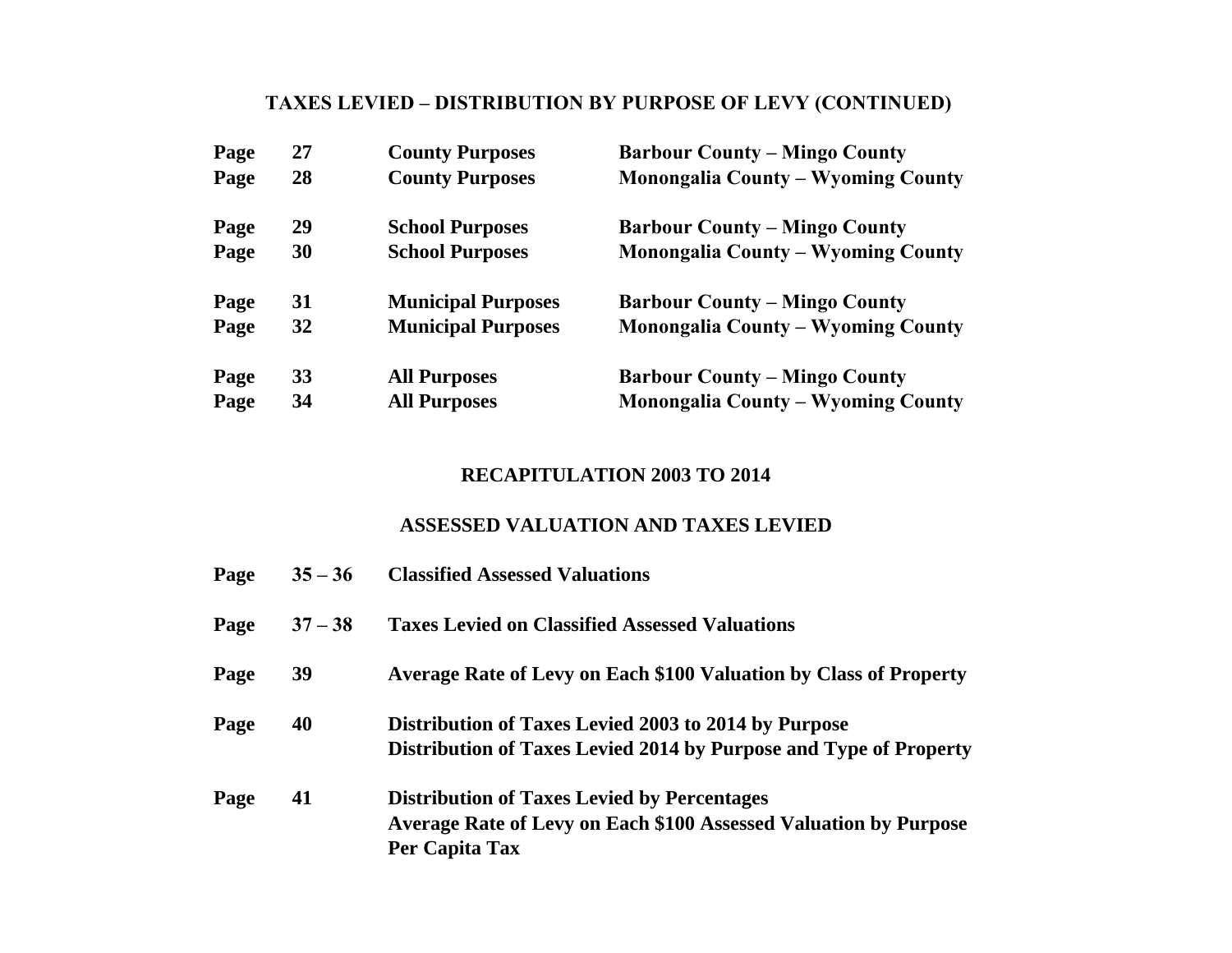## CLASSIFIED

ASSESSED

# VALUATIONS

Page 1-16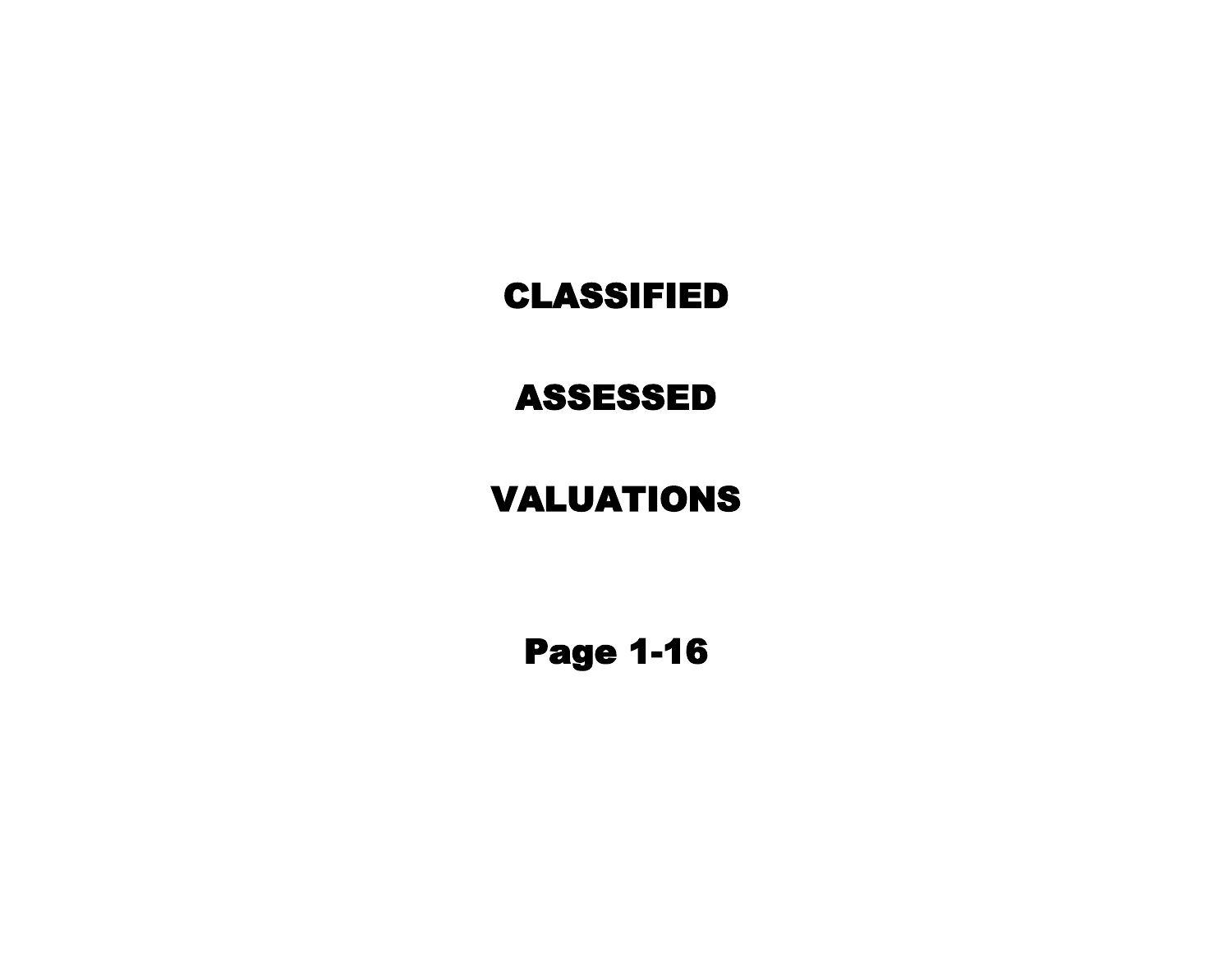## TAX DEPARTMENT 2014-15 FISCAL YEAR PROPERTY TAX DIVISION

|                   | <b>CLASS II</b> |                     |               | <b>CLASS III</b> | <b>CLASS IV</b>     |
|-------------------|-----------------|---------------------|---------------|------------------|---------------------|
| <b>COUNTY</b>     | <b>DISTRICT</b> | <b>MUNICIPALITY</b> | <b>TOTAL</b>  | <b>DISTRICT</b>  | <b>MUNICIPALITY</b> |
| <b>BARBOUR</b>    | 158,993,060     | 37,464,830          | 196,457,890   | 105,247,050      | 37,676,920          |
| <b>BERKELEY</b>   | 2,524,068,930   | 271,157,630         | 2,795,226,560 | 836,705,100      | 312,049,630         |
| <b>BOONE</b>      | 145,415,530     | 49,800,890          | 195,216,420   | 407,160,600      | 28,085,960          |
| <b>BRAXTON</b>    | 154,681,150     | 18,948,020          | 173,629,170   | 94,624,840       | 19,060,100          |
| <b>BROOKE</b>     | 147,494,530     | 127,227,850         | 274,722,380   | 29,250,600       | 137,985,400         |
| <b>CABELL</b>     | 755,480,650     | 596,866,100         | 1,352,346,750 | 336,494,040      | 589,822,290         |
| <b>CALHOUN</b>    | 79,314,610      | 2,701,320           | 82,015,930    | 41,488,180       | 3,984,160           |
| <b>CLAY</b>       | 67,273,330      | 2,054,820           | 69,328,150    | 67,717,560       | 6,187,030           |
| <b>DODDRIDGE</b>  | 121,307,210     | 6,812,170           | 128,119,380   | 52,503,970       | 5,118,190           |
| <b>FAYETTE</b>    | 358,676,580     | 206,072,370         | 564,748,950   | 210,850,390      | 130,890,340         |
| <b>GILMER</b>     | 80,517,930      | 7,597,370           | 88,115,300    | 52,418,910       | 14,472,390          |
| <b>GRANT</b>      | 220,432,490     | 38,554,260          | 258,986,750   | 79,830,360       | 26,380,370          |
| <b>GREENBRIER</b> | 600,524,610     | 174,204,250         | 774,728,860   | 389,464,980      | 136,409,360         |
| <b>HAMPSHIRE</b>  | 687,554,730     | 31,138,670          | 718,693,400   | 246,790,780      | 29,286,770          |
| <b>HANCOCK</b>    | 147,891,550     | 218,974,780         | 366,866,330   | 97,952,820       | 126,498,420         |
| <b>HARDY</b>      | 406,645,860     | 29,317,010          | 435,962,870   | 86,509,350       | 48,603,940          |
| <b>HARRISON</b>   | 596,191,130     | 632,957,820         | 1,229,148,950 | 298,561,420      | 503,006,560         |
| <b>JACKSON</b>    | 377,600,530     | 90,445,950          | 468,046,480   | 127,480,780      | 80,781,980          |
| <b>JEFFERSON</b>  | 1,560,438,930   | 337,914,740         | 1,898,353,670 | 528,133,590      | 280,719,760         |
| <b>KANAWHA</b>    | 1,646,137,670   | 2,052,175,293       | 3,698,312,963 | 920,849,640      | 1,787,539,450       |
| <b>LEWIS</b>      | 247,018,980     | 38,686,270          | 285,705,250   | 138,897,420      | 33,013,310          |
| <b>LINCOLN</b>    | 214,995,030     | 12,484,670          | 227,479,700   | 92,884,770       | 8,269,850           |
| LOGAN             | 235, 171, 030   | 45,047,240          | 280,218,270   | 364,544,596      | 66,457,810          |
| <b>MARION</b>     | 590,218,860     | 466,770,220         | 1,056,989,080 | 312,107,630      | 304,266,900         |
| <b>MARSHALL</b>   | 286,775,260     | 134,525,390         | 421,300,650   | 393,925,120      | 117,183,380         |
| <b>MASON</b>      | 293,660,600     | 80,562,150          | 374,222,750   | 81,736,420       | 54,230,920          |
| <b>MCDOWELL</b>   | 29,179,130      | 15,250,760          | 44,429,890    | 180,257,000      | 29,619,990          |
| <b>MERCER</b>     | 530,951,480     | 186,296,630         | 717,248,110   | 269,185,430      | 165,570,200         |
| <b>MINERAL</b>    | 506,601,220     | 75,118,340          | 581,719,560   | 143,746,390      | 47,758,400          |
| <b>MINGO</b>      | 111,352,020     | 27,888,880          | 139,240,900   | 181,910,960      | 39,728,090          |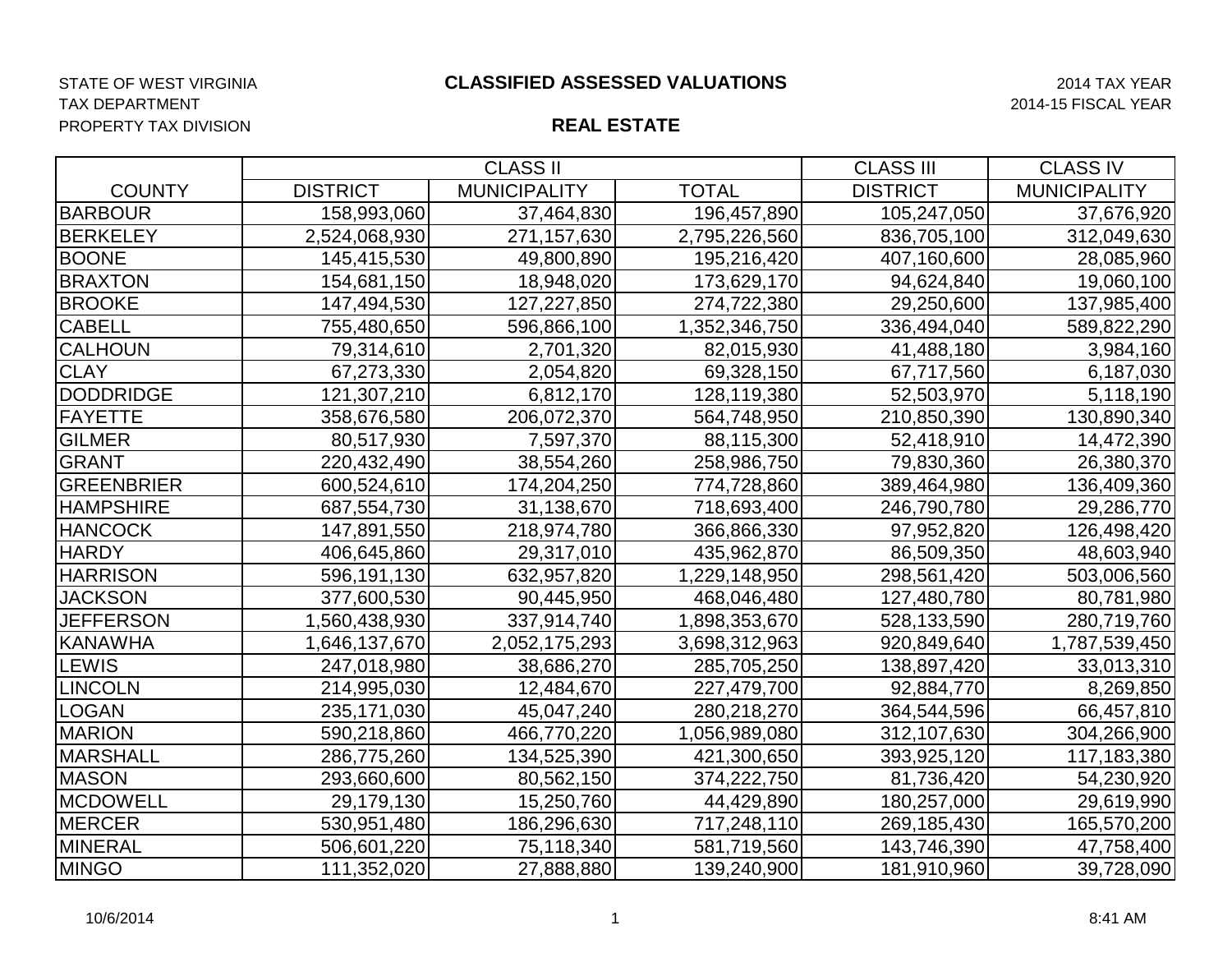## TAX DEPARTMENT 2014-15 FISCAL YEAR PROPERTY TAX DIVISION

|                   |                 | <b>CLASS II</b>     |                | <b>CLASS III</b> | <b>CLASS IV</b>     |
|-------------------|-----------------|---------------------|----------------|------------------|---------------------|
| <b>COUNTY</b>     | <b>DISTRICT</b> | <b>MUNICIPALITY</b> | <b>TOTAL</b>   | <b>DISTRICT</b>  | <b>MUNICIPALITY</b> |
| <b>MONONGALIA</b> | 1,647,083,020   | 488,322,000         | 2,135,405,020  | 1,080,868,820    | 698,840,240         |
| <b>MONROE</b>     | 211,673,280     | 11,327,460          | 223,000,740    | 49,499,920       | 7,282,770           |
| <b>MORGAN</b>     | 643,362,860     | 16,064,420          | 659,427,280    | 188,319,620      | 27,650,630          |
| <b>NICHOLAS</b>   | 282,913,140     | 69,901,460          | 352,814,600    | 185,920,750      | 66,634,240          |
| <b>OHIO</b>       | 271,523,760     | 543,317,520         | 814,841,280    | 233,856,930      | 345,871,720         |
| <b>PENDLETON</b>  | 258,128,440     | 15,711,420          | 273,839,860    | 54,789,070       | 8,674,330           |
| <b>PLEASANTS</b>  | 80,957,310      | 42,906,800          | 123,864,110    | 31,113,650       | 18,290,960          |
| <b>POCAHONTAS</b> | 253,366,630     | 15,753,880          | 269,120,510    | 259,946,200      | 16,461,370          |
| <b>PRESTON</b>    | 543,964,240     | 81,155,530          | 625,119,770    | 186,927,600      | 53,419,110          |
| <b>PUTNAM</b>     | 1,132,199,334   | 312,951,700         | 1,445,151,034  | 382,788,850      | 101,036,630         |
| <b>RALEIGH</b>    | 944,224,370     | 308,886,070         | 1,253,110,440  | 651,701,430      | 332,991,770         |
| <b>RANDOLPH</b>   | 371,088,030     | 117,603,640         | 488,691,670    | 233,910,130      | 93,961,130          |
| <b>RITCHIE</b>    | 157,385,260     | 41,254,810          | 198,640,070    | 53,034,280       | 23,722,600          |
| <b>ROANE</b>      | 213,371,950     | 19,205,950          | 232,577,900    | 58,050,530       | 24,583,480          |
| <b>SUMMERS</b>    | 171,911,210     | 21,103,550          | 193,014,760    | 83,824,520       | 25,819,770          |
| <b>TAYLOR</b>     | 278,000,290     | 38,621,350          | 316,621,640    | 82,492,690       | 28,401,000          |
| <b>TUCKER</b>     | 149,795,770     | 31,716,680          | 181,512,450    | 214,633,330      | 33,146,440          |
| <b>TYLER</b>      | 110,775,105     | 35,082,640          | 145,857,745    | 52,625,080       | 13,629,180          |
| <b>UPSHUR</b>     | 368,529,300     | 67,724,560          | 436,253,860    | 168,627,320      | 69,225,720          |
| <b>WAYNE</b>      | 301,365,290     | 127,479,910         | 428,845,200    | 129,783,370      | 53,279,020          |
| <b>WEBSTER</b>    | 45,490,900      | 5,205,960           | 50,696,860     | 85,709,820       | 6,926,940           |
| <b>WETZEL</b>     | 111,371,130     | 81,859,280          | 193,230,410    | 124,711,530      | 57,153,440          |
| <b>WIRT</b>       | 86,185,050      | 5,238,170           | 91,423,220     | 15,032,090       | 4,170,880           |
| <b>WOOD</b>       | 890,955,620     | 808,344,710         | 1,699,300,330  | 244,655,410      | 403,402,570         |
| <b>WYOMING</b>    | 63,805,920      | 14,259,890          | 78,065,810     | 220,990,620      | 22,002,080          |
| <b>TOTALS</b>     | 23,471,991,829  | 9,336,016,053       | 32,808,007,882 | 12,243,044,256   | 7,707,235,890       |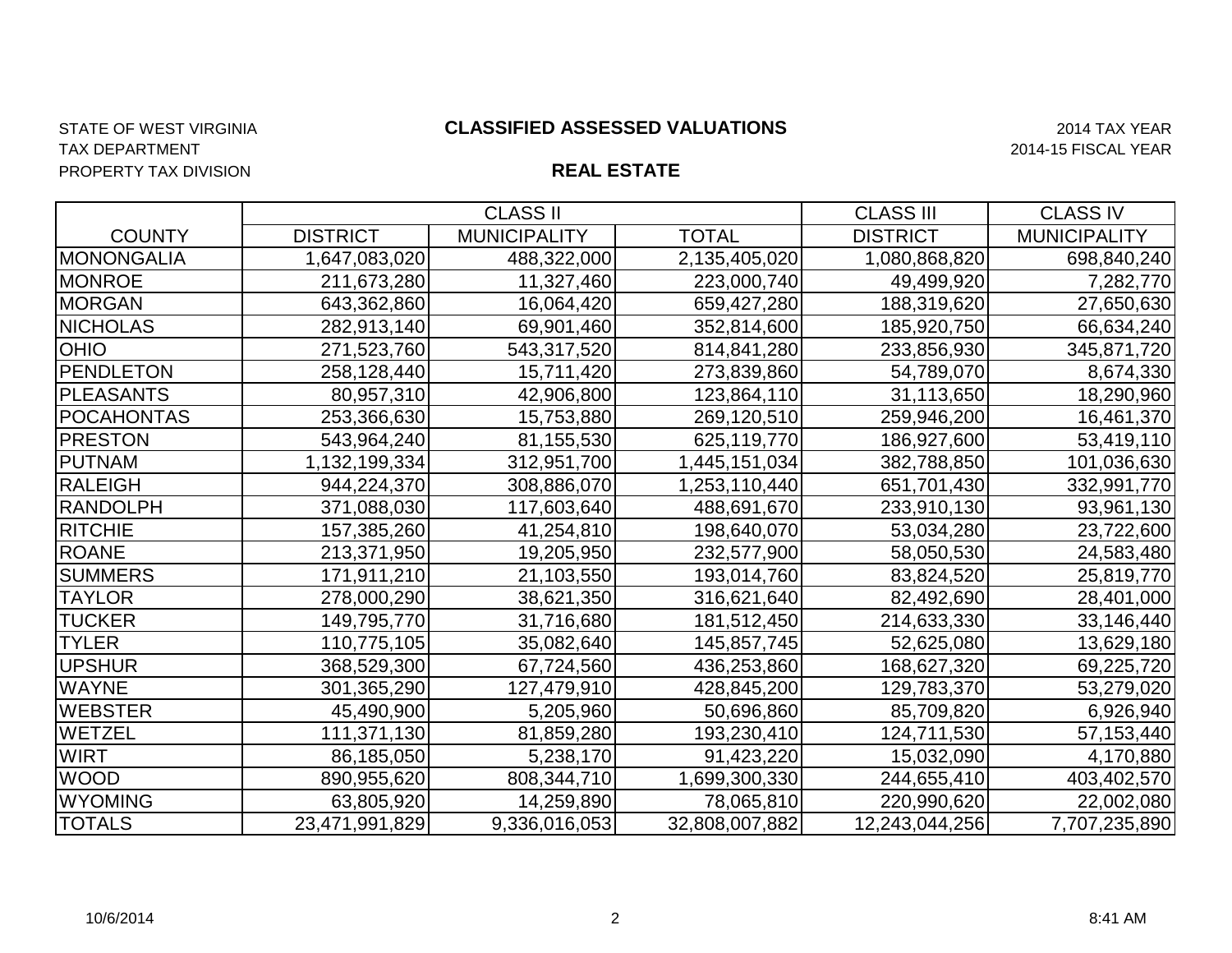TAX DEPARTMENT 2014-15 FISCAL YEAR PROPERTY TAX DIVISION

|                   | <b>TOTAL</b>    |                     | <b>TOTAL</b>    | <b>TOTAL</b>     |                        |
|-------------------|-----------------|---------------------|-----------------|------------------|------------------------|
|                   |                 |                     | <b>TAXABLE</b>  | <b>HOMESTEAD</b> | <b>ASSESSED</b>        |
| <b>COUNTY</b>     | <b>DISTRICT</b> | <b>MUNICIPALITY</b> | <b>PROPERTY</b> | <b>EXEMPTION</b> | <b>VALUATIONS 2014</b> |
| <b>BARBOUR</b>    | 264,240,110     | 75, 141, 750        | 339,381,860     | 37,102,840       | 376,484,700            |
| <b>BERKELEY</b>   | 3,360,774,030   | 583,207,260         | 3,943,981,290   | 148,253,340      | 4,092,234,630          |
| <b>BOONE</b>      | 552,576,130     | 77,886,850          | 630,462,980     | 55,060,030       | 685,523,010            |
| <b>BRAXTON</b>    | 249,305,990     | 38,008,120          | 287,314,110     | 33,859,450       | 321,173,560            |
| <b>BROOKE</b>     | 176,745,130     | 265,213,250         | 441,958,380     | 60,820,810       | 502,779,190            |
| <b>CABELL</b>     | 1,091,974,690   | 1,186,688,390       | 2,278,663,080   | 189,888,790      | 2,468,551,870          |
| <b>CALHOUN</b>    | 120,802,790     | 6,685,480           | 127,488,270     | 19,646,500       | 147, 134, 770          |
| <b>CLAY</b>       | 134,990,890     | 8,241,850           | 143,232,740     | 19,104,320       | 162,337,060            |
| <b>DODDRIDGE</b>  | 173,811,180     | 11,930,360          | 185,741,540     | 18,785,690       | 204,527,230            |
| FAYETTE           | 569,526,970     | 336,962,710         | 906,489,680     | 115,760,900      | 1,022,250,580          |
| <b>GILMER</b>     | 132,936,840     | 22,069,760          | 155,006,600     | 15,286,630       | 170,293,230            |
| GRANT             | 300,262,850     | 64,934,630          | 365,197,480     | 27,712,280       | 392,909,760            |
| <b>GREENBRIER</b> | 989,989,590     | 310,613,610         | 1,300,603,200   | 88,124,600       | 1,388,727,800          |
| <b>HAMPSHIRE</b>  | 934, 345, 510   | 60,425,440          | 994,770,950     | 48,545,340       | 1,043,316,290          |
| <b>HANCOCK</b>    | 245,844,370     | 345,473,200         | 591,317,570     | 74,363,430       | 665,681,000            |
| <b>HARDY</b>      | 493,155,210     | 77,920,950          | 571,076,160     | 30,547,180       | 601,623,340            |
| <b>HARRISON</b>   | 894,752,550     | 1,135,964,380       | 2,030,716,930   | 151,769,220      | 2,182,486,150          |
| <b>JACKSON</b>    | 505,081,310     | 171,227,930         | 676,309,240     | 70,104,280       | 746,413,520            |
| <b>JEFFERSON</b>  | 2,088,572,520   | 618,634,500         | 2,707,207,020   | 72,321,470       | 2,779,528,490          |
| <b>KANAWHA</b>    | 2,566,987,310   | 3,839,714,743       | 6,406,702,053   | 420,150,557      | 6,826,852,610          |
| <b>LEWIS</b>      | 385,916,400     | 71,699,580          | 457,615,980     | 42,103,740       | 499,719,720            |
| <b>LINCOLN</b>    | 307,879,800     | 20,754,520          | 328,634,320     | 60,763,300       | 389,397,620            |
| LOGAN             | 599,715,626     | 111,505,050         | 711,220,676     | 93,717,930       | 804,938,606            |
| <b>MARION</b>     | 902,326,490     | 771,037,120         | 1,673,363,610   | 135,383,020      | 1,808,746,630          |
| <b>MARSHALL</b>   | 680,700,380     | 251,708,770         | 932,409,150     | 79,730,390       | 1,012,139,540          |
| <b>MASON</b>      | 375,397,020     | 134,793,070         | 510,190,090     | 65,937,640       | 576,127,730            |
| <b>MCDOWELL</b>   | 209,436,130     | 44,870,750          | 254,306,880     | 36, 187, 450     | 290,494,330            |
| <b>MERCER</b>     | 800,136,910     | 351,866,830         | 1,152,003,740   | 144,335,250      | 1,296,338,990          |
| <b>MINERAL</b>    | 650,347,610     | 122,876,740         | 773,224,350     | 68,327,880       | 841,552,230            |
| <b>MINGO</b>      | 293,262,980     | 67,616,970          | 360,879,950     | 60,946,780       | 421,826,730            |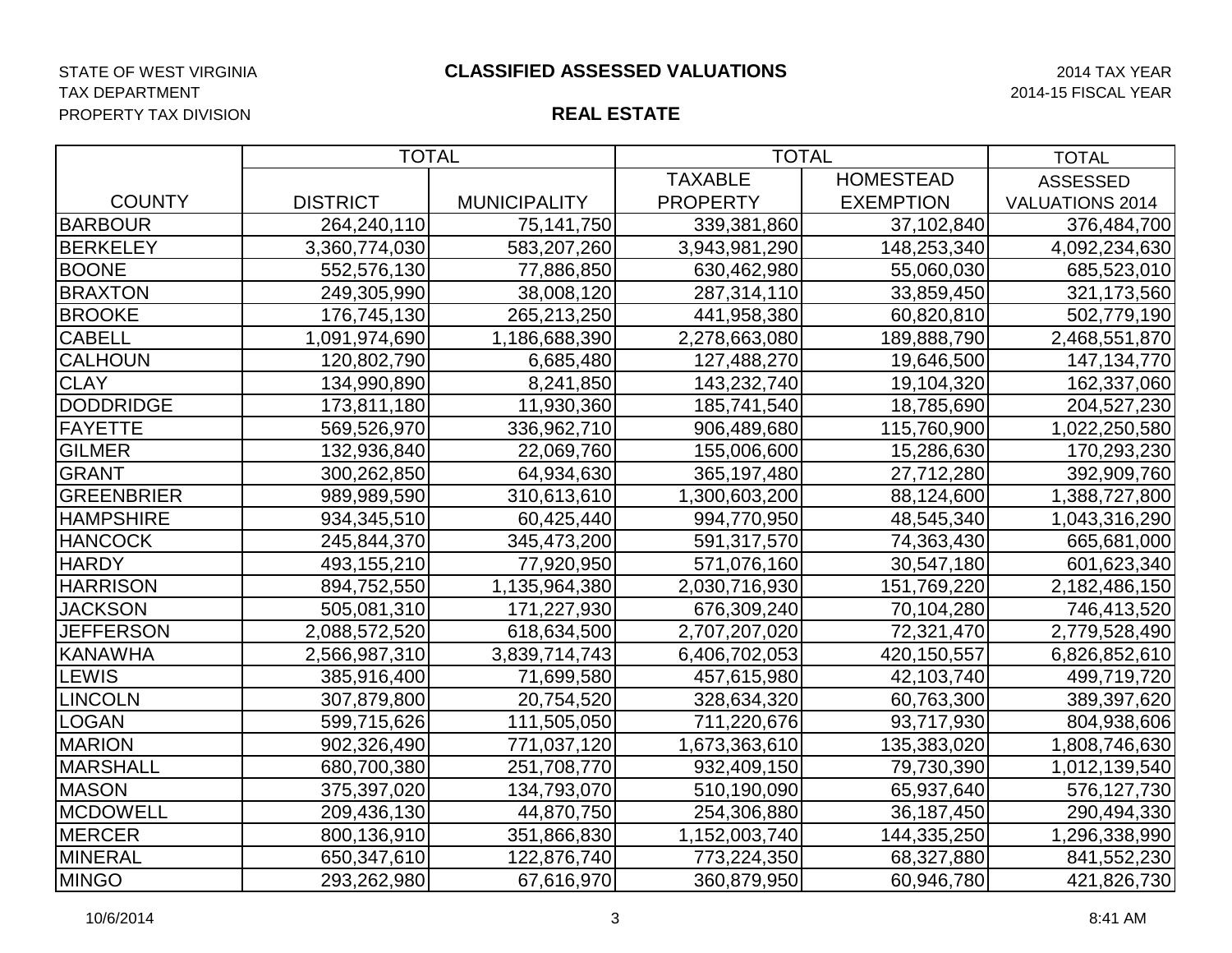## TAX DEPARTMENT 2014-15 FISCAL YEAR PROPERTY TAX DIVISION

#### STATE OF WEST VIRGINIA 2014 TAX YEAR **CLASSIFIED ASSESSED VALUATIONS**

|                   | <b>TOTAL</b>    |                     | <b>TOTAL</b>    | <b>TOTAL</b>     |                        |
|-------------------|-----------------|---------------------|-----------------|------------------|------------------------|
|                   |                 |                     | <b>TAXABLE</b>  | <b>HOMESTEAD</b> | <b>ASSESSED</b>        |
| <b>COUNTY</b>     | <b>DISTRICT</b> | <b>MUNICIPALITY</b> | <b>PROPERTY</b> | <b>EXEMPTION</b> | <b>VALUATIONS 2014</b> |
| <b>MONONGALIA</b> | 2,727,951,840   | 1,187,162,240       | 3,915,114,080   | 117,208,080      | 4,032,322,160          |
| <b>MONROE</b>     | 261,173,200     | 18,610,230          | 279,783,430     | 38,878,000       | 318,661,430            |
| <b>MORGAN</b>     | 831,682,480     | 43,715,050          | 875,397,530     | 43,277,440       | 918,674,970            |
| <b>NICHOLAS</b>   | 468,833,890     | 136,535,700         | 605,369,590     | 70,204,400       | 675,573,990            |
| <b>OHIO</b>       | 505,380,690     | 889,189,240         | 1,394,569,930   | 84,730,950       | 1,479,300,880          |
| <b>PENDLETON</b>  | 312,917,510     | 24,385,750          | 337,303,260     | 21,563,260       | 358,866,520            |
| <b>PLEASANTS</b>  | 112,070,960     | 61,197,760          | 173,268,720     | 17,547,670       | 190,816,390            |
| <b>POCAHONTAS</b> | 513,312,830     | 32,215,250          | 545,528,080     | 23,408,870       | 568,936,950            |
| <b>PRESTON</b>    | 730,891,840     | 134,574,640         | 865,466,480     | 73,459,670       | 938,926,150            |
| <b>PUTNAM</b>     | 1,514,988,184   | 413,988,330         | 1,928,976,514   | 112,451,036      | 2,041,427,550          |
| <b>RALEIGH</b>    | 595,925,800, ا  | 641,877,840         | 2,237,803,640   | 184,927,740      | 2,422,731,380          |
| <b>RANDOLPH</b>   | 604,998,160     | 211,564,770         | 816,562,930     | 60,556,520       | 877,119,450            |
| <b>RITCHIE</b>    | 210,419,540     | 64,977,410          | 275,396,950     | 26,927,650       | 302,324,600            |
| <b>ROANE</b>      | 271,422,480     | 43,789,430          | 315,211,910     | 40,949,760       | 356,161,670            |
| <b>SUMMERS</b>    | 255,735,730     | 46,923,320          | 302,659,050     | 38,906,520       | 341,565,570            |
| <b>TAYLOR</b>     | 360,492,980     | 67,022,350          | 427,515,330     | 36,574,230       | 464,089,560            |
| <b>TUCKER</b>     | 364,429,100     | 64,863,120          | 429,292,220     | 18,468,050       | 447,760,270            |
| <b>TYLER</b>      | 163,400,185     | 48,711,820          | 212,112,005     | 25,041,775       | 237, 153, 780          |
| <b>UPSHUR</b>     | 537,156,620     | 136,950,280         | 674,106,900     | 52,346,670       | 726,453,570            |
| <b>WAYNE</b>      | 431,148,660     | 180,758,930         | 611,907,590     | 94,106,510       | 706,014,100            |
| <b>WEBSTER</b>    | 131,200,720     | 12,132,900          | 143,333,620     | 23,423,180       | 166,756,800            |
| <b>WETZEL</b>     | 236,082,660     | 139,012,720         | 375,095,380     | 42,932,550       | 418,027,930            |
| <b>WIRT</b>       | 101,217,140     | 9,409,050           | 110,626,190     | 13,995,990       | 124,622,180            |
| <b>WOOD</b>       | 1,135,611,030   | 1,211,747,280       | 2,347,358,310   | 199,272,960      | 2,546,631,270          |
| <b>WYOMING</b>    | 284,796,540     | 36,261,970          | 321,058,510     | 52,881,190       | 373,939,700            |
| <b>TOTALS</b>     | 35,715,036,085  | 17,043,251,943      | 52,758,288,028  | 3,998,681,708    | 56,756,969,736         |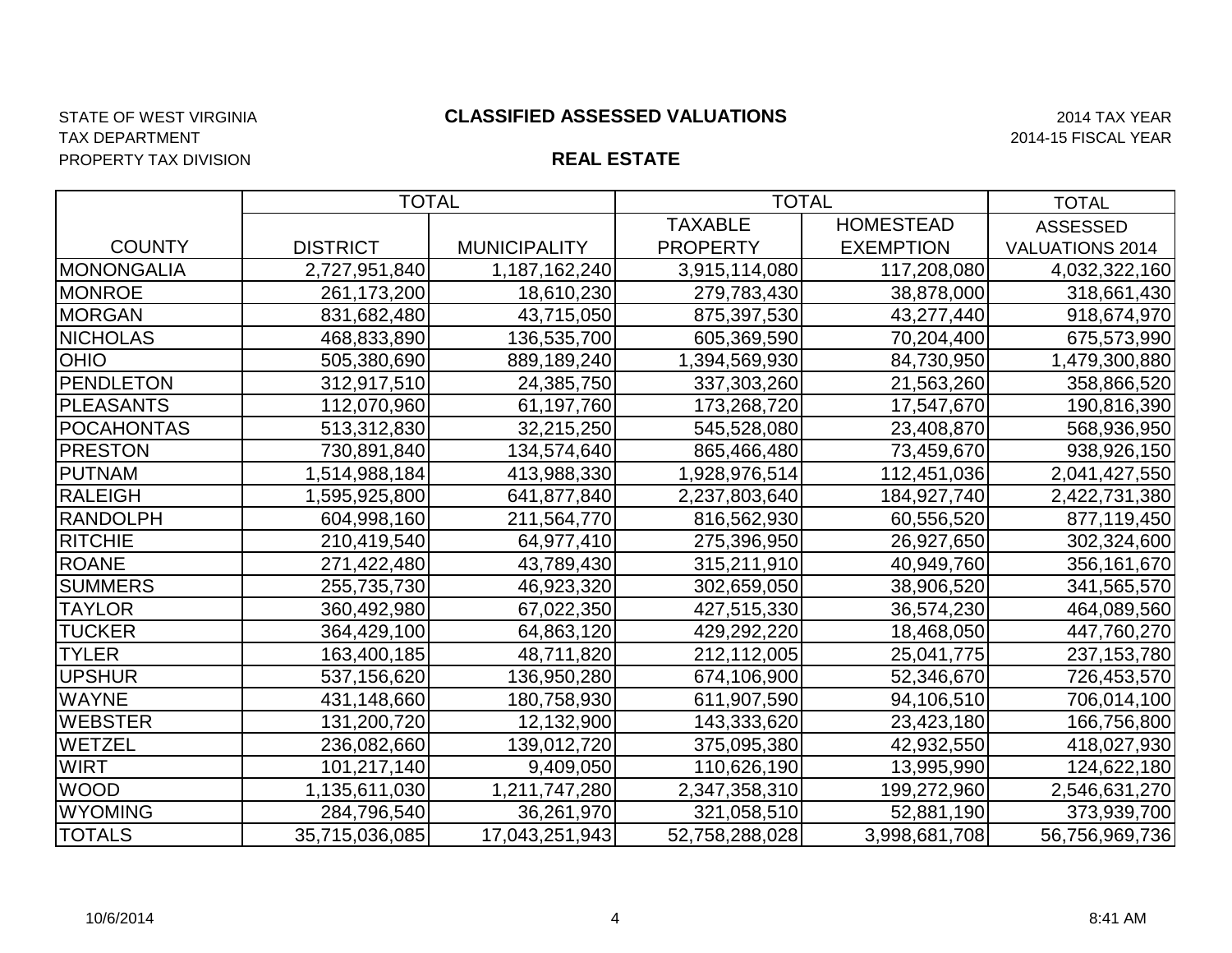## TAX DEPARTMENT 2014-15 FISCAL YEAR PROPERTY TAX DIVISION

|                   |                 | <b>CLASS I</b>      | <b>CLASS II</b> |                 |                     |              |  |
|-------------------|-----------------|---------------------|-----------------|-----------------|---------------------|--------------|--|
| <b>COUNTY</b>     | <b>DISTRICT</b> | <b>MUNICIPALITY</b> | <b>TOTAL</b>    | <b>DISTRICT</b> | <b>MUNICIPALITY</b> | <b>TOTAL</b> |  |
| <b>BARBOUR</b>    | $\overline{0}$  | $\Omega$            | 0               | 3,191,491       | 403,328             | 3,594,819    |  |
| <b>BERKELEY</b>   | 0               | 0                   | $\Omega$        | 10,019,678      | 42,132              | 10,061,810   |  |
| <b>BOONE</b>      | 0               | 0                   | 0               | 9,718,671       | 499,586             | 10,218,257   |  |
| <b>BRAXTON</b>    | 0               | 0                   | $\overline{0}$  | 3,211,720       | 173,746             | 3,385,466    |  |
| <b>BROOKE</b>     | 0               | 0                   | 0               | 926,430         | 34,482              | 960,912      |  |
| <b>CABELL</b>     | $\overline{0}$  | 0                   | 0               | 7,025,571       | 465,352             | 7,490,923    |  |
| <b>CALHOUN</b>    | 0               | 0                   | $\Omega$        | 840,351         |                     | 840,351      |  |
| <b>CLAY</b>       | 0               | 0                   | $\Omega$        | 3,845,654       | 53,310              | 3,898,964    |  |
| <b>DODDRIDGE</b>  | $\overline{0}$  | 0                   | 0               | 1,434,900       | 7,782               | 1,442,682    |  |
| <b>FAYETTE</b>    | $\overline{0}$  | 0                   | $\overline{0}$  | 6,516,362       | 890,158             | 7,406,520    |  |
| <b>GILMER</b>     | $\overline{0}$  | $\overline{0}$      | 0               | 1,970,712       | 136,912             | 2,107,624    |  |
| <b>GRANT</b>      | $\overline{0}$  | 0                   | 0               | 1,036,498       | 347,844             | 1,384,342    |  |
| <b>GREENBRIER</b> | 0               | 0                   | $\overline{0}$  | 2,743,030       | 146,010             | 2,889,040    |  |
| <b>HAMPSHIRE</b>  | 0               | 0                   | 0               | 5,815,474       | 152,364             | 5,967,838    |  |
| <b>HANCOCK</b>    | $\overline{0}$  | 0                   | 0               | 2,368,900       | 67,980              | 2,436,880    |  |
| <b>HARDY</b>      | 0               | 0                   | 0               | 1,594,597       | 562,312             | 2,156,909    |  |
| <b>HARRISON</b>   | $\overline{0}$  | $\overline{0}$      | 0               | 9,263,372       | 926,660             | 10,190,032   |  |
| <b>JACKSON</b>    | $\overline{0}$  | $\overline{0}$      | 0               | 4,043,274       | 375,595             | 4,418,869    |  |
| <b>JEFFERSON</b>  | 0               | 0                   | 0               | 2,950,700       | 121,700             | 3,072,400    |  |
| <b>KANAWHA</b>    | 0               | 0                   | $\Omega$        | 23,414,147      | 2,999,384           | 26,413,531   |  |
| <b>LEWIS</b>      | $\overline{0}$  | 0                   | $\overline{0}$  | 3,321,944       | 157,978             | 3,479,922    |  |
| <b>LINCOLN</b>    | 0               | 0                   | 0               | 2,962,682       | 5,001               | 2,967,683    |  |
| <b>LOGAN</b>      | 0               | $\overline{0}$      | 0               | 5,192,415       | 528,914             | 5,721,329    |  |
| <b>MARION</b>     | $\overline{0}$  | $\overline{0}$      | 0               | 1,794,686       | 372,840             | 2,167,526    |  |
| <b>MARSHALL</b>   | $\overline{0}$  | 0                   | 0               | 2,203,252       | 275,771             | 2,479,023    |  |
| <b>MASON</b>      | $\overline{0}$  | 0                   | 0               | 6,777,690       | 588,434             | 7,366,124    |  |
| <b>MCDOWELL</b>   | $\overline{0}$  | $\overline{0}$      | 0               | 3,440,342       | 364,476             | 3,804,818    |  |
| <b>MERCER</b>     | $\overline{0}$  | 0                   | 0               | 9,969,212       | 47,886              | 10,017,098   |  |
| <b>MINERAL</b>    | 0               | $\overline{0}$      | 0               | 2,938,113       | 182,502             | 3,120,615    |  |
| <b>MINGO</b>      | $\mathbf 0$     | $\overline{O}$      | $\Omega$        | 12,830,896      | 453,125             | 13,284,021   |  |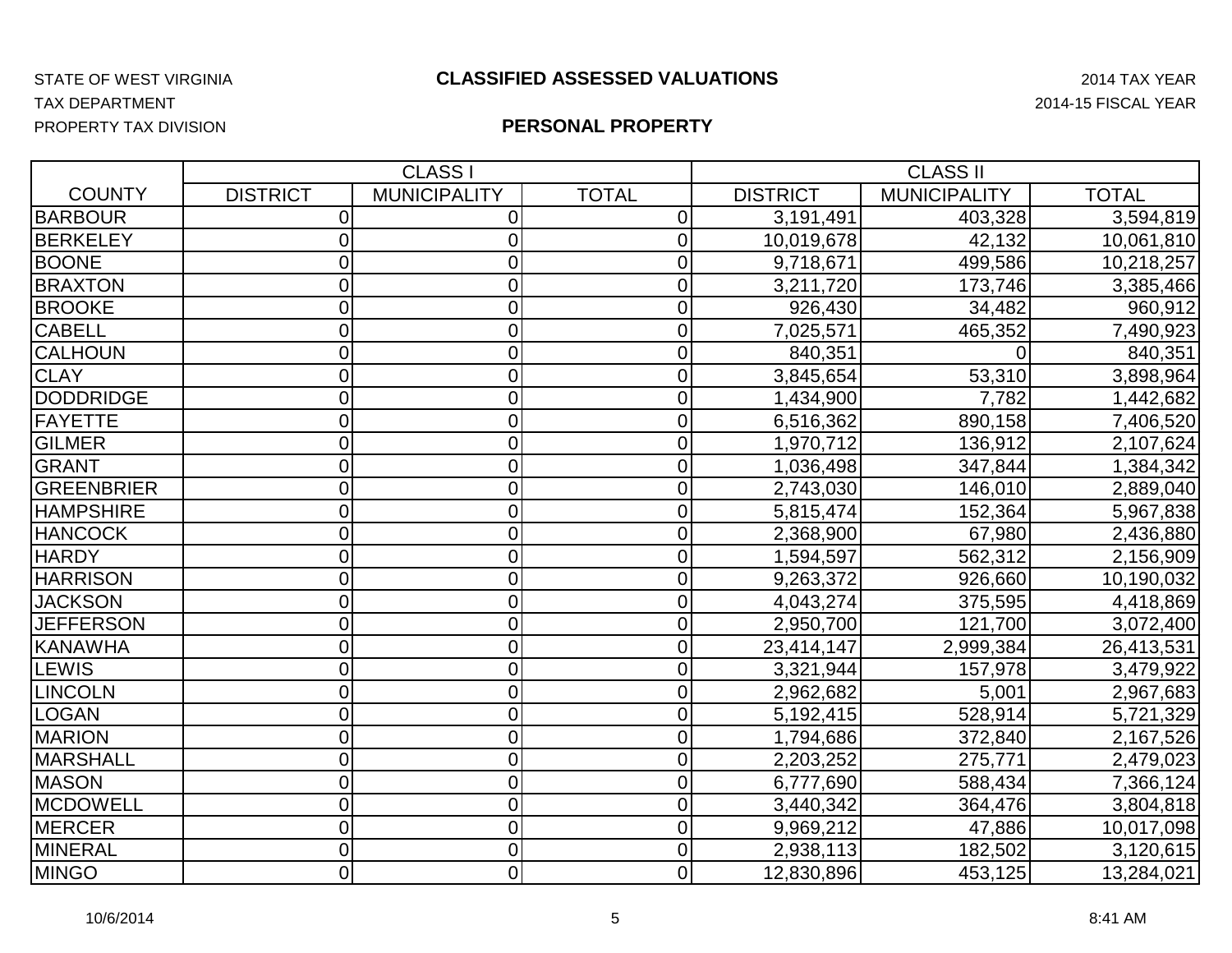## TAX DEPARTMENT 2014-15 FISCAL YEAR

#### STATE OF WEST VIRGINIA 2014 TAX YEAR **CLASSIFIED ASSESSED VALUATIONS**

PROPERTY TAX DIVISION

|                   |                 | <b>CLASS</b>        |              | <b>CLASS II</b> |                     |             |
|-------------------|-----------------|---------------------|--------------|-----------------|---------------------|-------------|
| <b>COUNTY</b>     | <b>DISTRICT</b> | <b>MUNICIPALITY</b> | <b>TOTAL</b> | <b>DISTRICT</b> | <b>MUNICIPALITY</b> | TOTAL       |
| <b>MONONGALIA</b> |                 |                     | 0            | 13,349,253      | 2,311,300           | 15,660,553  |
| <b>MONROE</b>     | 0               |                     | 0            | 1,240,095       | 45,708              | 1,285,803   |
| <b>MORGAN</b>     |                 |                     |              | 3,355,406       | 125,088             | 3,480,494   |
| <b>NICHOLAS</b>   | 0               |                     |              | 5,878,468       | 672,762             | 6,551,230   |
| <b>OHIO</b>       | 0               |                     | 0            | 1,268,970       | 238,152             | 1,507,122   |
| <b>PENDLETON</b>  | 01              |                     |              | 1,022,358       | 39,294              | 1,061,652   |
| <b>PLEASANTS</b>  | 0               |                     |              | 1,840,490       | 599,406             | 2,439,896   |
| <b>POCAHONTAS</b> | 0               |                     |              | 691,018         | 64,510              | 755,528     |
| <b>PRESTON</b>    | 0               |                     |              | 7,977,736       | 670,340             | 8,648,076   |
| <b>PUTNAM</b>     | 0               |                     |              | 12,046,260      | 776,834             | 12,823,094  |
| <b>RALEIGH</b>    | 0               |                     | 0            | 14,318,264      | 291,864             | 14,610,128  |
| <b>RANDOLPH</b>   | 0               |                     |              | 7,119,588       | 994,842             | 8,114,430   |
| <b>RITCHIE</b>    | 0               |                     | 0            | 513,596         | 117,872             | 631,468     |
| <b>ROANE</b>      | 0               |                     | $\Omega$     | 4,182,194       | 41,548              | 4,223,742   |
| <b>SUMMERS</b>    | 0               |                     |              | 1,825,142       | 37,926              | 1,863,068   |
| <b>TAYLOR</b>     | 0               |                     |              | 4,107,840       | 120,410             | 4,228,250   |
| <b>TUCKER</b>     | 0               |                     |              | 990,461         | 398,152             | 1,388,613   |
| <b>TYLER</b>      | 0               |                     |              | 1,426,266       | 158,062             | 1,584,328   |
| <b>UPSHUR</b>     | 0               |                     |              | 5,192,271       | 128,886             | 5,321,157   |
| <b>WAYNE</b>      | 0               |                     | 0            | 7,410,796       | 562,700             | 7,973,496   |
| <b>WEBSTER</b>    | 0               |                     |              | 1,060,739       | 33,671              | 1,094,410   |
| WETZEL            | 0               |                     |              | 1,742,830       | 2,235,802           | 3,978,632   |
| <b>WIRT</b>       | 0               |                     |              | 329,520         | 29,520              | 359,040     |
| <b>WOOD</b>       | 0               |                     |              | 6,494,464       | 412,506             | 6,906,970   |
| <b>WYOMING</b>    | 0               | 0                   |              | 5,399,798       | 222,378             | 5,622,176   |
| <b>TOTALS</b>     | $\overline{0}$  | 0                   | 0            | 264,146,587     | 22,713,097          | 286,859,684 |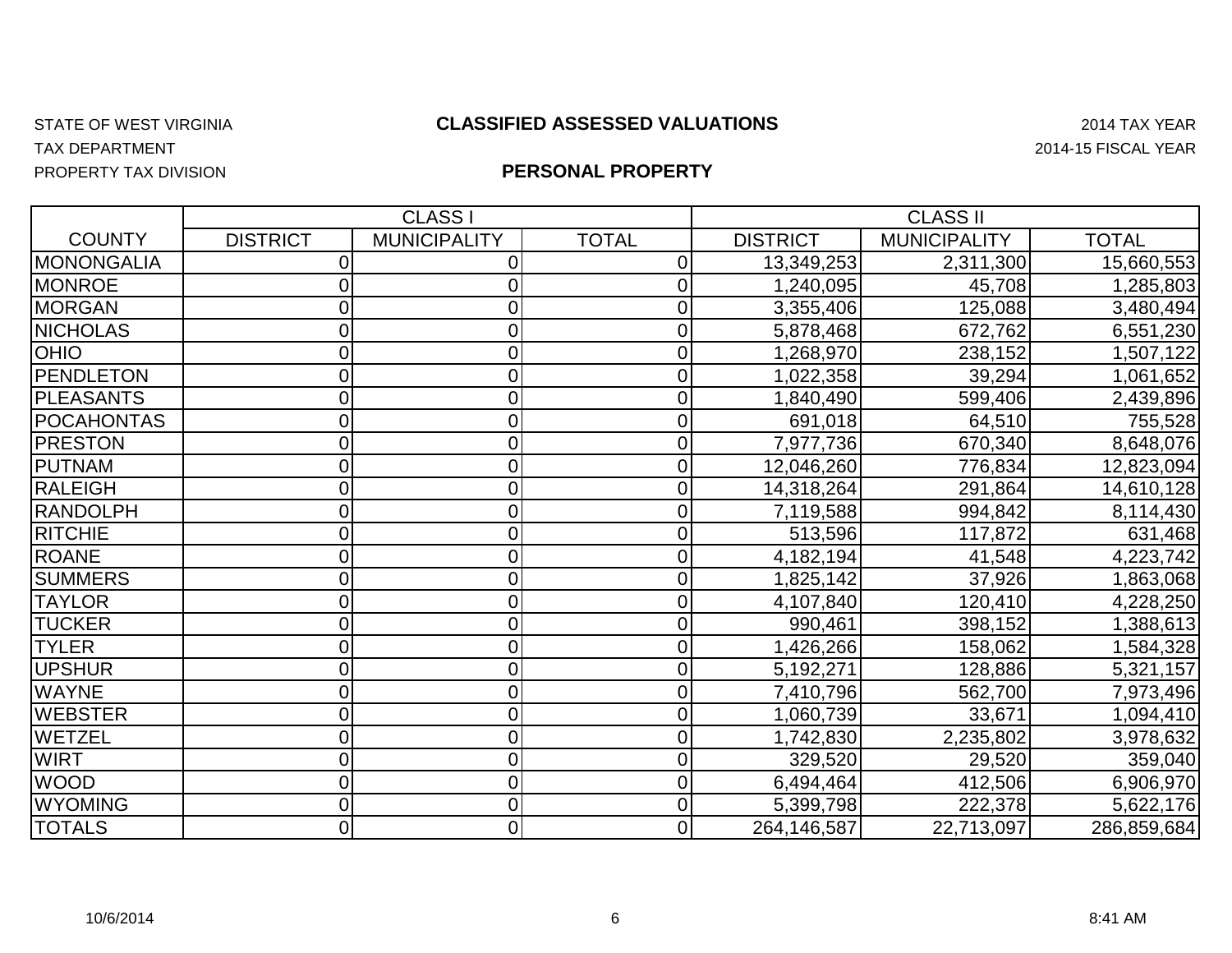TAX DEPARTMENT 2014-15 FISCAL YEAR

PROPERTY TAX DIVISION

|                   | <b>CLASS III</b> | <b>CLASS IV</b>     | <b>TOTAL</b>    | <b>TOTAL</b>        | <b>TOTAL</b>    |                  | <b>TOTAL</b>           |
|-------------------|------------------|---------------------|-----------------|---------------------|-----------------|------------------|------------------------|
|                   |                  |                     |                 |                     | <b>TAXABLE</b>  | <b>HOMESTEAD</b> | <b>ASSESSED</b>        |
| <b>COUNTY</b>     | <b>DISTRICT</b>  | <b>MUNICIPALITY</b> | <b>DISTRICT</b> | <b>MUNICIPALITY</b> | <b>PROPERTY</b> | <b>EXEMPTION</b> | <b>VALUATIONS 2014</b> |
| <b>BARBOUR</b>    | 149,069,064      | 19,437,006          | 152,260,555     | 19,840,334          | 172,100,889     | 437,550          | 172,538,439            |
| <b>BERKELEY</b>   | 475,088,727      | 78,819,712          | 485,108,405     | 78,861,844          | 563,970,249     | 3,104,394        | 567,074,643            |
| <b>BOONE</b>      | 700,136,646      | 21,615,164          | 709,855,317     | 22,114,750          | 731,970,067     | 2,667,816        | 734,637,883            |
| <b>BRAXTON</b>    | 109,075,562      | 11,362,230          | 112,287,282     | 11,535,976          | 123,823,258     | 705,892          | 124,529,150            |
| <b>BROOKE</b>     | 48,203,864       | 275,938,416         | 49,130,294      | 275,972,898         | 325,103,192     | 425,025          | 325,528,217            |
| <b>CABELL</b>     | 459,346,268      | 434,402,450         | 466,371,839     | 434,867,802         | 901,239,641     | 1,388,846        | 902,628,487            |
| <b>CALHOUN</b>    | 56, 152, 418     | 5,379,550           | 56,992,769      | 5,379,550           | 62,372,319      | 107,283          | 62,479,602             |
| <b>CLAY</b>       | 65,663,346       | 3,246,294           | 69,509,000      | 3,299,604           | 72,808,604      | 580,842          | 73,389,446             |
| <b>DODDRIDGE</b>  | 515,175,707      | 3,297,892           | 516,610,607     | 3,305,674           | 519,916,281     | 191,298          | 520,107,579            |
| <b>FAYETTE</b>    | 325,692,242      | 74,992,054          | 332,208,604     | 75,882,212          | 408,090,816     | 1,510,356        | 409,601,172            |
| <b>GILMER</b>     | 88,116,114       | 7,921,482           | 90,086,826      | 8,058,394           | 98,145,220      | 343,778          | 98,488,998             |
| GRANT             | 131,412,900      | 13,963,141          | 132,449,398     | 14,310,985          | 146,760,383     | 271,184          | 147,031,567            |
| <b>GREENBRIER</b> | 231,572,850      | 71,524,684          | 234,315,880     | 71,670,694          | 305,986,574     | 1,008,500        | 306,995,074            |
| <b>HAMPSHIRE</b>  | 90,780,108       | 10,235,515          | 96,595,582      | 10,387,879          | 106,983,461     | 413,432          | 107,396,893            |
| <b>HANCOCK</b>    | 198,973,095      | 110,805,723         | 201,341,995     | 110,873,703         | 312,215,698     | 486,080          | 312,701,778            |
| <b>HARDY</b>      | 56,368,712       | 43,983,418          | 57,963,309      | 44,545,730          | 102,509,039     | 411,460          | 102,920,499            |
| <b>HARRISON</b>   | 905,735,759      | 369,558,785         | 914,999,131     | 370,485,445         | 1,285,484,576   | 2,626,910        | 1,288,111,486          |
| <b>JACKSON</b>    | 402,451,767      | 50,893,547          | 406,495,041     | 51,269,142          | 457,764,183     | 876,520          | 458,640,703            |
| <b>JEFFERSON</b>  | 250,490,920      | 63,941,220          | 253,441,620     | 64,062,920          | 317,504,540     | 499,900          | 318,004,440            |
| <b>KANAWHA</b>    | 1,187,942,374    | 1,110,955,518       | 1,211,356,521   | 1,113,954,902       | 2,325,311,423   | 3,183,530        | 2,328,494,953          |
| <b>LEWIS</b>      | 292,909,571      | 23,256,074          | 296,231,515     | 23,414,052          | 319,645,567     | 700,032          | 320,345,599            |
| <b>LINCOLN</b>    | 129,946,401      | 4,069,680           | 132,909,083     | 4,074,681           | 136,983,764     | 752,006          | 137,735,770            |
| <b>LOGAN</b>      | 658,512,579      | 30,807,565          | 663,704,994     | 31,336,479          | 695,041,473     | $\Omega$         | 695,041,473            |
| <b>MARION</b>     | 430,278,297      | 192,264,811         | 432,072,983     | 192,637,651         | 624,710,634     | 777,670          | 625,488,304            |
| <b>MARSHALL</b>   | 1,193,790,579    | 161, 152, 830       | 1,195,993,831   | 161,428,601         | 1,357,422,432   | 733,758          | 1,358,156,190          |
| <b>MASON</b>      | 198,623,295      | 33,094,893          | 205,400,985     | 33,683,327          | 239,084,312     | 1,605,724        | 240,690,036            |
| <b>MCDOWELL</b>   | 428,979,915      | 33,373,906          | 432,420,257     | 33,738,382          | 466,158,639     | 1,293,616        | 467,452,255            |
| <b>MERCER</b>     | 256,319,731      | 88,225,348          | 266,288,943     | 88,273,234          | 354,562,177     | 3,748,996        | 358,311,173            |
| <b>MINERAL</b>    | 204,515,250      | 27,374,186          | 207,453,363     | 27,556,688          | 235,010,051     | 773,676          | 235,783,727            |
| <b>MINGO</b>      | 497,853,080      | 23,729,104          | 510,683,976     | 24, 182, 229        | 534,866,205     | 4,149,196        | 539,015,401            |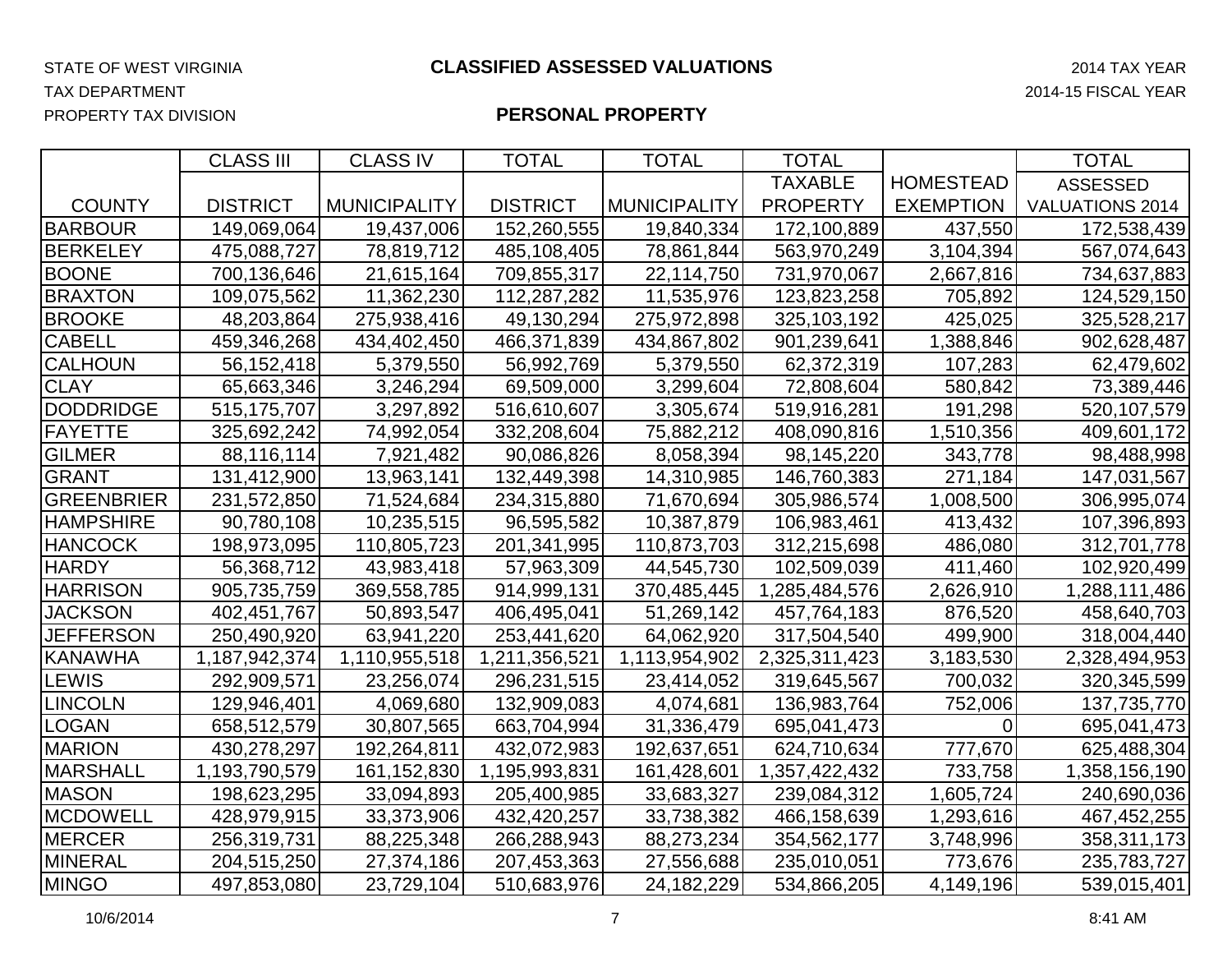## TAX DEPARTMENT 2014-15 FISCAL YEAR

PROPERTY TAX DIVISION

| <b>COUNTY</b>     | <b>CLASS III</b> | <b>CLASS IV</b>     | <b>TOTAL</b>                 | <b>TOTAL</b>  | <b>TOTAL</b>    |                  | <b>TOTAL</b>           |
|-------------------|------------------|---------------------|------------------------------|---------------|-----------------|------------------|------------------------|
|                   |                  |                     |                              |               |                 |                  |                        |
|                   |                  |                     |                              |               | <b>TAXABLE</b>  | <b>HOMESTEAD</b> | <b>ASSESSED</b>        |
|                   | <b>DISTRICT</b>  | <b>MUNICIPALITY</b> | <b>DISTRICT</b>              | MUNICIPALITY  | <b>PROPERTY</b> | <b>EXEMPTION</b> | <b>VALUATIONS 2014</b> |
| <b>MONONGALIA</b> | 894,934,529      | 229,109,529         | 908,283,782                  | 231,420,829   | 1,139,704,611   | 3,827,724        | 1,143,532,335          |
| <b>MONROE</b>     | 58,086,677       | 4,911,188           | 59,326,772                   | 4,956,896     | 64,283,668      | 336,533          | 64,620,201             |
| <b>MORGAN</b>     | 64,890,379       | 5,006,113           | 68,245,785                   | 5,131,201     | 73,376,986      | 639,868          | 74,016,854             |
| <b>NICHOLAS</b>   | 236,866,085      | 53,345,955          | 242,744,553                  | 54,018,717    | 296,763,270     | 1,847,216        | 298,610,486            |
| <b>OHIO</b>       | 316,065,683      | 263,734,257         | 317,334,653                  | 263,972,409   | 581,307,062     | 264,000          | 581,571,062            |
| <b>PENDLETON</b>  | 43,792,190       | 4,632,172           | 44,814,548                   | 4,671,466     | 49,486,014      | 59,010           | 49,545,024             |
| <b>PLEASANTS</b>  | 119,185,540      | 19,214,944          | 121,026,030                  | 19,814,350    | 140,840,380     | 655,204          | 141,495,584            |
| <b>POCAHONTAS</b> | 54,528,628       | 10,289,865          | 55,219,646                   | 10,354,375    | 65,574,021      | 214,402          | 65,788,423             |
| <b>PRESTON</b>    | 174,759,769      | 36,287,795          | 182,737,505                  | 36,958,135    | 219,695,640     | 1,243,716        | 220,939,356            |
| PUTNAM            | 467,545,494      | 69,463,177          | 479,591,754                  | 70,240,011    | 549,831,765     | 2,408,500        | 552,240,265            |
| <b>RALEIGH</b>    | 707,292,003      | 179,360,383         | 721,610,267                  | 179,652,247   | 901,262,514     | 3,661,552        | 904,924,066            |
| <b>RANDOLPH</b>   | 169,009,845      | 52,805,917          | 176,129,433                  | 53,800,759    | 229,930,192     | 1,406,538        | 231,336,730            |
| <b>RITCHIE</b>    | 105,854,015      | 29,146,547          | 106,367,611                  | 29,264,419    | 135,632,030     | 101,194          | 135,733,224            |
| <b>ROANE</b>      | 94,314,580       | 17,467,252          | 98,496,774                   | 17,508,800    | 116,005,574     | 816,626          | 116,822,200            |
| <b>SUMMERS</b>    | 28,354,078       | 12,987,340          | 30,179,220                   | 13,025,266    | 43,204,486      | 69,478           | 43,273,964             |
| <b>TAYLOR</b>     | 222,537,302      | 20,235,380          | 226,645,142                  | 20,355,790    | 247,000,932     | 1,094,986        | 248,095,918            |
| <b>TUCKER</b>     | 83,241,461       | 19,004,830          | 84,231,922                   | 19,402,982    | 103,634,904     | 127,086          | 103,761,990            |
| <b>TYLER</b>      | 158,819,978      | 14,054,645          | 160,246,244                  | 14,212,707    | 174,458,951     | 317,816          | 174,776,767            |
| <b>UPSHUR</b>     | 280,148,171      | 43,396,760          | 285,340,442                  | 43,525,646    | 328,866,088     | 774,598          | 329,640,686            |
| <b>WAYNE</b>      | 306,930,204      | 77,696,570          | 314,341,000                  | 78,259,270    | 392,600,270     | 1,329,402        | 393,929,672            |
| <b>WEBSTER</b>    | 86,263,017       | 7,505,224           | 87,323,756                   | 7,538,895     | 94,862,651      | 290,233          | 95,152,884             |
| <b>WETZEL</b>     | 777,956,153      | 57,010,036          | 779,698,983                  | 59,245,838    | 838,944,821     | 1,066,738        | 840,011,559            |
| <b>WIRT</b>       | 21,939,351       | 3,052,644           | 22,268,871                   | 3,082,164     | 25,351,035      | 104,466          | 25,455,501             |
| <b>WOOD</b>       | 472,195,081      | 288,442,771         | 478,689,545                  | 288,855,277   | 767,544,822     | 2,064,116        | 769,608,938            |
| <b>WYOMING</b>    | 403,605,402      | 23,056,381          | 409,005,200                  | 23,278,759    | 432,283,959     | 2,053,942        | 434,337,901            |
| <b>TOTALS</b>     | 17,088,292,756   |                     | 4,940,839,873 17,352,439,343 | 4,963,552,970 | 22,315,992,313  | 62,550,214       | 22,378,542,527         |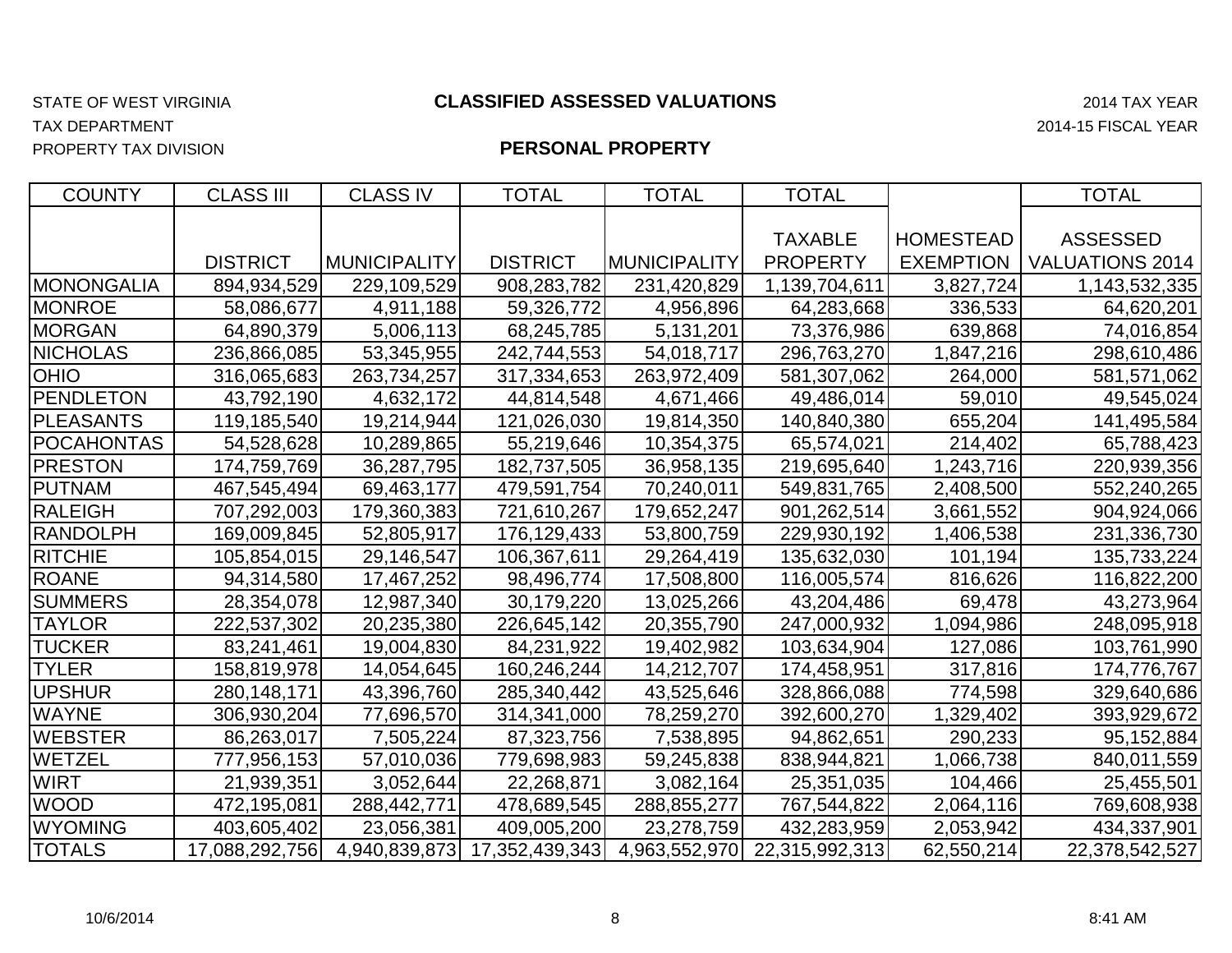#### STATE OF WEST VIRGINIA **CLASSIFIED ASSESSED VALUATIONS** 2014 TAX YEAR

## TAX DEPARTMENT 2014-15 FISCAL YEAR PROPERTY TAX DIVISION

|                   |                 | <b>CLASS I</b>      |                | <b>CLASS III</b> |
|-------------------|-----------------|---------------------|----------------|------------------|
| <b>COUNTY</b>     | <b>DISTRICT</b> | <b>MUNICIPALITY</b> | <b>TOTAL</b>   | <b>DISTRICT</b>  |
| <b>BARBOUR</b>    | $\mathbf 0$     | 0                   | 0              | 26,255,782       |
| <b>BERKELEY</b>   | $\overline{0}$  | 0                   | $\overline{0}$ | 135,693,779      |
| <b>BOONE</b>      | 0               | 0                   | 0              | 93,761,714       |
| <b>BRAXTON</b>    | $\mathbf 0$     | $\overline{0}$      | $\overline{0}$ | 55,636,011       |
| <b>BROOKE</b>     | $\overline{0}$  | 0                   | $\mathbf 0$    | 23,460,008       |
| <b>CABELL</b>     | $\overline{0}$  | 0                   | $\mathbf 0$    | 164,771,525      |
| <b>CALHOUN</b>    | $\overline{0}$  | 0                   | $\overline{0}$ | 24,642,923       |
| <b>CLAY</b>       | $\mathbf 0$     | 0                   | $\mathbf 0$    | 29,554,047       |
| <b>DODDRIDGE</b>  | 0               | 0                   | $\overline{0}$ | 53,396,000       |
| <b>FAYETTE</b>    | $\mathbf 0$     | 0                   | 0              | 159,760,003      |
| <b>GILMER</b>     | $\overline{0}$  | 0                   | $\mathbf 0$    | 54,456,736       |
| <b>GRANT</b>      | $\overline{0}$  | 0                   | 0              | 497,830,359      |
| <b>GREENBRIER</b> | $\mathbf 0$     | 0                   | 0              | 88,433,060       |
| <b>HAMPSHIRE</b>  | 0               | 0                   | $\overline{0}$ | 158,288,523      |
| <b>HANCOCK</b>    | $\overline{0}$  | 0                   | 0              | 28,490,807       |
| <b>HARDY</b>      | $\overline{0}$  | 0                   | $\overline{0}$ | 227,283,633      |
| <b>HARRISON</b>   | $\mathbf 0$     | 0                   | $\mathbf 0$    | 431,590,619      |
| <b>JACKSON</b>    | $\overline{0}$  | 0                   | $\overline{0}$ | 94,995,188       |
| <b>JEFFERSON</b>  | $\overline{0}$  | 0                   | 0              | 64,672,301       |
| <b>KANAWHA</b>    | $\mathbf 0$     | 0                   | 0              | 576,119,205      |
| LEWIS             | $\overline{0}$  | $\overline{0}$      | $\overline{0}$ | 181,543,088      |
| LINCOLN           | $\mathbf 0$     | 0                   | $\overline{0}$ | 78,268,191       |
| LOGAN             | $\overline{0}$  | 0                   | $\mathbf 0$    | 88,189,053       |
| <b>MARION</b>     | $\overline{0}$  | 0                   | $\overline{0}$ | 119,941,955      |
| <b>MARSHALL</b>   | $\overline{0}$  | 0                   | $\overline{0}$ | 585,762,107      |
| <b>MASON</b>      | 0               | 0                   | 0              | 251,941,968      |
| MCDOWELL          | 0               | 0                   | $\overline{0}$ | 147,853,977      |
| MERCER            | $\overline{0}$  | $\overline{0}$      | $\overline{0}$ | 142,650,572      |
| <b>MINERAL</b>    | $\mathbf 0$     | 0                   | 0              | 40,043,319       |
| MINGO             | $\overline{0}$  | $\overline{0}$      | $\overline{0}$ | 168,748,362      |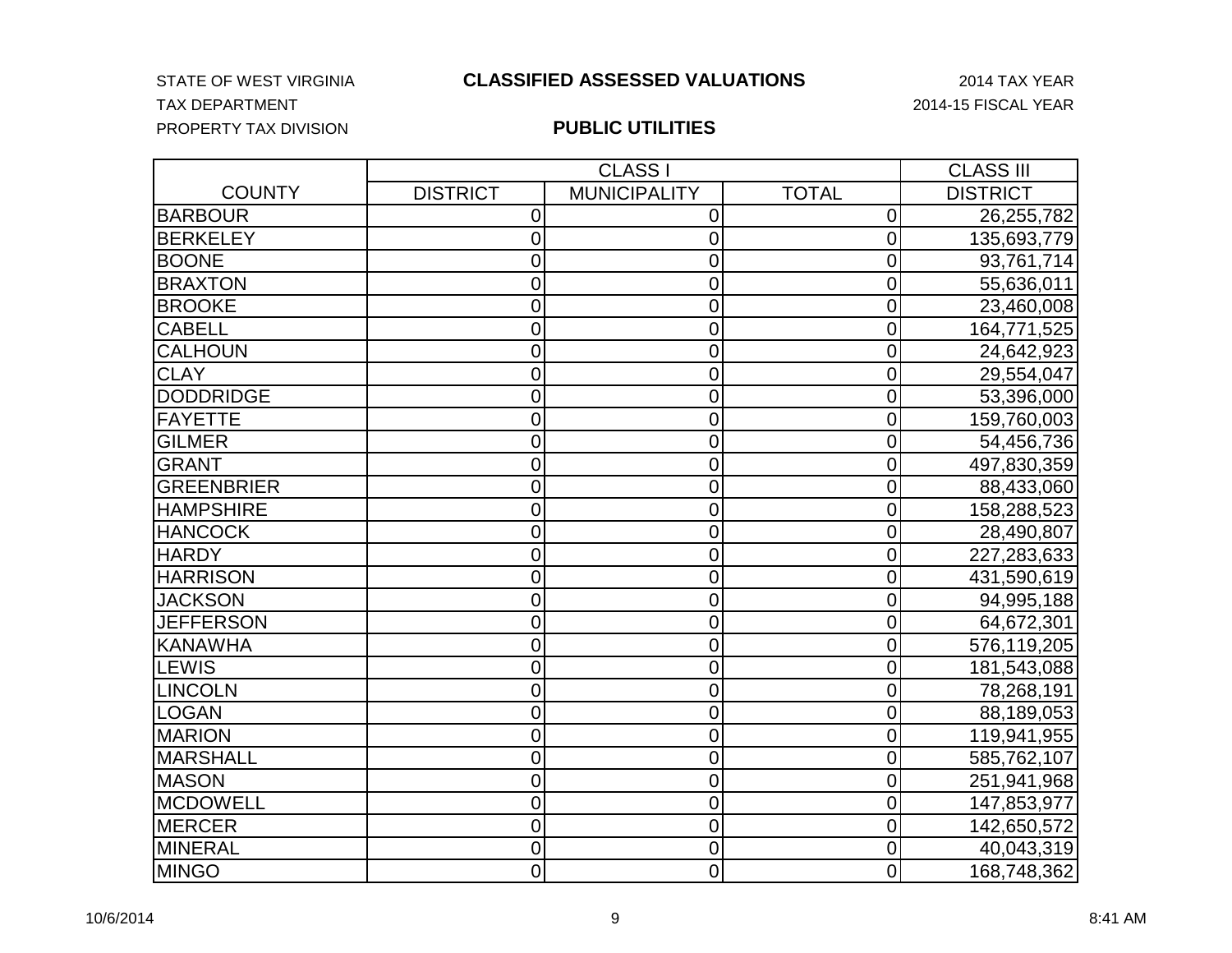## TAX DEPARTMENT TAX OF A SERIES AND THE SERIES OF A SERIES AND THE SERIES OF A SERIES OF A SERIES OF A SERIES OF A SERIES OF A SERIES OF A SERIES OF A SERIES OF A SERIES OF A SERIES OF A SERIES OF A SERIES OF A SERIES OF A PROPERTY TAX DIVISION

#### STATE OF WEST VIRGINIA 2014 TAX YEAR **CLASSIFIED ASSESSED VALUATIONS**

|                   |                 | <b>CLASS I</b>      |              | <b>CLASS III</b> |
|-------------------|-----------------|---------------------|--------------|------------------|
| <b>COUNTY</b>     | <b>DISTRICT</b> | <b>MUNICIPALITY</b> | <b>TOTAL</b> | <b>DISTRICT</b>  |
| MONONGALIA        | 0               | 0                   | 0            | 208,290,505      |
| <b>MONROE</b>     | 0               | 0                   | 0            | 33,478,487       |
| <b>MORGAN</b>     | 0               | 0                   | 0            | 41,930,712       |
| <b>NICHOLAS</b>   | 0               | 0                   | 0            | 56,724,387       |
| <b>OHIO</b>       | 0               | 0                   | 0            | 25,080,861       |
| <b>PENDLETON</b>  | 0               | 0                   | 0            | 43,762,102       |
| PLEASANTS         | 0               | 0                   | 0            | 244,289,081      |
| <b>POCAHONTAS</b> | 0               | 0                   | 0            | 35,269,560       |
| <b>PRESTON</b>    | 0               | 0                   | 0            | 184,306,538      |
| PUTNAM            | 0               | 0                   | 0            | 411,864,413      |
| RALEIGH           | 0               | 0                   | 0            | 176,277,075      |
| <b>RANDOLPH</b>   | 0               | 0                   | 0            | 87,855,195       |
| <b>RITCHIE</b>    | 0               | 0                   | 0            | 31,191,771       |
| <b>ROANE</b>      | 0               | 0                   | 0            | 34,835,951       |
| <b>SUMMERS</b>    | 0               | 0                   | 0            | 84,448,832       |
| <b>TAYLOR</b>     | 0               | 0                   | 0            | 76,449,224       |
| <b>TUCKER</b>     | 0               | 0                   | 0            | 54,971,949       |
| <b>TYLER</b>      | 0               | 0                   | 0            | 28,262,473       |
| <b>UPSHUR</b>     | 0               | 0                   | 0            | 38,753,965       |
| <b>WAYNE</b>      | 0               | 0                   | 0            | 207,741,090      |
| <b>WEBSTER</b>    | 0               | 0                   | 0            | 12,412,905       |
| WETZEL            | 0               | 0                   | 0            | 200,734,331      |
| <b>WIRT</b>       | 0               | 0                   | 0            | 11,459,789       |
| <b>WOOD</b>       | 0               | 0                   | 0            | 85,827,189       |
| <b>WYOMING</b>    | 0               | 0                   | 0            | 150,000,190      |
| <b>TOTALS</b>     | 0               | $\overline{0}$      | 0            | 7,360,253,390    |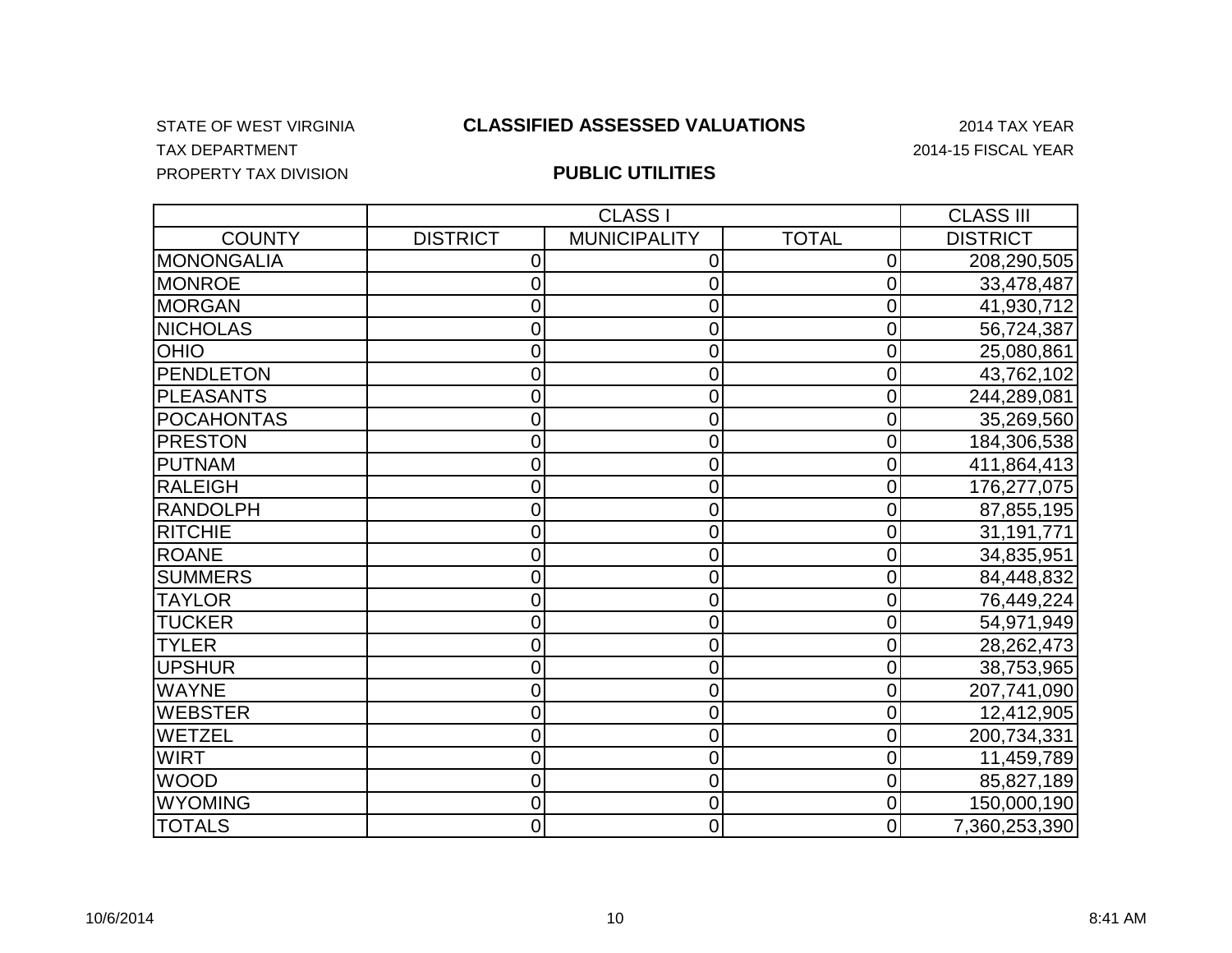STATE OF WEST VIRGINIA **CLASSIFIED ASSESSED VALUATIONS** 2014 TAX YEAR

#### TAX DEPARTMENT 2014-15 FISCAL YEAR PROPERTY TAX DIVISION

|                   | <b>CLASS IV</b>     | <b>TOTAL</b>    |                     |                   |
|-------------------|---------------------|-----------------|---------------------|-------------------|
| <b>COUNTY</b>     | <b>MUNICIPALITY</b> | <b>DISTRICT</b> | <b>MUNICIPALITY</b> | <b>TOTAL 2014</b> |
| <b>BARBOUR</b>    | 8,058,859           | 26,255,782      | 8,058,859           | 34,314,641        |
| <b>BERKELEY</b>   | 37,060,613          | 135,693,779     | 37,060,613          | 172,754,392       |
| <b>BOONE</b>      | 10,376,934          | 93,761,714      | 10,376,934          | 104,138,648       |
| <b>BRAXTON</b>    | 10,980,391          | 55,636,011      | 10,980,391          | 66,616,402        |
| <b>BROOKE</b>     | 20,122,502          | 23,460,008      | 20,122,502          | 43,582,510        |
| <b>CABELL</b>     | 156, 131, 263       | 164,771,525     | 156, 131, 263       | 320,902,788       |
| <b>CALHOUN</b>    | 2,809,778           | 24,642,923      | 2,809,778           | 27,452,701        |
| <b>CLAY</b>       | 2,954,968           | 29,554,047      | 2,954,968           | 32,509,015        |
| <b>DODDRIDGE</b>  | 2,563,929           | 53,396,000      | 2,563,929           | 55,959,929        |
| <b>FAYETTE</b>    | 49,321,673          | 159,760,003     | 49,321,673          | 209,081,676       |
| <b>GILMER</b>     | 3,159,005           | 54,456,736      | 3,159,005           | 57,615,741        |
| <b>GRANT</b>      | 5,062,555           | 497,830,359     | 5,062,555           | 502,892,914       |
| <b>GREENBRIER</b> | 27, 175, 135        | 88,433,060      | 27,175,135          | 115,608,195       |
| <b>HAMPSHIRE</b>  | 11,065,698          | 158,288,523     | 11,065,698          | 169,354,221       |
| <b>HANCOCK</b>    | 31,868,857          | 28,490,807      | 31,868,857          | 60,359,664        |
| <b>HARDY</b>      | 6,386,119           | 227,283,633     | 6,386,119           | 233,669,752       |
| <b>HARRISON</b>   | 101,071,064         | 431,590,619     | 101,071,064         | 532,661,683       |
| <b>JACKSON</b>    | 15,700,867          | 94,995,188      | 15,700,867          | 110,696,055       |
| <b>JEFFERSON</b>  | 31,592,609          | 64,672,301      | 31,592,609          | 96,264,910        |
| <b>KANAWHA</b>    | 383,876,536         | 576,119,205     | 383,876,536         | 959,995,741       |
| LEWIS             | 11,518,859          | 181,543,088     | 11,518,859          | 193,061,947       |
| LINCOLN           | 4,653,081           | 78,268,191      | 4,653,081           | 82,921,272        |
| <b>LOGAN</b>      | 17,678,316          | 88,189,053      | 17,678,316          | 105,867,369       |
| <b>MARION</b>     | 96,061,442          | 119,941,955     | 96,061,442          | 216,003,397       |
| <b>MARSHALL</b>   | 20,664,199          | 585,762,107     | 20,664,199          | 606,426,306       |
| <b>MASON</b>      | 10,559,951          | 251,941,968     | 10,559,951          | 262,501,919       |
| <b>MCDOWELL</b>   | 30,394,351          | 147,853,977     | 30,394,351          | 178,248,328       |
| MERCER            | 88,573,652          | 142,650,572     | 88,573,652          | 231,224,224       |
| MINERAL           | 16,058,262          | 40,043,319      | 16,058,262          | 56,101,581        |
| <b>MINGO</b>      | 36,483,157          | 168,748,362     | 36,483,157          | 205,231,519       |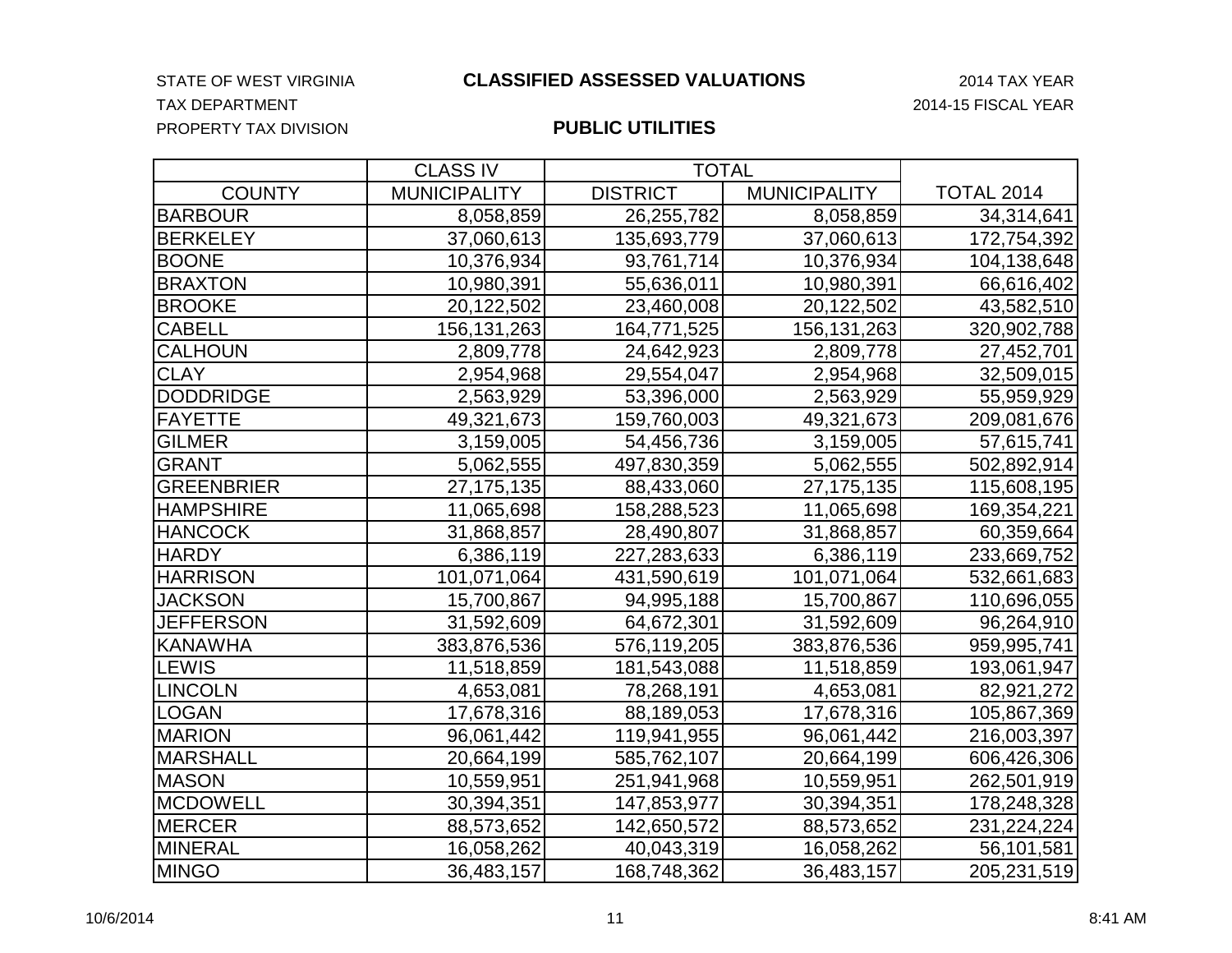## TAX DEPARTMENT 2014-15 FISCAL YEAR PROPERTY TAX DIVISION

#### STATE OF WEST VIRGINIA 2014 TAX YEAR **CLASSIFIED ASSESSED VALUATIONS**

|                   | <b>CLASS IV</b>     | <b>TOTAL</b>    |                     |                   |
|-------------------|---------------------|-----------------|---------------------|-------------------|
| <b>COUNTY</b>     | <b>MUNICIPALITY</b> | <b>DISTRICT</b> | <b>MUNICIPALITY</b> | <b>TOTAL 2014</b> |
| <b>MONONGALIA</b> | 67,517,829          | 208,290,505     | 67,517,829          | 275,808,334       |
| <b>MONROE</b>     | 4,775,242           | 33,478,487      | 4,775,242           | 38,253,729        |
| <b>MORGAN</b>     | 11,875,009          | 41,930,712      | 11,875,009          | 53,805,721        |
| <b>NICHOLAS</b>   | 12,654,057          | 56,724,387      | 12,654,057          | 69,378,444        |
| <b>OHIO</b>       | 53,038,617          | 25,080,861      | 53,038,617          | 78,119,478        |
| <b>PENDLETON</b>  | 1,993,404           | 43,762,102      | 1,993,404           | 45,755,506        |
| <b>PLEASANTS</b>  | 6,886,379           | 244,289,081     | 6,886,379           | 251,175,460       |
| <b>POCAHONTAS</b> | 5,758,106           | 35,269,560      | 5,758,106           | 41,027,666        |
| <b>PRESTON</b>    | 32,791,168          | 184,306,538     | 32,791,168          | 217,097,706       |
| <b>PUTNAM</b>     | 19,150,823          | 411,864,413     | 19,150,823          | 431,015,236       |
| <b>RALEIGH</b>    | 47,518,052          | 176,277,075     | 47,518,052          | 223,795,127       |
| <b>RANDOLPH</b>   | 19,613,808          | 87,855,195      | 19,613,808          | 107,469,003       |
| <b>RITCHIE</b>    | 3,921,324           | 31,191,771      | 3,921,324           | 35,113,095        |
| <b>ROANE</b>      | 4,370,689           | 34,835,951      | 4,370,689           | 39,206,640        |
| <b>SUMMERS</b>    | 15,497,071          | 84,448,832      | 15,497,071          | 99,945,903        |
| <b>TAYLOR</b>     | 19,620,462          | 76,449,224      | 19,620,462          | 96,069,686        |
| <b>TUCKER</b>     | 7,194,633           | 54,971,949      | 7,194,633           | 62,166,582        |
| <b>TYLER</b>      | 7,131,562           | 28, 262, 473    | 7,131,562           | 35,394,035        |
| <b>UPSHUR</b>     | 11,537,285          | 38,753,965      | 11,537,285          | 50,291,250        |
| <b>WAYNE</b>      | 28,915,396          | 207,741,090     | 28,915,396          | 236,656,486       |
| <b>WEBSTER</b>    | 6,742,502           | 12,412,905      | 6,742,502           | 19,155,407        |
| <b>WETZEL</b>     | 17,406,401          | 200,734,331     | 17,406,401          | 218,140,732       |
| <b>WIRT</b>       | 2,034,725           | 11,459,789      | 2,034,725           | 13,494,514        |
| <b>WOOD</b>       | 73,055,235          | 85,827,189      | 73,055,235          | 158,882,424       |
| <b>WYOMING</b>    | 12,203,306          | 150,000,190     | 12,203,306          | 162,203,496       |
| <b>TOTALS</b>     | 1,743,187,710       | 7,360,253,390   | 1,743,187,710       | 9,103,441,100     |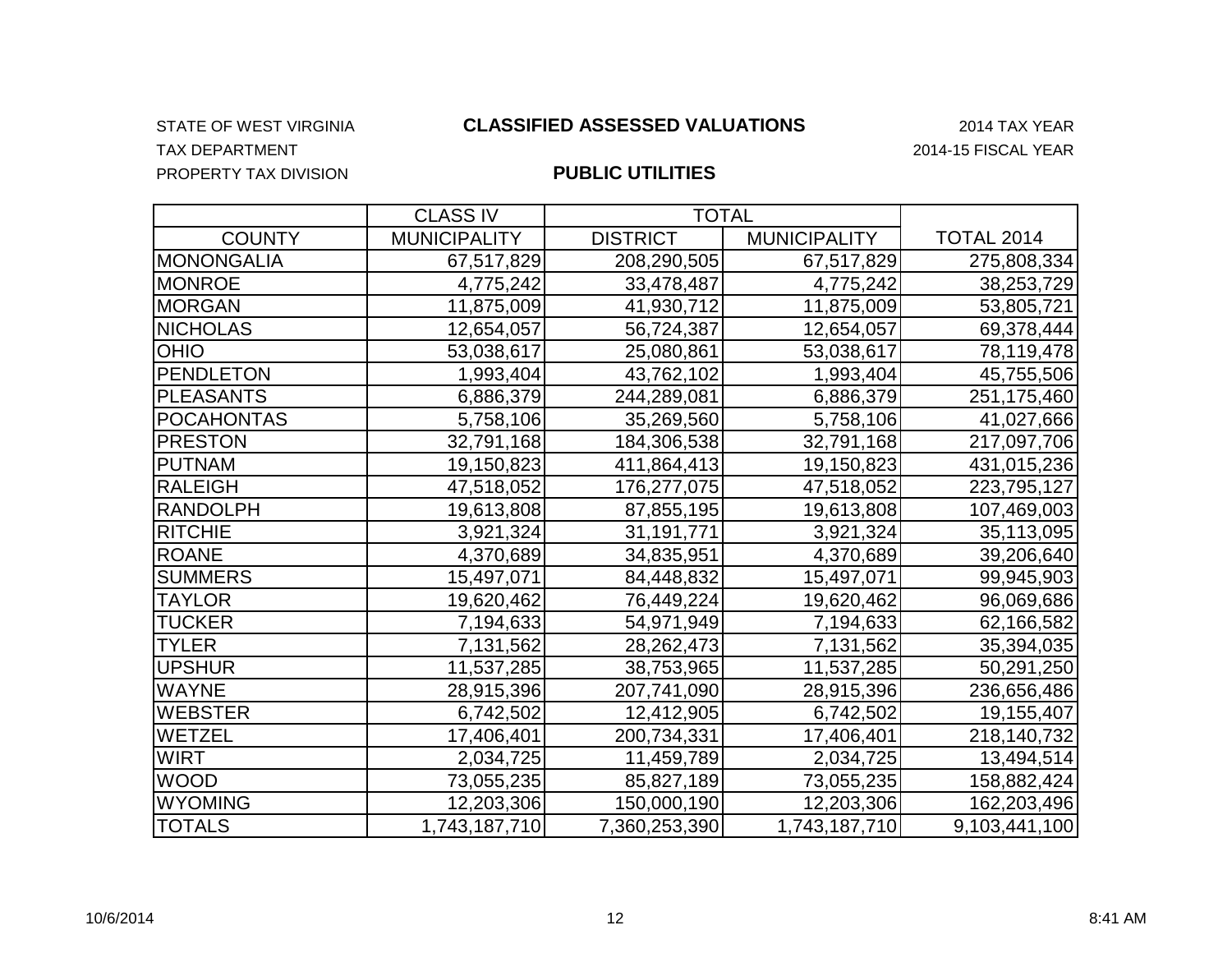## TAX DEPARTMENT 2014-15 FISCAL YEAR PROPERTY TAX DIVISION

|                   |                 | <b>CLASS I</b>      |                | <b>CLASS II</b> |                     |               |
|-------------------|-----------------|---------------------|----------------|-----------------|---------------------|---------------|
| <b>COUNTY</b>     | <b>DISTRICT</b> | <b>MUNICIPALITY</b> | <b>TOTAL</b>   | <b>DISTRICT</b> | <b>MUNICIPALITY</b> | <b>TOTAL</b>  |
| <b>BARBOUR</b>    | 0               | 0                   | $\overline{0}$ | 162,184,551     | 37,868,158          | 200,052,709   |
| <b>BERKELEY</b>   | 0               | 0                   | $\overline{0}$ | 2,534,088,608   | 271,199,762         | 2,805,288,370 |
| <b>BOONE</b>      | 0               | 0                   | $\overline{0}$ | 155,134,201     | 50,300,476          | 205,434,677   |
| <b>BRAXTON</b>    | 0               | 0                   | 0              | 157,892,870     | 19,121,766          | 177,014,636   |
| <b>BROOKE</b>     | $\mathbf 0$     | 0                   | 0              | 148,420,960     | 127,262,332         | 275,683,292   |
| <b>CABELL</b>     | 0               | $\overline{0}$      | $\overline{0}$ | 762,506,221     | 597,331,452         | 1,359,837,673 |
| <b>CALHOUN</b>    | 0               | $\overline{0}$      | 0              | 80,154,961      | 2,701,320           | 82,856,281    |
| <b>CLAY</b>       | $\mathbf 0$     | 0                   | 0              | 71,118,984      | 2,108,130           | 73,227,114    |
| <b>DODDRIDGE</b>  | 0               | 0                   | $\overline{0}$ | 122,742,110     | 6,819,952           | 129,562,062   |
| FAYETTE           | $\overline{0}$  | $\overline{0}$      | 0              | 365,192,942     | 206,962,528         | 572,155,470   |
| <b>GILMER</b>     | $\mathbf 0$     | 0                   | $\overline{0}$ | 82,488,642      | 7,734,282           | 90,222,924    |
| GRANT             | $\mathbf 0$     | 0                   | $\mathbf 0$    | 221,468,988     | 38,902,104          | 260,371,092   |
| <b>GREENBRIER</b> | 0               | 0                   | 0              | 603,267,640     | 174,350,260         | 777,617,900   |
| <b>HAMPSHIRE</b>  | $\mathbf 0$     | 0                   | $\overline{0}$ | 693,370,204     | 31,291,034          | 724,661,238   |
| <b>HANCOCK</b>    | 0               | 0                   | $\overline{0}$ | 150,260,450     | 219,042,760         | 369,303,210   |
| <b>HARDY</b>      | 0               | 0                   | 0              | 408,240,457     | 29,879,322          | 438,119,779   |
| <b>HARRISON</b>   | $\mathbf 0$     | 0                   | $\overline{0}$ | 605,454,502     | 633,884,480         | 1,239,338,982 |
| <b>JACKSON</b>    | 0               | 0                   | $\Omega$       | 381,643,804     | 90,821,545          | 472,465,349   |
| <b>JEFFERSON</b>  | 0               | 0                   | 0              | 1,563,389,630   | 338,036,440         | 1,901,426,070 |
| <b>KANAWHA</b>    | $\mathbf 0$     | 0                   | $\overline{0}$ | 1,669,551,817   | 2,055,174,677       | 3,724,726,494 |
| <b>LEWIS</b>      | 0               | 0                   | $\overline{0}$ | 250,340,924     | 38,844,248          | 289,185,172   |
| <b>LINCOLN</b>    | 0               | $\overline{0}$      | 0              | 217,957,712     | 12,489,671          | 230,447,383   |
| <b>LOGAN</b>      | $\mathbf 0$     | 0                   | 0              | 240,363,445     | 45,576,154          | 285,939,599   |
| <b>MARION</b>     | $\mathbf 0$     | 0                   | $\overline{0}$ | 592,013,546     | 467,143,060         | 1,059,156,606 |
| MARSHALL          | 0               | 0                   | 0              | 288,978,512     | 134,801,161         | 423,779,673   |
| <b>MASON</b>      | 0               | 0                   | 0              | 300,438,290     | 81,150,584          | 381,588,874   |
| <b>MCDOWELL</b>   | 0               | $\overline{0}$      | $\Omega$       | 32,619,472      | 15,615,236          | 48,234,708    |
| <b>MERCER</b>     | $\mathbf 0$     | 0                   | 0              | 540,920,692     | 186,344,516         | 727,265,208   |
| MINERAL           | $\mathbf 0$     | 0                   | 0              | 509,539,333     | 75,300,842          | 584,840,175   |
| <b>MINGO</b>      | $\overline{0}$  | 0                   | $\overline{0}$ | 124,182,916     | 28,342,005          | 152,524,921   |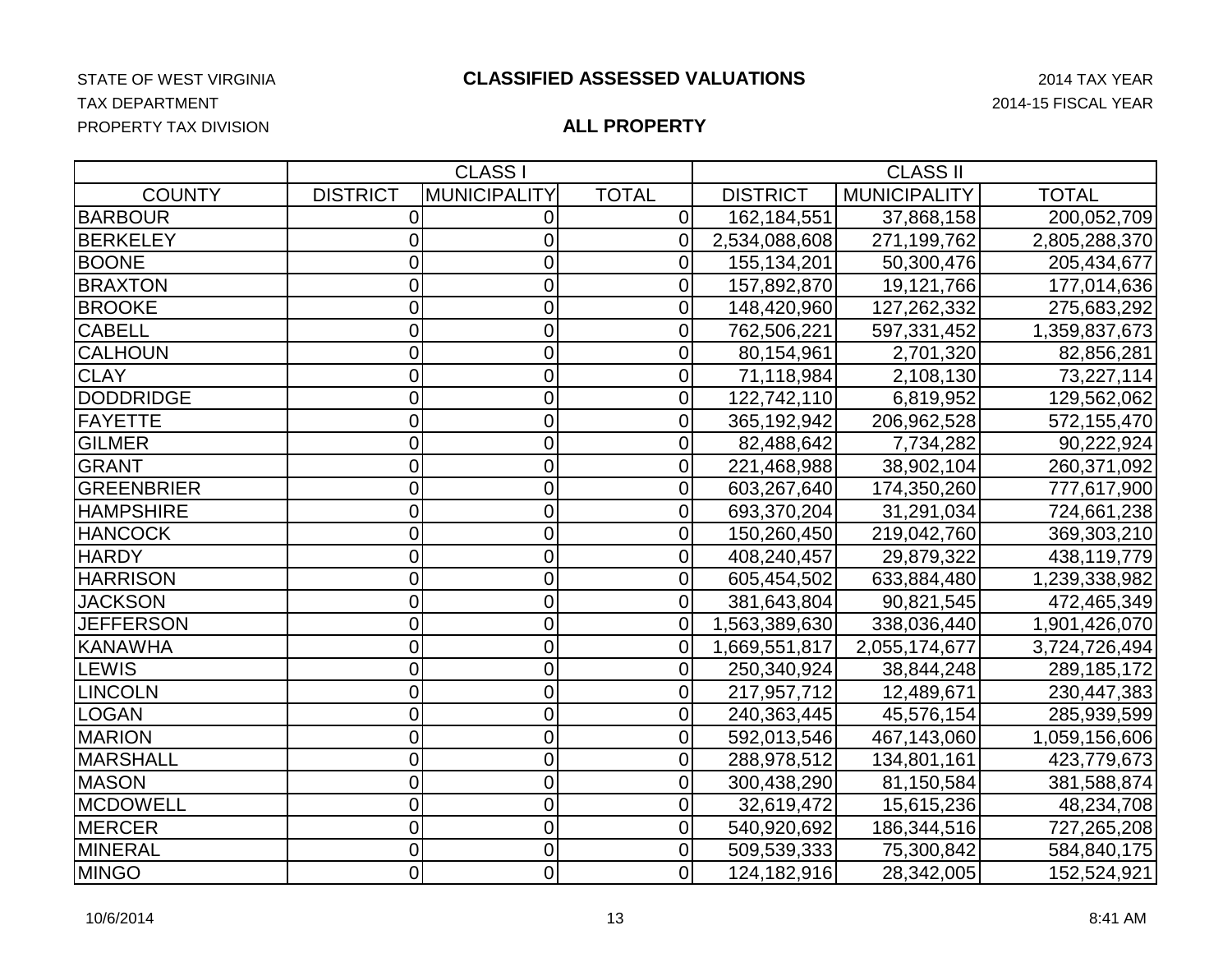TAX DEPARTMENT 2014-15 FISCAL YEAR PROPERTY TAX DIVISION

|                   |                 | <b>CLASS I</b>      |              |                 | <b>CLASS II</b>     |                |
|-------------------|-----------------|---------------------|--------------|-----------------|---------------------|----------------|
| <b>COUNTY</b>     | <b>DISTRICT</b> | <b>MUNICIPALITY</b> | <b>TOTAL</b> | <b>DISTRICT</b> | <b>MUNICIPALITY</b> | <b>TOTAL</b>   |
| <b>MONONGALIA</b> |                 | 0                   | 0            | 1,660,432,273   | 490,633,300         | 2,151,065,573  |
| <b>MONROE</b>     |                 | C                   | 0            | 212,913,375     | 11,373,168          | 224,286,543    |
| <b>MORGAN</b>     | 0               | 0                   | 0            | 646,718,266     | 16,189,508          | 662,907,774    |
| <b>NICHOLAS</b>   |                 | 0                   | 0            | 288,791,608     | 70,574,222          | 359,365,830    |
| <b>OHO</b>        | 0               | 0                   | 0            | 272,792,730     | 543,555,672         | 816,348,402    |
| <b>PENDLETON</b>  |                 | 0                   |              | 259,150,798     | 15,750,714          | 274,901,512    |
| <b>PLEASANTS</b>  |                 | 0                   |              | 82,797,800      | 43,506,206          | 126,304,006    |
| <b>POCAHONTAS</b> |                 | 0                   | 0            | 254,057,648     | 15,818,390          | 269,876,038    |
| <b>PRESTON</b>    | 0               | 0                   | 0            | 551,941,976     | 81,825,870          | 633,767,846    |
| PUTNAM            | 0               | 0                   | 0            | 1,144,245,594   | 313,728,534         | 1,457,974,128  |
| RALEIGH           |                 | 0                   | 0            | 958,542,634     | 309,177,934         | 1,267,720,568  |
| RANDOLPH          | 0               | 0                   | 0            | 378,207,618     | 118,598,482         | 496,806,100    |
| <b>RITCHIE</b>    | 0               | 0                   | 0            | 157,898,856     | 41,372,682          | 199,271,538    |
| <b>ROANE</b>      |                 | 0                   | 0            | 217,554,144     | 19,247,498          | 236,801,642    |
| <b>SUMMERS</b>    | 0               | 0                   | 0            | 173,736,352     | 21, 141, 476        | 194,877,828    |
| <b>TAYLOR</b>     | 0               | $\overline{0}$      | 0            | 282,108,130     | 38,741,760          | 320,849,890    |
| <b>TUCKER</b>     | 0               | 0                   | 0            | 150,786,231     | 32,114,832          | 182,901,063    |
| <b>TYLER</b>      | 0               | 0                   | 0            | 112,201,371     | 35,240,702          | 147,442,073    |
| UPSHUR            |                 | 0                   | 0            | 373,721,571     | 67,853,446          | 441,575,017    |
| <b>WAYNE</b>      |                 | 0                   |              | 308,776,086     | 128,042,610         | 436,818,696    |
| <b>WEBSTER</b>    |                 | 0                   |              | 46,551,639      | 5,239,631           | 51,791,270     |
| <b>WETZEL</b>     |                 | 0                   | 0            | 113,113,960     | 84,095,082          | 197,209,042    |
| <b>WIRT</b>       |                 | 0                   | 0            | 86,514,570      | 5,267,690           | 91,782,260     |
| <b>WOOD</b>       | 0               | 0                   |              | 897,450,084     | 808,757,216         | 1,706,207,300  |
| <b>WYOMING</b>    | 0               | 0                   | 0            | 69,205,718      | 14,482,268          | 83,687,986     |
| <b>TOTALS</b>     | 0               | 0                   | 0            | 23,736,138,416  | 9,358,729,150       | 33,094,867,566 |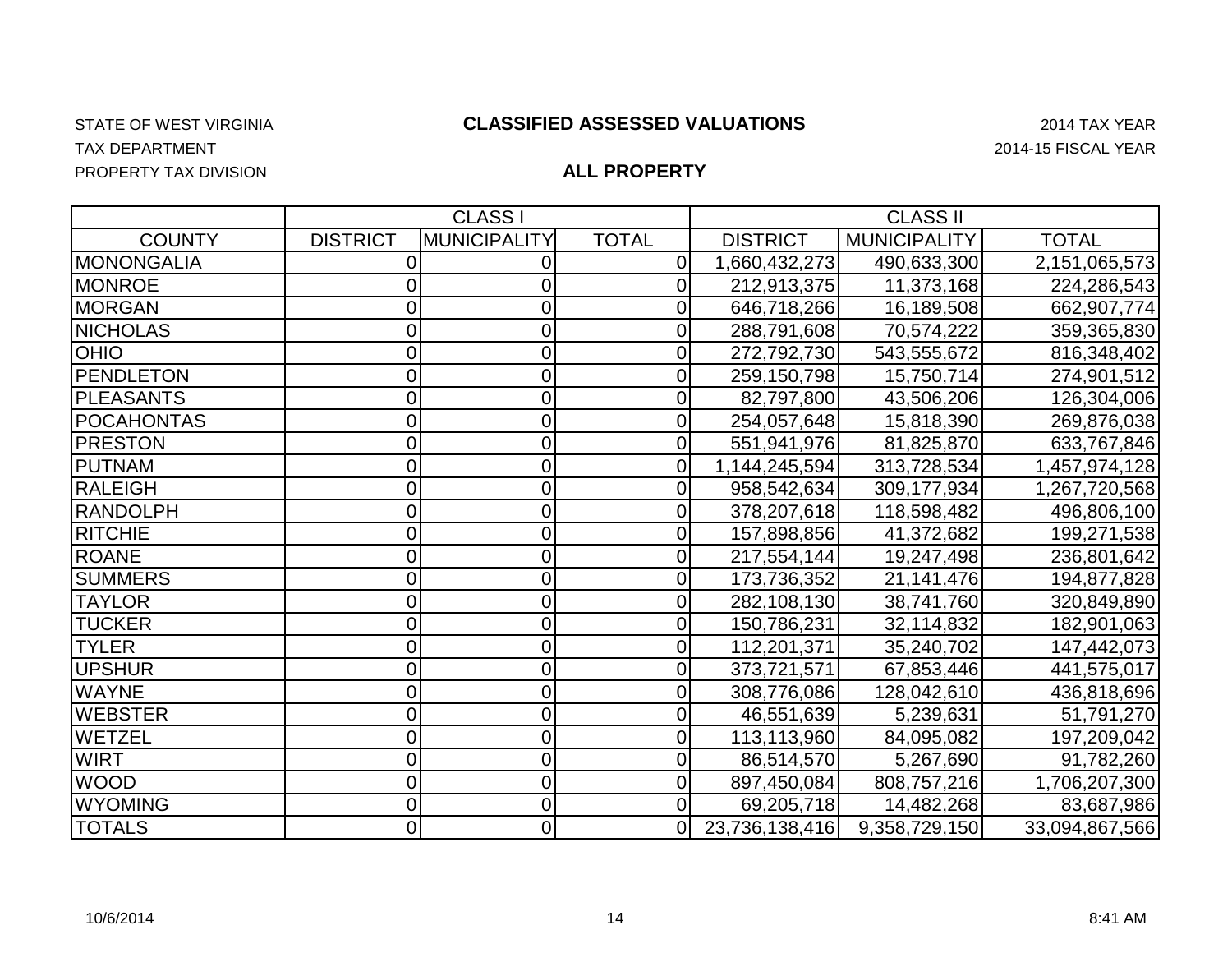|                   | <b>CLASS III</b> | <b>CLASS IV</b>     | <b>TOTAL</b>    | <b>TOTAL</b>        | <b>TOTAL</b>    | <b>TOTAL</b>     | <b>TOTAL</b>      |
|-------------------|------------------|---------------------|-----------------|---------------------|-----------------|------------------|-------------------|
|                   |                  |                     |                 |                     |                 | <b>HOMESTEAD</b> | <b>ASSESSED</b>   |
|                   |                  |                     |                 |                     | <b>TAXABLE</b>  | <b>EXEMPT</b>    | <b>VALUATIONS</b> |
| <b>COUNTY</b>     | <b>DISTRICT</b>  | <b>MUNICIPALITY</b> | <b>DISTRICT</b> | <b>MUNICIPALITY</b> | <b>PROPERTY</b> | <b>PROPERTY</b>  | 2014              |
| <b>BARBOUR</b>    | 280,571,896      | 65,172,785          | 442,756,447     | 103,040,943         | 545,797,390     | 37,540,390       | 583,337,780       |
| <b>BERKELEY</b>   | 1,447,487,606    | 427,929,955         | 3,981,576,214   | 699,129,717         | 4,680,705,931   | 151,357,734      | 4,832,063,665     |
| <b>BOONE</b>      | 1,201,058,960    | 60,078,058          | 1,356,193,161   | 110,378,534         | 1,466,571,695   | 57,727,846       | 1,524,299,541     |
| <b>BRAXTON</b>    | 259,336,413      | 41,402,721          | 417,229,283     | 60,524,487          | 477,753,770     | 34,565,342       | 512,319,112       |
| <b>BROOKE</b>     | 100,914,472      | 434,046,318         | 249,335,432     | 561,308,650         | 810,644,082     | 61,245,835       | 871,889,917       |
| <b>CABELL</b>     | 960,611,833      | 1,180,356,003       | 1,723,118,054   | 1,777,687,455       | 3,500,805,509   | 191,277,636      | 3,692,083,145     |
| <b>CALHOUN</b>    | 122,283,521      | 12,173,488          | 202,438,482     | 14,874,808          | 217,313,290     | 19,753,783       | 237,067,073       |
| <b>CLAY</b>       | 162,934,953      | 12,388,292          | 234,053,937     | 14,496,422          | 248,550,359     | 19,685,162       | 268,235,521       |
| <b>DODDRIDGE</b>  | 621,075,677      | 10,980,011          | 743,817,787     | 17,799,963          | 761,617,750     | 18,976,988       | 780,594,738       |
| <b>FAYETTE</b>    | 696,302,635      | 255,204,067         | 1,061,495,577   | 462,166,595         | 1,523,662,172   | 117,271,256      | 1,640,933,428     |
| <b>GILMER</b>     | 194,991,760      | 25,552,877          | 277,480,402     | 33,287,159          | 310,767,561     | 15,630,408       | 326,397,969       |
| <b>GRANT</b>      | 709,073,619      | 45,406,066          | 930,542,607     | 84,308,170          | 1,014,850,777   | 27,983,464       | 1,042,834,241     |
| <b>GREENBRIER</b> | 709,470,890      | 235,109,179         | 1,312,738,530   | 409,459,439         | 1,722,197,969   | 89,133,100       | 1,811,331,069     |
| <b>HAMPSHIRE</b>  | 495,859,411      | 50,587,983          | 1,189,229,615   | 81,879,017          | 1,271,108,632   | 48,958,772       | 1,320,067,404     |
| <b>HANCOCK</b>    | 325,416,722      | 269,173,000         | 475,677,172     | 488,215,760         | 963,892,932     | 74,849,510       | 1,038,742,442     |
| <b>HARDY</b>      | 370,161,695      | 98,973,477          | 778,402,152     | 128,852,799         | 907,254,951     | 30,958,640       | 938,213,591       |
| <b>HARRISON</b>   | 1,635,887,798    | 973,636,409         | 2,241,342,300   | 1,607,520,889       | 3,848,863,189   | 154,396,130      | 4,003,259,319     |
| <b>JACKSON</b>    | 624,927,735      | 147,376,394         | 1,006,571,539   | 238,197,939         | 1,244,769,478   | 70,980,800       | 1,315,750,278     |
| <b>JEFFERSON</b>  | 843,296,811      | 376,253,589         | 2,406,686,441   | 714,290,029         | 3,120,976,470   | 72,821,370       | 3,193,797,840     |
| <b>KANAWHA</b>    | 2,684,911,219    | 3,282,371,504       | 4,354,463,036   | 5,337,546,181       | 9,692,009,217   | 423,334,087      | 10,115,343,304    |
| <b>LEWIS</b>      | 613,350,079      | 67,788,243          | 863,691,003     | 106,632,491         | 970,323,494     | 42,803,772       | 1,013,127,266     |
| <b>LINCOLN</b>    | 301,099,362      | 16,992,611          | 519,057,074     | 29,482,282          | 548,539,356     | 61,515,306       | 610,054,662       |
| <b>LOGAN</b>      | 1,111,246,228    | 114,943,691         | 1,351,609,673   | 160,519,845         | 1,512,129,518   | 93,717,930       | 1,605,847,448     |
| <b>MARION</b>     | 862,327,882      | 592,593,153         | 1,454,341,428   | 1,059,736,213       | 2,514,077,641   | 136,160,690      | 2,650,238,331     |
| <b>MARSHALL</b>   | 2,173,477,806    | 299,000,409         | 2,462,456,318   | 433,801,570         | 2,896,257,888   | 80,464,148       | 2,976,722,036     |
| <b>MASON</b>      | 532,301,683      | 97,885,764          | 832,739,973     | 179,036,348         | 1,011,776,321   | 67,543,364       | 1,079,319,685     |
| <b>MCDOWELL</b>   | 757,090,892      | 93,388,247          | 789,710,364     | 109,003,483         | 898,713,847     | 37,481,066       | 936,194,913       |
| <b>MERCER</b>     | 668, 155, 733    | 342,369,200         | 1,209,076,425   | 528,713,716         | 1,737,790,141   | 148,084,246      | 1,885,874,387     |
| <b>MINERAL</b>    | 388,304,959      | 91,190,848          | 897,844,292     | 166,491,690         | 1,064,335,982   | 69,101,556       | 1,133,437,538     |
| <b>MINGO</b>      | 848,512,402      | 99,940,351          | 972,695,318     | 128,282,356         | 1,100,977,674   | 65,095,976       | 1,166,073,650     |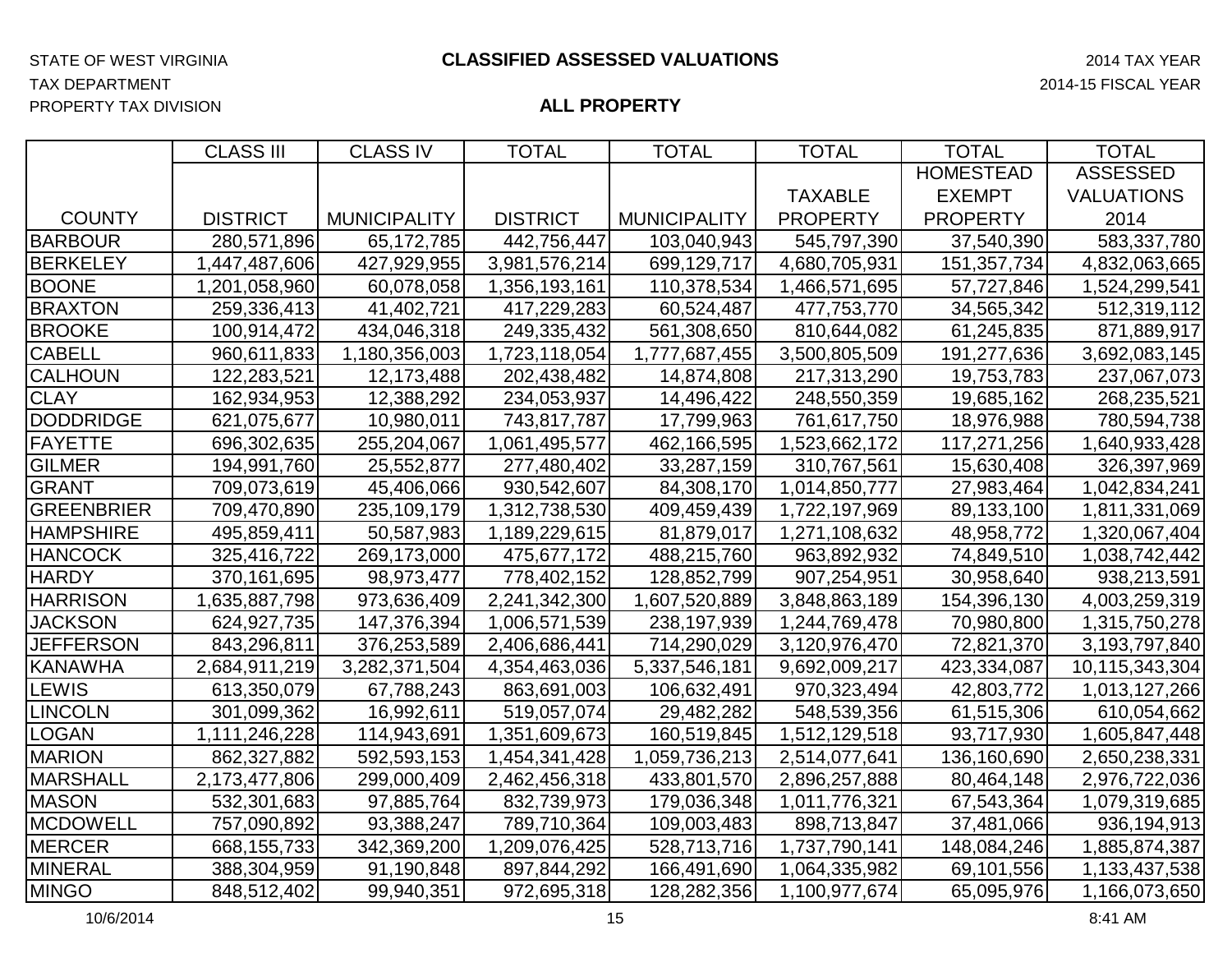PROPERTY TAX DIVISION

#### STATE OF WEST VIRGINIA 2014 TAX YEAR **CLASSIFIED ASSESSED VALUATIONS**

TAX DEPARTMENT 2014-15 FISCAL YEAR

|                   | <b>CLASS III</b> | <b>CLASS IV</b>                 | <b>TOTAL</b>    | <b>TOTAL</b>        | <b>TOTAL</b>                  | <b>TOTAL</b>     | <b>TOTAL</b>      |
|-------------------|------------------|---------------------------------|-----------------|---------------------|-------------------------------|------------------|-------------------|
|                   |                  |                                 |                 |                     |                               | <b>HOMESTEAD</b> | <b>ASSESSED</b>   |
|                   |                  |                                 |                 |                     | <b>TAXABLE</b>                | <b>EXEMPT</b>    | <b>VALUATIONS</b> |
| <b>COUNTY</b>     | <b>DISTRICT</b>  | <b>MUNICIPALITY</b>             | <b>DISTRICT</b> | <b>MUNICIPALITY</b> | <b>PROPERTY</b>               | <b>PROPERTY</b>  | 2014              |
| <b>MONONGALIA</b> | 2,184,093,854    | 995,467,598                     | 3,844,526,127   | 1,486,100,898       | 5,330,627,025                 | 121,035,804      | 5,451,662,829     |
| <b>MONROE</b>     | 141,065,084      | 16,969,200                      | 353,978,459     | 28,342,368          | 382,320,827                   | 39,214,533       | 421,535,360       |
| <b>MORGAN</b>     | 295,140,711      | 44,531,752                      | 941,858,977     | 60,721,260          | 1,002,580,237                 | 43,917,308       | 1,046,497,545     |
| <b>NICHOLAS</b>   | 479,511,222      | 132,634,252                     | 768,302,830     | 203,208,474         | 971,511,304                   | 72,051,616       | 1,043,562,920     |
| <b>OHIO</b>       | 575,003,474      | 662,644,594                     | 847,796,204     | 1,206,200,266       | 2,053,996,470                 | 84,994,950       | 2,138,991,420     |
| <b>PENDLETON</b>  | 142,343,362      | 15,299,906                      | 401,494,160     | 31,050,620          | 432,544,780                   | 21,622,270       | 454,167,050       |
| <b>PLEASANTS</b>  | 394,588,271      | 44,392,283                      | 477,386,071     | 87,898,489          | 565,284,560                   | 18,202,874       | 583,487,434       |
| <b>POCAHONTAS</b> | 349,744,388      | 32,509,341                      | 603,802,036     | 48,327,731          | 652,129,767                   | 23,623,272       | 675,753,039       |
| <b>PRESTON</b>    | 545,993,907      | 122,498,073                     | 1,097,935,883   | 204,323,943         | 1,302,259,826                 | 74,703,386       | 1,376,963,212     |
| PUTNAM            | 1,262,198,757    | 189,650,630                     | 2,406,444,351   | 503,379,164         | 2,909,823,515                 | 114,859,536      | 3,024,683,051     |
| <b>RALEIGH</b>    | 1,535,270,508    | 559,870,205                     | 2,493,813,142   | 869,048,139         | 3,362,861,281                 | 188,589,292      | 3,551,450,573     |
| RANDOLPH          | 490,775,170      | 166,380,855                     | 868,982,788     | 284,979,337         | 1,153,962,125                 | 61,963,058       | 1,215,925,183     |
| <b>RITCHIE</b>    | 190,080,066      | 56,790,471                      | 347,978,922     | 98, 163, 153        | 446,142,075                   | 27,028,844       | 473,170,919       |
| ROANE             | 187,201,061      | 46,421,421                      | 404,755,205     | 65,668,919          | 470,424,124                   | 41,766,386       | 512,190,510       |
| <b>SUMMERS</b>    | 196,627,430      | 54,304,181                      | 370,363,782     | 75,445,657          | 445,809,439                   | 38,975,998       | 484,785,437       |
| <b>TAYLOR</b>     | 381,479,216      | 68,256,842                      | 663,587,346     | 106,998,602         | 770,585,948                   | 37,669,216       | 808,255,164       |
| <b>TUCKER</b>     | 352,846,740      | 59,345,903                      | 503,632,971     | 91,460,735          | 595,093,706                   | 18,595,136       | 613,688,842       |
| <b>TYLER</b>      | 239,707,531      | 34,815,387                      | 351,908,902     | 70,056,089          | 421,964,991                   | 25,359,591       | 447,324,582       |
| <b>UPSHUR</b>     | 487,529,456      | 124,159,765                     | 861,251,027     | 192,013,211         | 1,053,264,238                 | 53,121,268       | 1,106,385,506     |
| <b>WAYNE</b>      | 644,454,664      | 159,890,986                     | 953,230,750     | 287,933,596         | 1,241,164,346                 | 95,435,912       | 1,336,600,258     |
| <b>WEBSTER</b>    | 184,385,742      | 21,174,666                      | 230,937,381     | 26,414,297          | 257,351,678                   | 23,713,413       | 281,065,091       |
| <b>WETZEL</b>     | 1,103,402,014    | 131,569,877                     | 1,216,515,974   | 215,664,959         | 1,432,180,933                 | 43,999,288       | 1,476,180,221     |
| <b>WIRT</b>       | 48,431,230       | 9,258,249                       | 134,945,800     | 14,525,939          | 149,471,739                   | 14,100,456       | 163,572,195       |
| <b>WOOD</b>       | 802,677,680      | 764,900,576                     | 1,700,127,764   | 1,573,657,792       | 3,273,785,556                 | 201,337,076      | 3,475,122,632     |
| <b>WYOMING</b>    | 774,596,212      | 57,261,767                      | 843,801,930     | 71,744,035          | 915,545,965                   | 54,935,132       | 970,481,097       |
| <b>TOTALS</b>     |                  | 36,691,590,402   14,391,263,473 | 60,427,728,818  |                     | 23,749,992,623 84,177,721,441 | 4,061,231,922    | 88,238,953,363    |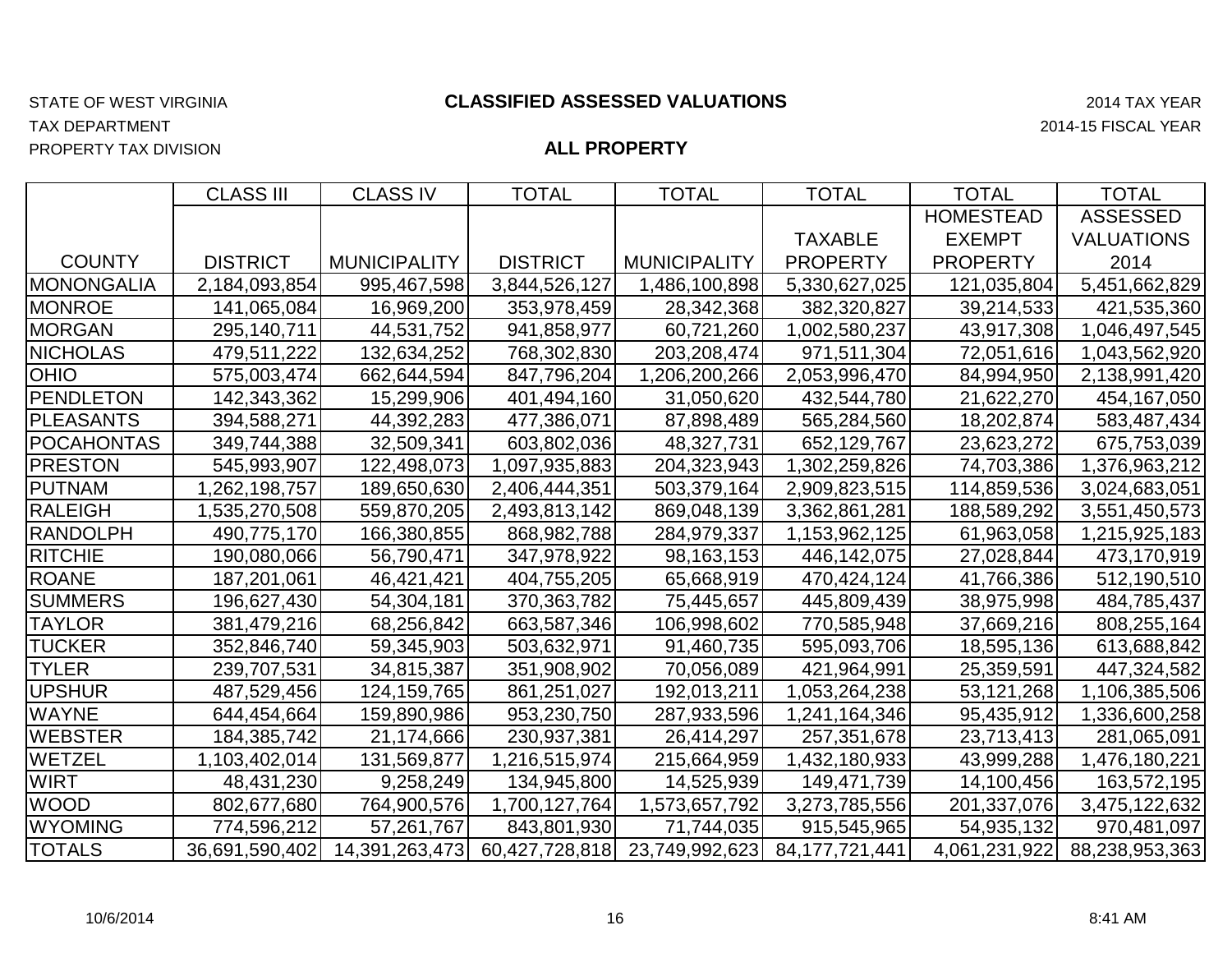# DISTRIBUTION

**BY** 

# TYPE OF PROPERTY

Page 17-24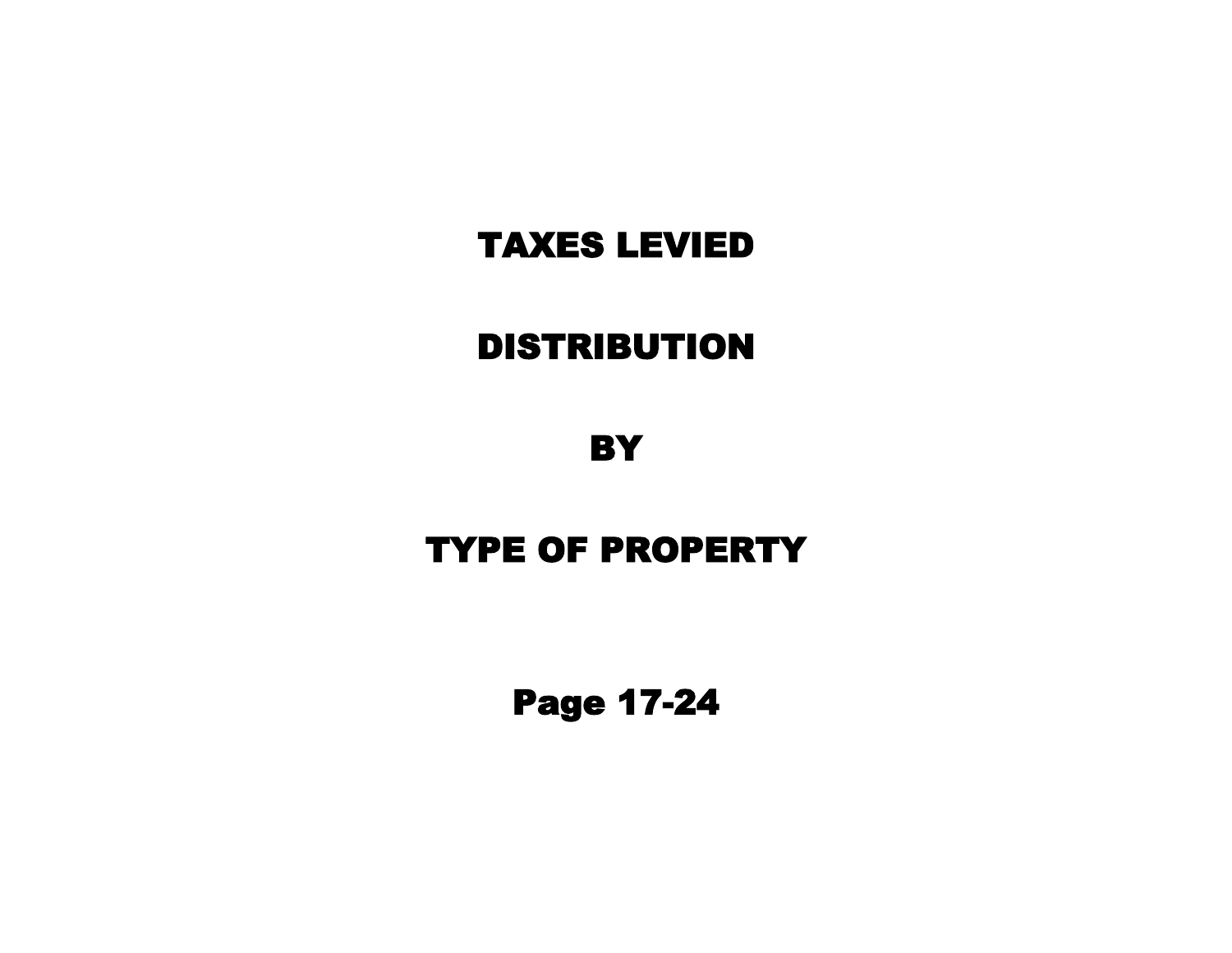#### STATE OF WEST VIRGINIA **Example 2014 TAX CONVERTS CONVERTS AND TAX EXAMPLE 2014 TAX YEAR** TAX DEPARTMENT 2014-15 FISCAL YEAR PROPERTY TAX DIVISION

#### **TAXES LEVIED**

### **REAL ESTATE DISTRIBUTION BY TYPE OF PROPERTY**

| <b>COUNTY</b>     | <b>CLASS II</b> | <b>CLASS III</b> | <b>CLASS IV</b> | <b>TOTAL REAL ESTATE</b> |
|-------------------|-----------------|------------------|-----------------|--------------------------|
| <b>BARBOUR</b>    | 1,381,586       | 1,388,840        | 672,196         | 3,442,622                |
| <b>BERKELEY</b>   | 35,561,821      | 20,720,166       | 9,920,293       | 66,202,280               |
| <b>BOONE</b>      | 2,655,488       | 10,317,449       | 911,140         | 13,884,077               |
| <b>BRAXTON</b>    | 1,516,240       | 1,602,566        | 414,386         | 3,533,192                |
| <b>BROOKE</b>     | 3,982,210       | 782,512          | 4,362,805       | 9,127,528                |
| <b>CABELL</b>     | 20,085,860      | 9,032,845        | 19,636,267      | 48,754,972               |
| <b>CALHOUN</b>    | 690,207         | 688,040          | 95,953          | 1,474,201                |
| <b>CLAY</b>       | 566,003         | 1,095,670        | 131,041         | 1,792,714                |
| <b>DODDRIDGE</b>  | 1,609,965       | 1,305,773        | 152,533         | 3,068,271                |
| <b>FAYETTE</b>    | 7,805,774       | 5,402,001        | 4,113,489       | 17,321,264               |
| <b>GILMER</b>     | 844,081         | 972,476          | 374,849         | 2,191,407                |
| <b>GRANT</b>      | 1,888,081       | 1,084,097        | 536,225         | 3,508,403                |
| <b>GREENBRIER</b> | 8,600,580       | 8,044,009        | 3,737,952       | 20,382,542               |
| <b>HAMPSHIRE</b>  | 5,079,944       | 3,437,301        | 549,443         | 9,066,687                |
| <b>HANCOCK</b>    | 5,494,341       | 2,637,282        | 4,055,531       | 12,187,154               |
| <b>HARDY</b>      | 3,523,716       | 1,357,505        | 1,118,534       | 5,999,755                |
| <b>HARRISON</b>   | 16,270,580      | 6,772,567        | 15,103,258      | 38,146,405               |
| <b>JACKSON</b>    | 6,045,809       | 3,170,193        | 2,412,796       | 11,628,798               |
| <b>JEFFERSON</b>  | 23,031,776      | 12,417,476       | 7,833,408       | 43,282,660               |
| <b>KANAWHA</b>    | 46,954,831      | 20,328,677       | 50,169,958      | 117,453,466              |
| LEWIS             | 2,720,637       | 2,551,268        | 771,455         | 6,043,360                |
| <b>LINCOLN</b>    | 2,848,627       | 2,303,170        | 242,439         | 5,394,236                |
| <b>LOGAN</b>      | 3,648,634       | 9,208,395        | 2,008,950       | 14,865,979               |
| <b>MARION</b>     | 14,032,610      | 7,714,052        | 8,685,118       | 30,431,780               |
| <b>MARSHALL</b>   | 5,185,013       | 8,455,209        | 3,582,457       | 17,222,678               |
| <b>MASON</b>      | 4,742,537       | 1,987,830        | 1,569,790       | 8,300,156                |
| <b>MCDOWELL</b>   | 522,371         | 3,867,594        | 807,979         | 5,197,944                |
| MERCER            | 8,628,053       | 6,126,661        | 4,596,229       | 19,350,942               |
| MINERAL           | 7,197,178       | 3,432,089        | 1,480,801       | 12,110,067               |
| <b>MINGO</b>      | 1,673,229       | 4,140,294        | 1,155,921       | 6,969,444                |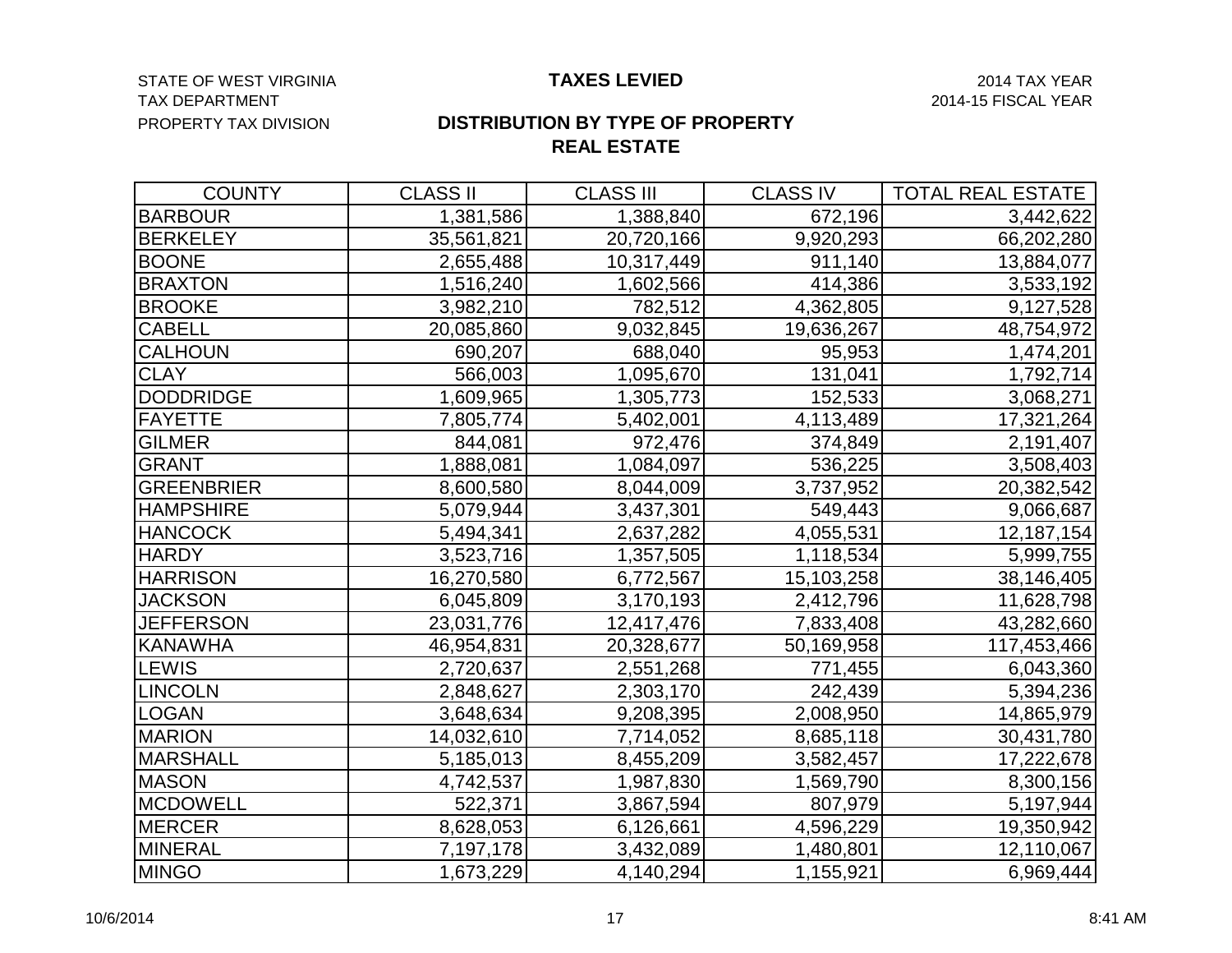#### STATE OF WEST VIRGINIA **Example 2014 TAX ASS CONTROLLED TAXES LEVIED** 2014 TAX YEAR TAX DEPARTMENT 2014-15 FISCAL YEAR PROPERTY TAX DIVISION

#### **TAXES LEVIED**

### **DISTRIBUTION BY TYPE OF PROPERTY REAL ESTATE**

| <b>COUNTY</b>     | <b>CLASS II</b> | <b>CLASS III</b> | <b>CLASS IV</b> | <b>TOTAL REAL ESTATE</b> |
|-------------------|-----------------|------------------|-----------------|--------------------------|
| MONONGALIA        | 21,772,786      | 20,843,475       | 16,829,697      | 59,445,958               |
| <b>MONROE</b>     | 2,414,858       | 1,053,358        | 207,575         | 3,675,791                |
| <b>MORGAN</b>     | 6,629,957       | 3,768,652        | 658,000         | 11,056,609               |
| <b>NICHOLAS</b>   | 3,519,215       | 3,514,646        | 1,603,893       | 8,637,754                |
| <b>OHIO</b>       | 10,848,999      | 5,256,169        | 9,966,325       | 26,071,493               |
| PENDLETON         | 1,889,341       | 740,310          | 160,579         | 2,790,231                |
| <b>PLEASANTS</b>  | 1,659,753       | 765,395          | 565,886         | 2,991,034                |
| <b>POCAHONTAS</b> | 1,859,495       | 3,516,553        | 304,763         | 5,680,810                |
| <b>PRESTON</b>    | 5,703,315       | 3,251,045        | 1,276,861       | 10,231,221               |
| <b>PUTNAM</b>     | 19,207,205      | 9,621,781        | 3,348,368       | 32, 177, 354             |
| RALEIGH           | 16,136,777      | 16,005,787       | 9,797,107       | 41,939,671               |
| RANDOLPH          | 4,503,493       | 4,036,353        | 2,083,151       | 10,622,997               |
| RITCHIE           | 2,356,102       | 1,182,028        | 695,055         | 4,233,186                |
| <b>ROANE</b>      | 1,961,174       | 955,279          | 526,917         | 3,443,371                |
| <b>SUMMERS</b>    | 1,388,225       | 1,138,336        | 539,426         | 3,065,987                |
| <b>TAYLOR</b>     | 3,516,411       | 1,773,757        | 776,590         | 6,066,758                |
| <b>TUCKER</b>     | 1,301,460       | 2,906,135        | 596,441         | 4,804,037                |
| <b>TYLER</b>      | 1,812,829       | 1,231,427        | 405,992         | 3,450,248                |
| <b>UPSHUR</b>     | 4,009,477       | 2,953,002        | 1,599,946       | 8,562,425                |
| <b>WAYNE</b>      | 6,014,591       | 3,252,889        | 2,348,318       | 11,615,798               |
| <b>WEBSTER</b>    | 357,230         | 1,163,939        | 128,686         | 1,649,855                |
| <b>WETZEL</b>     | 2,442,626       | 2,888,817        | 1,609,645       | 6,941,089                |
| <b>WIRT</b>       | 1,114,744       | 362,274          | 121,372         | 1,598,390                |
| <b>WOOD</b>       | 21,564,902      | 5,407,864        | 11,805,521      | 38,778,286               |
| <b>WYOMING</b>    | 940,459         | 5,043,889        | 649,938         | 6,634,286                |
| <b>TOTALS</b>     | 389,713,210     | 264,977,168      | 219,809,248     | 874,499,625              |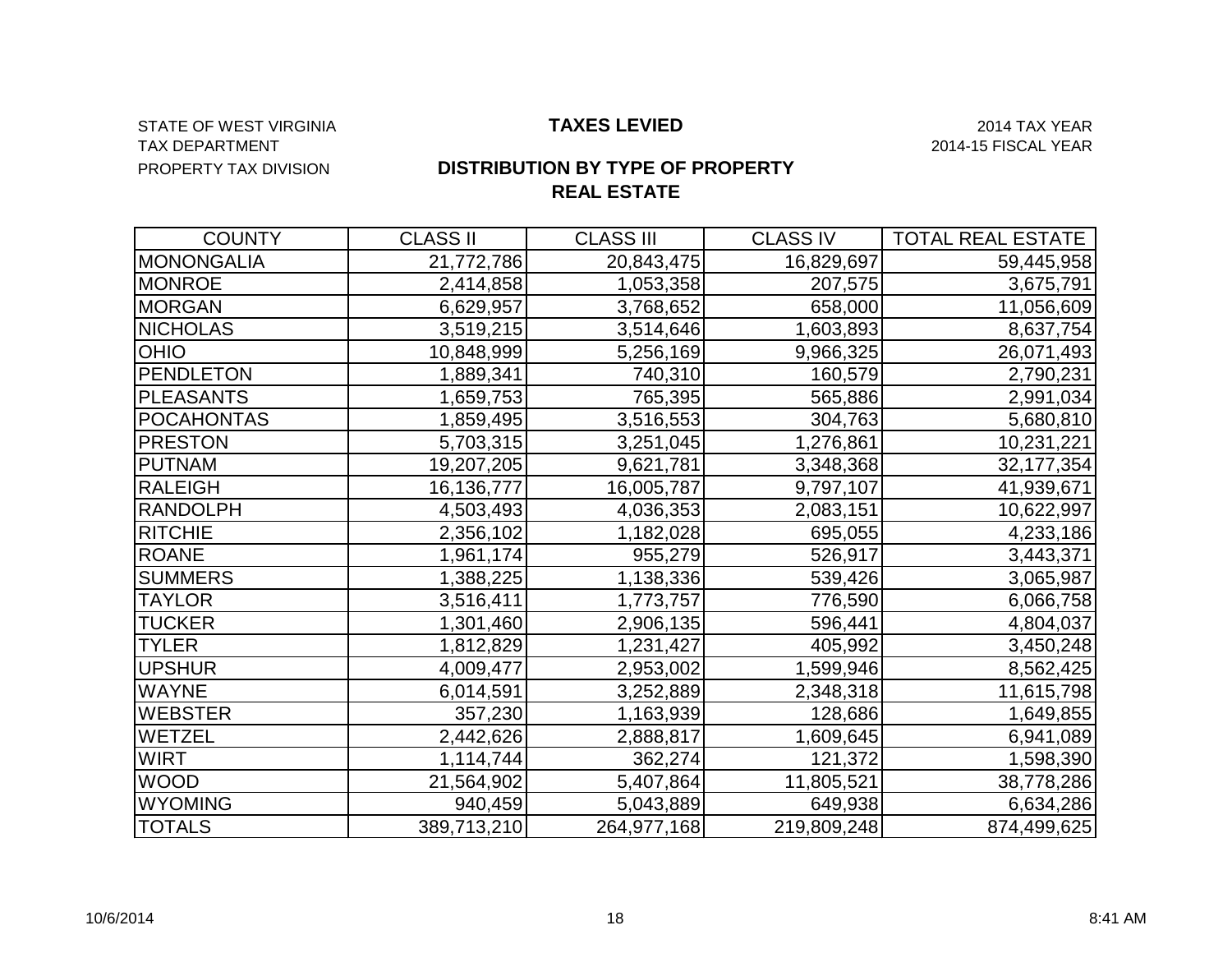#### STATE OF WEST VIRGINIA **Example 2014 TAX ASS SETS ARE STATE ASSESSMENT ASSESSMENT ASSESSMENT AND ASSESSMENT AND MEAN YEAR** TAX DEPARTMENT 2014-15 FISCAL YEAR PROPERTY TAX DIVISION

#### **TAXES LEVIED**

#### **DISTRIBUTION BY TYPE OF PROPERTY PERSONAL PROPERTY**

| <b>COUNTY</b>     | <b>CLASS I</b> | <b>CLASS II</b> | <b>CLASS III</b> | <b>CLASS IV</b> | <b>TOTAL PERSONAL</b> |
|-------------------|----------------|-----------------|------------------|-----------------|-----------------------|
| <b>BARBOUR</b>    | 0              | 24,636          | 1,967,116        | 346,649         | 2,338,401             |
| <b>BERKELEY</b>   | $\overline{0}$ | 124,721         | 11,765,098       | 2,508,274       | 14,398,093            |
| <b>BOONE</b>      | 0              | 131,169         | 17,741,462       | 699,832         | 18,572,463            |
| <b>BRAXTON</b>    | $\overline{0}$ | 29,093          | 1,847,304        | 247,036         | 2,123,433             |
| <b>BROOKE</b>     | 0              | 12,949          | 1,289,549        | 8,700,855       | 10,003,353            |
| <b>CABELL</b>     | $\overline{0}$ | 101,792         | 12,330,691       | 14,496,551      | 26,929,033            |
| <b>CALHOUN</b>    | 0              | 6,967           | 931,232          | 129,562         | 1,067,762             |
| <b>CLAY</b>       | $\overline{0}$ | 31,675          | 1,062,433        | 68,756          | 1,162,864             |
| <b>DODDRIDGE</b>  | $\overline{0}$ | 17,958          | 12,812,420       | 98,284          | 12,928,662            |
| FAYETTE           | 0              | 97,129          | 8,332,339        | 2,364,141       | 10,793,609            |
| <b>GILMER</b>     | 0              | 20,056          | 1,634,730        | 202,619         | 1,857,404             |
| <b>GRANT</b>      | $\overline{0}$ | 10,572          | 1,784,586        | 282,501         | 2,077,660             |
| <b>GREENBRIER</b> | 0              | 30,197          | 4,782,905        | 1,961,577       | 6,774,680             |
| <b>HAMPSHIRE</b>  | 0              | 41,896          | 1,264,386        | 192,100         | 1,498,383             |
| <b>HANCOCK</b>    | 0              | 33,005          | 5,357,151        | 3,552,156       | 8,942,313             |
| <b>HARDY</b>      | $\overline{0}$ | 19,038          | 884,538          | 1,017,434       | 1,921,009             |
| <b>HARRISON</b>   | 0              | 118,588         | 20,545,709       | 10,999,385      | 31,663,682            |
| <b>JACKSON</b>    | 0              | 55,879          | 10,008,171       | 1,520,088       | 11,584,139            |
| <b>JEFFERSON</b>  | 0              | 36,398          | 5,889,543        | 1,789,468       | 7,715,409             |
| <b>KANAWHA</b>    | 0              | 299,591         | 26,225,016       | 31,351,967      | 57,876,574            |
| LEWIS             | $\Omega$       | 32,351          | 5,380,163        | 543,449         | 5,955,962             |
| <b>LINCOLN</b>    | 0              | 36,803          | 3,222,151        | 119,385         | 3,378,339             |
| <b>LOGAN</b>      | 0              | 73,525          | 16,634,027       | 930,421         | 17,637,974            |
| <b>MARION</b>     | $\overline{0}$ | 27,507          | 10,634,760       | 5,482,611       | 16,144,877            |
| MARSHALL          | 0              | 27,346          | 25,623,521       | 4,694,727       | 30,345,594            |
| <b>MASON</b>      | $\overline{0}$ | 90,860          | 4,830,518        | 955,428         | 5,876,806             |
| <b>MCDOWELL</b>   | 0              | 41,812          | 9,204,193        | 911,568         | 10,157,572            |
| MERCER            | 0              | 114,087         | 5,833,837        | 2,449,137       | 8,397,060             |
| <b>MINERAL</b>    | $\overline{0}$ | 37,885          | 4,883,006        | 845,066         | 5,765,956             |
| <b>MINGO</b>      | $\overline{0}$ | 152,423         | 11,331,136       | 690,517         | 12,174,076            |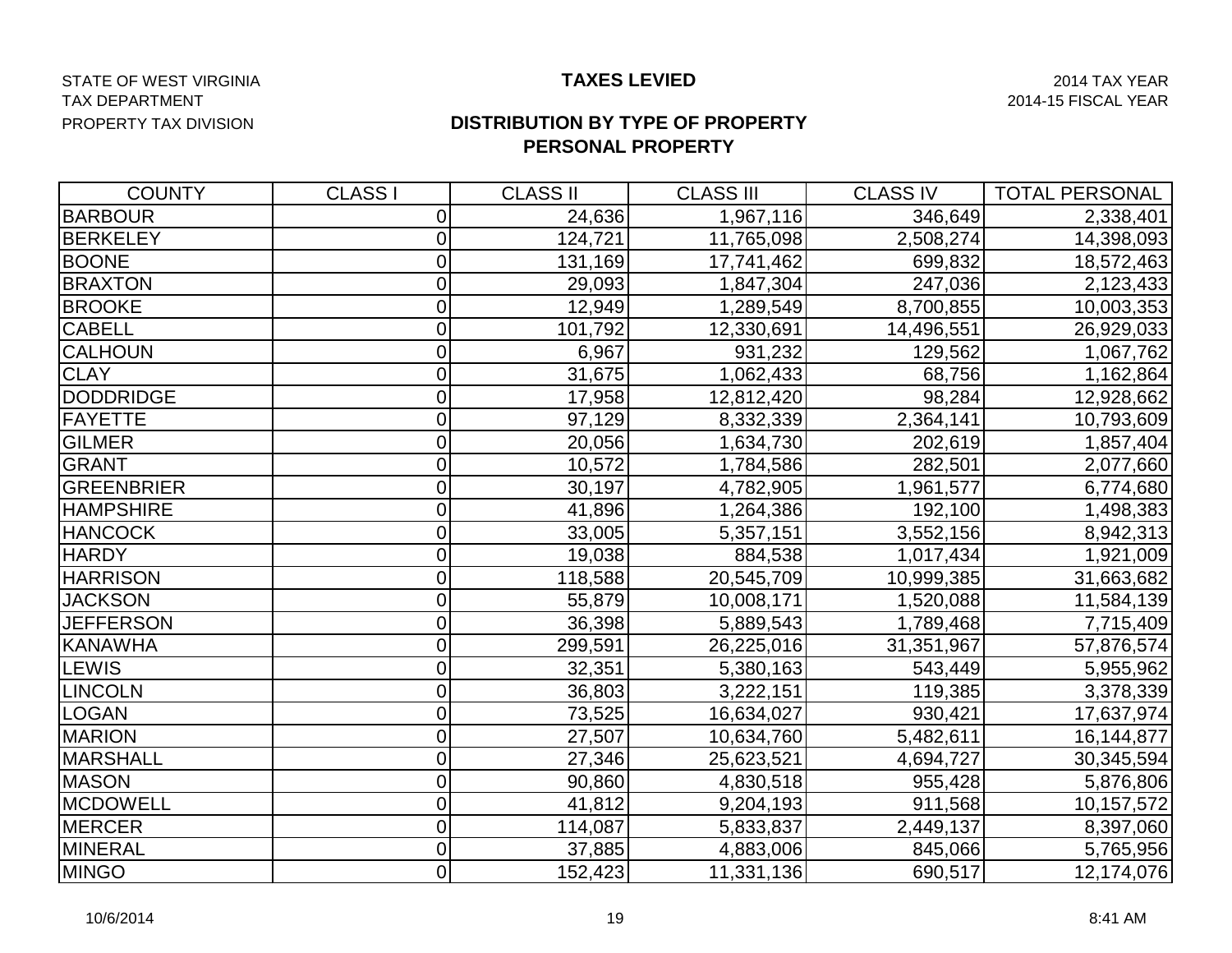#### STATE OF WEST VIRGINIA **Example 2014 TAX ASS SETS ARE STATE OF WEST VIRGINIA** 2014 TAX YEAR TAX DEPARTMENT 2014-15 FISCAL YEAR PROPERTY TAX DIVISION

#### **TAXES LEVIED**

### **DISTRIBUTION BY TYPE OF PROPERTY PERSONAL PROPERTY**

| <b>COUNTY</b>     | <b>CLASS I</b> | <b>CLASS II</b> | <b>CLASS III</b> | <b>CLASS IV</b> | <b>TOTAL PERSONAL</b> |
|-------------------|----------------|-----------------|------------------|-----------------|-----------------------|
| <b>MONONGALIA</b> | 0              | 156,616         | 17,257,917       | 5,517,398       | 22,931,932            |
| <b>MONROE</b>     | 0              | 13,803          | 1,236,086        | 136,417         | 1,386,305             |
| <b>MORGAN</b>     | 0              | 35,137          | 1,298,586        | 119,554         | 1,453,277             |
| <b>NICHOLAS</b>   |                | 63,671          | 4,477,717        | 1,296,532       | 5,837,920             |
| <b>OHIO</b>       |                | 17,561          | 7,103,894        | 7,585,553       | 14,707,008            |
| <b>PENDLETON</b>  | 0              | 7,270           | 591,719          | 85,751          | 684,740               |
| <b>PLEASANTS</b>  | 0              | 31,873          | 2,931,965        | 599,316         | 3,563,154             |
| <b>POCAHONTAS</b> |                | 5,269           | 737,663          | 190,412         | 933,344               |
| <b>PRESTON</b>    |                | 77,308          | 3,039,422        | 865,786         | 3,982,516             |
| <b>PUTNAM</b>     |                | 163,335         | 11,752,224       | 2,266,033       | 14,181,591            |
| <b>RALEIGH</b>    | 0              | 180,094         | 17,371,092       | 5,276,349       | 22,827,534            |
| <b>RANDOLPH</b>   | 0              | 72,378          | 2,916,433        | 1,170,720       | 4,159,531             |
| <b>RITCHIE</b>    | 0              | 7,383           | 2,359,274        | 844,997         | 3,211,654             |
| <b>ROANE</b>      | 0              | 34,838          | 1,552,040        | 374,547         | 1,961,425             |
| <b>SUMMERS</b>    | 0              | 12,784          | 385,048          | 271,332         | 669,164               |
| <b>TAYLOR</b>     | 0              | 45,775          | 4,784,996        | 553,099         | 5,383,870             |
| <b>TUCKER</b>     | 0              | 10,311          | 1,127,089        | 343,722         | 1,481,123             |
| <b>TYLER</b>      |                | 19,053          | 3,716,387        | 418,976         | 4,154,415             |
| <b>UPSHUR</b>     | 0              | 46,943          | 4,905,956        | 1,002,986       | 5,955,884             |
| <b>WAYNE</b>      | 0              | 101,365         | 7,692,898        | 2,979,003       | 10,773,266            |
| <b>WEBSTER</b>    |                | 7,513           | 1,171,451        | 139,426         | 1,318,391             |
| <b>WETZEL</b>     | 0              | 51,675          | 18,020,577       | 1,605,617       | 19,677,869            |
| <b>WIRT</b>       | 0              | 4,401           | 528,738          | 88,831          | 621,970               |
| <b>WOOD</b>       | 0              | 77,784          | 10,437,401       | 8,422,201       | 18,937,385            |
| <b>WYOMING</b>    |                | 64,957          | 9,211,891        | 673,099         | 9,949,947             |
| <b>TOTALS</b>     | 0              | 3,187,004       | 382,642,154      | 142,979,200     | 528,808,357           |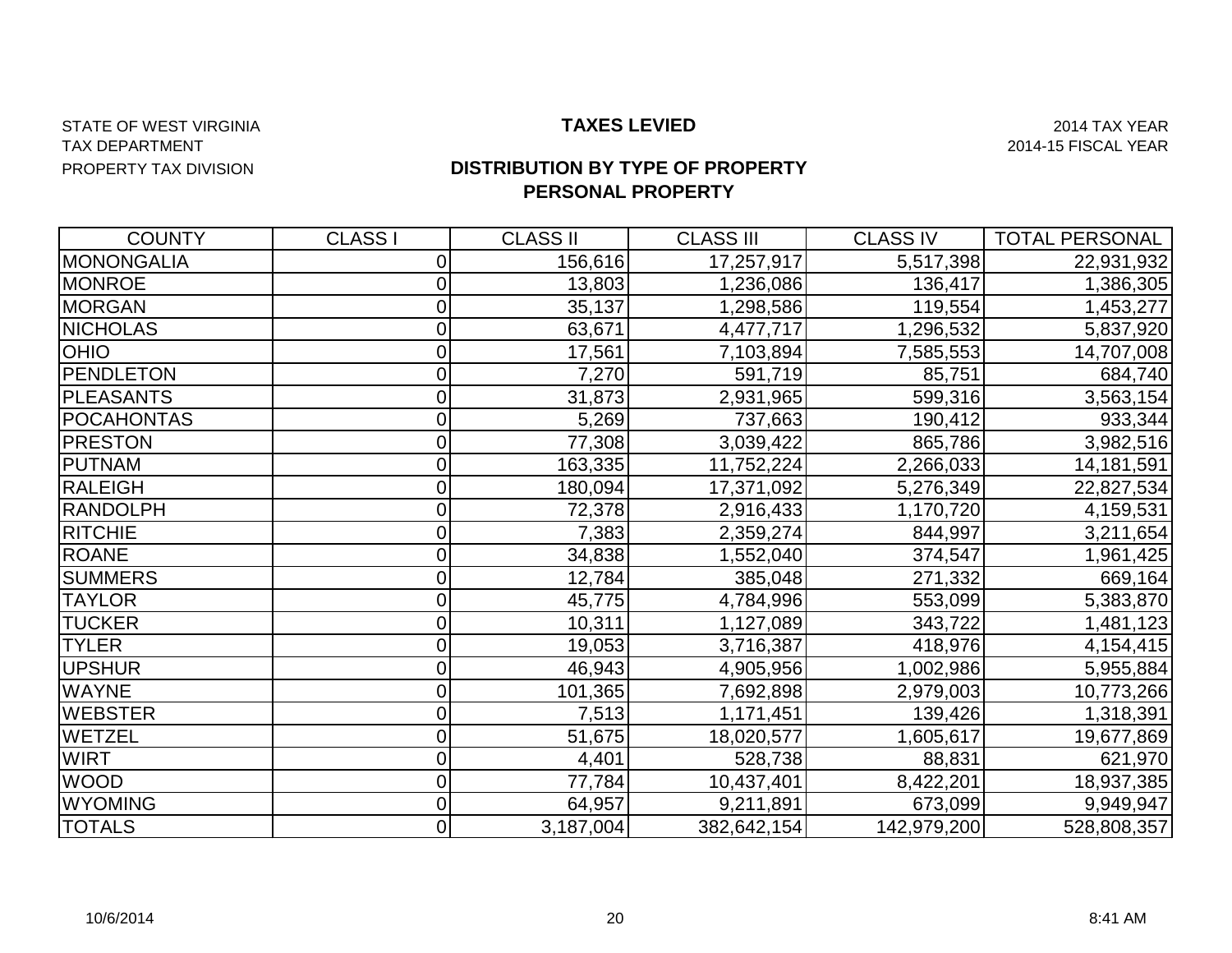STATE OF WEST VIRGINIA **Example 2014 TAXES LEVIED** 2014 TAX YEAR TAX DEPARTMENT 2014-15 FISCAL YEAR PROPERTY TAX DIVISION

#### **DISTRIBUTION BY TYPE OF PROPERTY PUBLIC UTILITIES**

| <b>COUNTY</b>     | <b>CLASS I</b>   | <b>CLASS III</b> | <b>CLASS IV</b> | <b>TOTAL UTILITY</b> |
|-------------------|------------------|------------------|-----------------|----------------------|
| <b>BARBOUR</b>    | 0                | 346,472          | 142,836         | 489,308              |
| <b>BERKELEY</b>   | $\mathbf 0$      | 3,360,320        | 1,167,245       | 4,527,565            |
| <b>BOONE</b>      | $\mathbf 0$      | 2,375,921        | 337,305         | 2,713,226            |
| <b>BRAXTON</b>    | 0                | 942,251          | 239,329         | 1,181,580            |
| <b>BROOKE</b>     | 0                | 627,602          | 635,394         | 1,262,996            |
| <b>CABELL</b>     | $\overline{0}$   | 4,423,126        | 5,195,204       | 9,618,331            |
| <b>CALHOUN</b>    | $\mathbf 0$      | 408,678          | 67,671          | 476,349              |
| <b>CLAY</b>       | $\mathbf 0$      | 478,184          | 62,586          | 540,771              |
| <b>DODDRIDGE</b>  | 0                | 1,327,959        | 76,409          | 1,404,368            |
| <b>FAYETTE</b>    | $\mathbf 0$      | 4,093,063        | 1,545,908       | 5,638,971            |
| <b>GILMER</b>     | $\mathbf 0$      | 1,010,281        | 81,982          | 1,092,262            |
| <b>GRANT</b>      | $\mathbf 0$      | 6,760,537        | 101,931         | 6,862,468            |
| <b>GREENBRIER</b> | $\mathbf 0$      | 1,826,497        | 734,864         | 2,561,361            |
| <b>HAMPSHIRE</b>  | 0                | 2,204,643        | 207,228         | 2,411,871            |
| <b>HANCOCK</b>    | 0                | 767,087          | 1,025,571       | 1,792,658            |
| <b>HARDY</b>      | 0                | 3,566,534        | 143,367         | 3,709,901            |
| <b>HARRISON</b>   | $\mathbf 0$      | 9,790,201        | 3,027,924       | 12,818,125           |
| <b>JACKSON</b>    | $\overline{0}$   | 2,362,341        | 468,955         | 2,831,296            |
| <b>JEFFERSON</b>  | $\overline{0}$   | 1,520,575        | 870,139         | 2,390,714            |
| KANAWHA           | 0                | 12,718,407       | 10,655,176      | 23,373,583           |
| LEWIS             | $\mathbf 0$      | 3,334,582        | 269,172         | 3,603,754            |
| <b>LINCOLN</b>    | 0                | 1,940,738        | 136,563         | 2,077,300            |
| <b>LOGAN</b>      | 0                | 2,227,656        | 533,899         | 2,761,555            |
| <b>MARION</b>     | $\mathbf 0$      | 2,964,486        | 2,835,613       | 5,800,099            |
| <b>MARSHALL</b>   | $\overline{0}$   | 12,572,798       | 616,394         | 13,189,193           |
| <b>MASON</b>      | $\mathbf 0$      | 6,127,228        | 306,676         | 6,433,904            |
| <b>MCDOWELL</b>   | 0                | 3,172,355        | 810,584         | 3,982,939            |
| MERCER            | $\mathbf 0$      | 3,246,726        | 2,458,804       | 5,705,530            |
| MINERAL           | $\boldsymbol{0}$ | 956,074          | 496,342         | 1,452,416            |
| <b>MINGO</b>      | $\mathbf 0$      | 3,840,713        | 1,065,683       | 4,906,396            |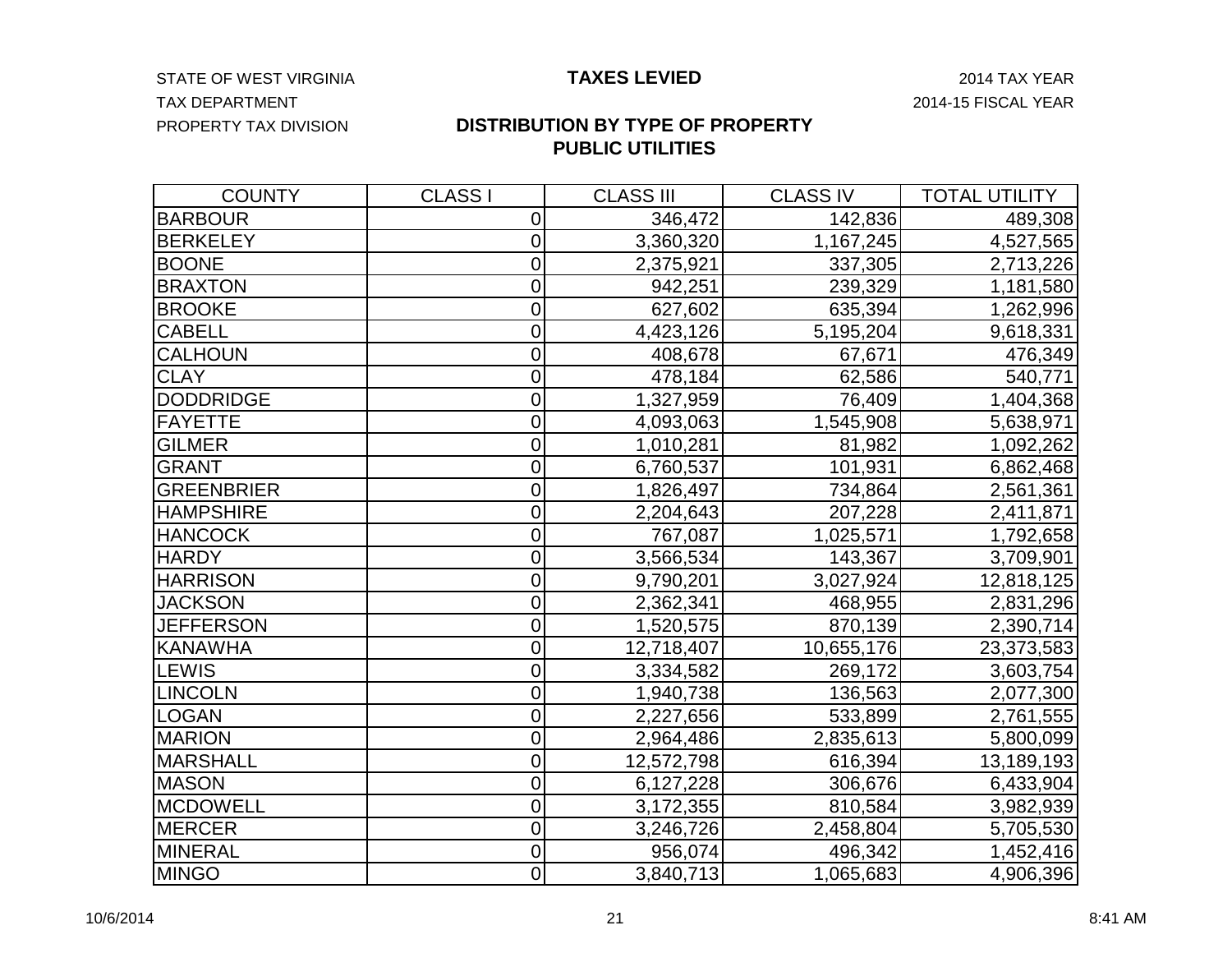STATE OF WEST VIRGINIA **Example 2014 TAXES LEVIED** 2014 TAX YEAR TAX DEPARTMENT TAX OF A SERIES AND THE SERIES OF A SERIES AND THE SERIES OF A SERIES OF A SERIES OF A SERIES OF A SERIES OF A SERIES OF A SERIES OF A SERIES OF A SERIES OF A SERIES OF A SERIES OF A SERIES OF A SERIES OF A PROPERTY TAX DIVISION

### **DISTRIBUTION BY TYPE OF PROPERTY PUBLIC UTILITIES**

| <b>COUNTY</b>     | <b>CLASS I</b>   | <b>CLASS III</b> | <b>CLASS IV</b> | <b>TOTAL UTILITY</b> |
|-------------------|------------------|------------------|-----------------|----------------------|
| MONONGALIA        | $\mathbf 0$      | 4,016,674        | 1,632,963       | 5,649,637            |
| <b>MONROE</b>     | 0                | 712,422          | 131,773         | 844,195              |
| <b>MORGAN</b>     | $\mathbf 0$      | 839,117          | 286,642         | 1,125,760            |
| <b>NICHOLAS</b>   | $\mathbf 0$      | 1,072,317        | 311,807         | 1,384,125            |
| <b>OHIO</b>       | $\mathbf 0$      | 563,717          | 1,523,111       | 2,086,828            |
| <b>PENDLETON</b>  | $\mathbf 0$      | 591,313          | 36,902          | 628,216              |
| <b>PLEASANTS</b>  | 0                | 6,009,512        | 213,673         | 6,223,185            |
| <b>POCAHONTAS</b> | $\mathbf 0$      | 477,127          | 106,456         | 583,583              |
| <b>PRESTON</b>    | $\overline{0}$   | 3,205,460        | 757,502         | 3,962,961            |
| <b>PUTNAM</b>     | 0                | 10,352,623       | 609,768         | 10,962,391           |
| <b>RALEIGH</b>    | 0                | 4,329,366        | 1,397,911       | 5,727,276            |
| <b>RANDOLPH</b>   | $\mathbf 0$      | 1,516,029        | 434,586         | 1,950,615            |
| <b>RITCHIE</b>    | 0                | 695,202          | 114,191         | 809,393              |
| <b>ROANE</b>      | 0                | 573,261          | 93,493          | 666,754              |
| <b>SUMMERS</b>    | $\mathbf 0$      | 1,146,815        | 323,765         | 1,470,580            |
| <b>TAYLOR</b>     | $\overline{0}$   | 1,643,811        | 533,781         | 2,177,592            |
| <b>TUCKER</b>     | 0                | 744,320          | 130,353         | 874,673              |
| <b>TYLER</b>      | 0                | 661,342          | 210,623         | 871,965              |
| <b>UPSHUR</b>     | 0                | 678,660          | 266,649         | 945,309              |
| <b>WAYNE</b>      | $\overline{0}$   | 5,206,822        | 1,117,302       | 6,324,124            |
| <b>WEBSTER</b>    | $\mathbf 0$      | 168,567          | 125,267         | 293,835              |
| WETZEL            | 0                | 4,649,809        | 490,193         | 5,140,002            |
| <b>WIRT</b>       | 0                | 276,181          | 59,210          | 335,391              |
| <b>WOOD</b>       | $\mathbf 0$      | 1,897,125        | 2,135,470       | 4,032,595            |
| <b>WYOMING</b>    | 0                | 3,423,604        | 358,260         | 3,781,864            |
| <b>TOTALS</b>     | $\boldsymbol{0}$ | 156,745,233      | 49,718,407      | 206,463,640          |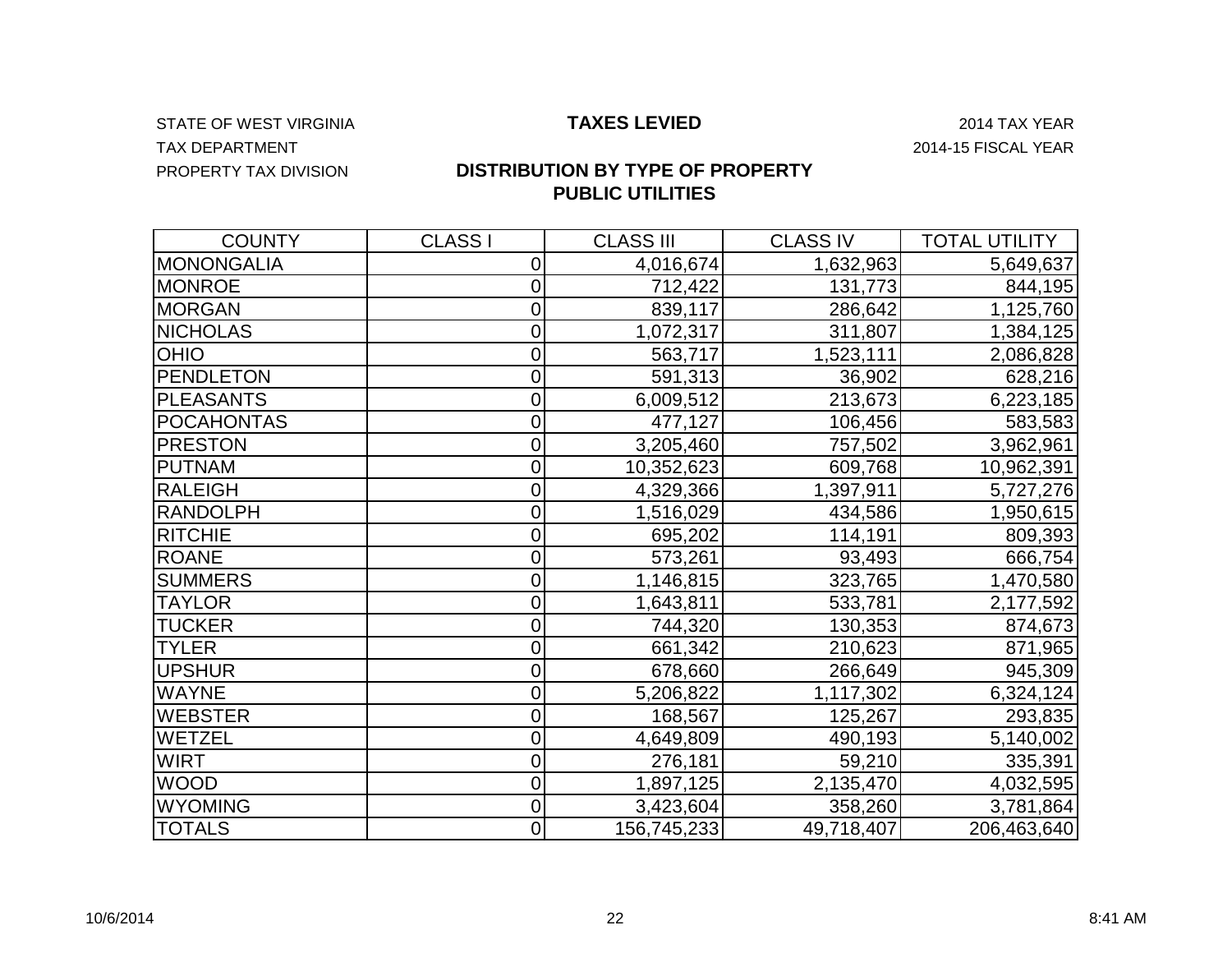#### STATE OF WEST VIRGINIA **Example 2014 TAXES LEVIED TAXES LEVIED** 2014 TAX YEAR TAX DEPARTMENT 2014-15 FISCAL YEAR PROPERTY TAX DIVISION

#### **TAXES LEVIED**

#### **DISTRIBUTION BY TYPE OF PROPERTY ALL PROPERTY**

| <b>COUNTY</b>    | <b>CLASS I</b> | <b>CLASS II</b> | <b>CLASS III</b> | <b>CLASS IV</b> | <b>TOTAL ALL PROPERTY</b> |
|------------------|----------------|-----------------|------------------|-----------------|---------------------------|
| <b>BARBOUR</b>   | 0              | 1,406,223       | 3,702,427        | 1,161,681       | 6,270,331                 |
| <b>BERKELEY</b>  | 0              | 35,686,542      | 35,845,584       | 13,595,812      | 85,127,938                |
| <b>BOONE</b>     | 0              | 2,786,658       | 30,434,832       | 1,948,277       | 35,169,766                |
| <b>BRAXTON</b>   | 0              | 1,545,333       | 4,392,121        | 900,751         | 6,838,205                 |
| <b>BROOKE</b>    | 0              | 3,995,159       | 2,699,663        | 13,699,055      | 20,393,877                |
| <b>CABELL</b>    | 0              | 20,187,652      | 25,786,662       | 39,328,022      | 85,302,336                |
| CALHOUN          | 0              | 697,175         | 2,027,950        | 293,186         | 3,018,312                 |
| <b>CLAY</b>      | 0              | 597,678         | 2,636,287        | 262,383         | 3,496,349                 |
| DODDRIDGE        | 0              | 1,627,923       | 15,446,152       | 327,226         | 17,401,301                |
| FAYETTE          | 0              | 7,902,903       | 17,827,403       | 8,023,537       | 33,753,843                |
| <b>GILMER</b>    | 0              | 864,137         | 3,617,486        | 659,450         | 5,141,074                 |
| GRANT            | 0              | 1,898,654       | 9,629,220        | 920,657         | 12,448,531                |
| GREENBRIER       | 0              | 8,630,777       | 14,653,412       | 6,434,394       | 29,718,583                |
| <b>HAMPSHIRE</b> | 0              | 5,121,840       | 6,906,330        | 948,771         | 12,976,941                |
| <b>HANCOCK</b>   | 0              | 5,527,346       | 8,761,521        | 8,633,257       | 22,922,124                |
| <b>HARDY</b>     | 0              | 3,542,754       | 5,808,577        | 2,279,334       | 11,630,666                |
| <b>HARRISON</b>  | 0              | 16,389,168      | 37,108,477       | 29,130,568      | 82,628,212                |
| <b>JACKSON</b>   | 0              | 6,101,688       | 15,540,705       | 4,401,840       | 26,044,233                |
| <b>JEFFERSON</b> | 0              | 23,068,174      | 19,827,595       | 10,493,014      | 53,388,783                |
| <b>KANAWHA</b>   | 0              | 47,254,421      | 59,272,100       | 92,177,102      | 198,703,624               |
| LEWIS            | 0              | 2,752,988       | 11,266,013       | 1,584,076       | 15,603,077                |
| <b>LINCOLN</b>   | 0              | 2,885,430       | 7,466,059        | 498,386         | 10,849,876                |
| <b>LOGAN</b>     | 0              | 3,722,159       | 28,070,079       | 3,473,270       | 35,265,508                |
| <b>MARION</b>    | 0              | 14,060,117      | 21,313,298       | 17,003,341      | 52,376,756                |
| MARSHALL         | 0              | 5,212,359       | 46,651,528       | 8,893,578       | 60,757,465                |
| <b>MASON</b>     | 0              | 4,833,396       | 12,945,576       | 2,831,895       | 20,610,867                |
| <b>MCDOWELL</b>  | 0              | 564,183         | 16,244,142       | 2,530,131       | 19,338,456                |
| MERCER           | 0              | 8,742,139       | 15,207,224       | 9,504,170       | 33,453,533                |
| MINERAL          | 0              | 7,235,063       | 9,271,168        | 2,822,208       | 19,328,440                |
| <b>MINGO</b>     | 0              | 1,825,651       | 19,312,143       | 2,912,121       | 24,049,916                |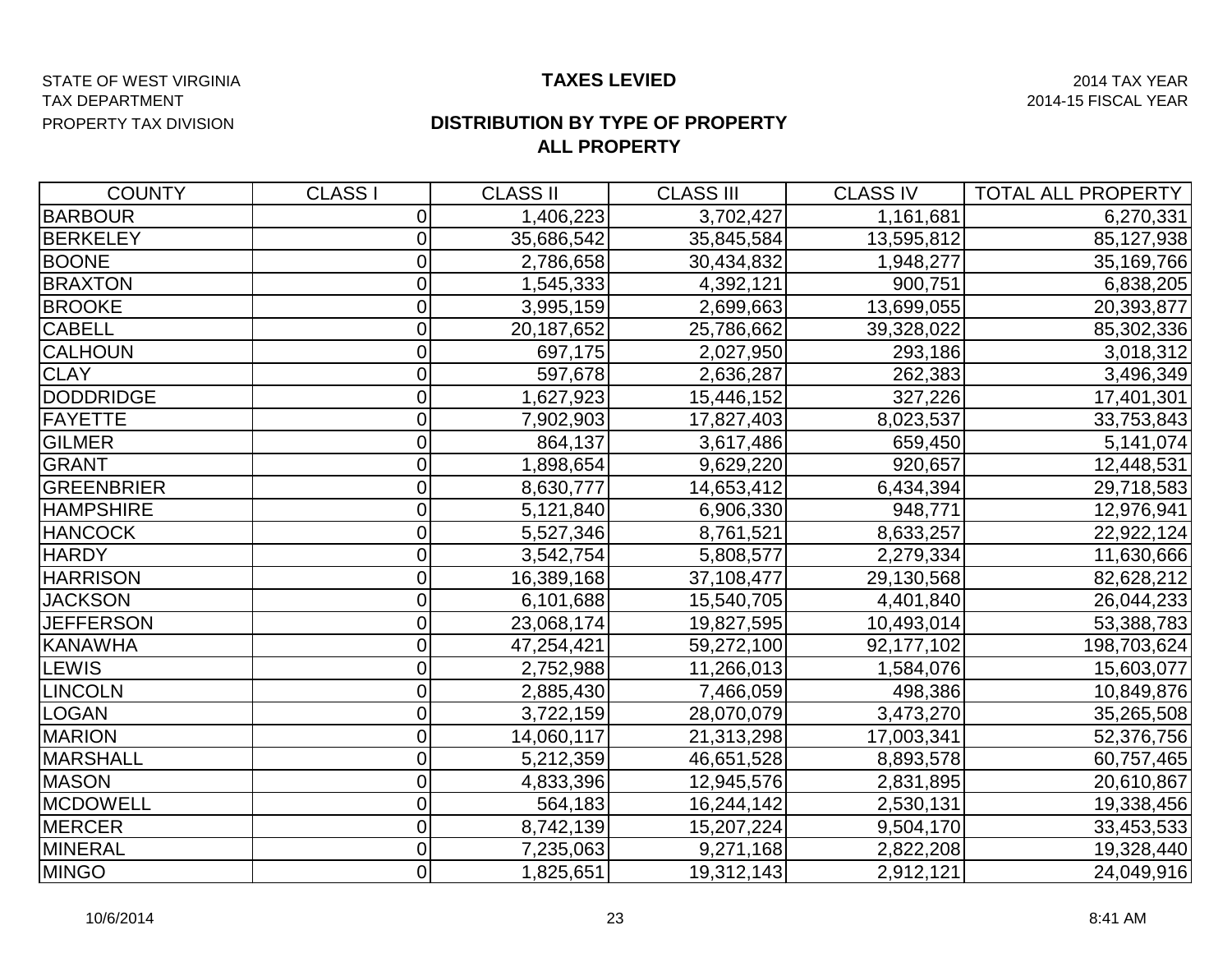#### STATE OF WEST VIRGINIA **Example 2014 TAXES LEVIED TAXES LEVIED** 2014 TAX YEAR TAX DEPARTMENT 2014-15 FISCAL YEAR PROPERTY TAX DIVISION

#### **TAXES LEVIED**

### **ALL PROPERTY DISTRIBUTION BY TYPE OF PROPERTY**

| <b>COUNTY</b>     | <b>CLASS I</b> | <b>CLASS II</b> | <b>CLASS III</b> | <b>CLASS IV</b> | <b>TOTAL ALL PROPERTY</b> |
|-------------------|----------------|-----------------|------------------|-----------------|---------------------------|
| <b>MONONGALIA</b> | $\Omega$       | 21,929,402      | 42,118,066       | 23,980,058      | 88,027,526                |
| <b>MONROE</b>     | 0              | 2,428,660       | 3,001,866        | 475,765         | 5,906,291                 |
| <b>MORGAN</b>     |                | 6,665,093       | 5,906,355        | 1,064,197       | 13,635,646                |
| <b>NICHOLAS</b>   | 0              | 3,582,886       | 9,064,680        | 3,212,232       | 15,859,799                |
| <b>OHIO</b>       |                | 10,866,560      | 12,923,779       | 19,074,989      | 42,865,329                |
| <b>PENDLETON</b>  | 0              | 1,896,611       | 1,923,342        | 283,233         | 4,103,186                 |
| <b>PLEASANTS</b>  |                | 1,691,626       | 9,706,872        | 1,378,875       | 12,777,373                |
| <b>POCAHONTAS</b> | 0              | 1,864,764       | 4,731,342        | 601,631         | 7,197,737                 |
| <b>PRESTON</b>    | 0              | 5,780,622       | 9,495,926        | 2,900,149       | 18,176,698                |
| <b>PUTNAM</b>     | 0              | 19,370,540      | 31,726,628       | 6,224,169       | 57,321,337                |
| <b>RALEIGH</b>    | 0              | 16,316,871      | 37,706,245       | 16,471,366      | 70,494,482                |
| <b>RANDOLPH</b>   | 0              | 4,575,871       | 8,468,815        | 3,688,457       | 16,733,143                |
| <b>RITCHIE</b>    | 0              | 2,363,486       | 4,236,505        | 1,654,243       | 8,254,234                 |
| <b>ROANE</b>      | 0              | 1,996,012       | 3,080,580        | 994,957         | 6,071,549                 |
| <b>SUMMERS</b>    |                | 1,401,009       | 2,670,200        | 1,134,522       | 5,205,731                 |
| <b>TAYLOR</b>     |                | 3,562,186       | 8,202,564        | 1,863,470       | 13,628,220                |
| <b>TUCKER</b>     | 0              | 1,311,771       | 4,777,545        | ,070,517        | 7,159,832                 |
| <b>TYLER</b>      |                | 1,831,882       | 5,609,156        | 1,035,591       | 8,476,628                 |
| <b>UPSHUR</b>     |                | 4,056,420       | 8,537,618        | 2,869,580       | 15,463,618                |
| <b>WAYNE</b>      | 0              | 6,115,956       | 16,152,609       | 6,444,623       | 28,713,188                |
| <b>WEBSTER</b>    |                | 364,744         | 2,503,958        | 393,379         | 3,262,081                 |
| WETZEL            |                | 2,494,301       | 25,559,203       | 3,705,455       | 31,758,960                |
| <b>WIRT</b>       | 0              | 1,119,145       | 1,167,193        | 269,414         | 2,555,752                 |
| <b>WOOD</b>       | $\overline{0}$ | 21,642,685      | 17,742,389       | 22,363,192      | 61,748,266                |
| <b>WYOMING</b>    | $\overline{0}$ | 1,005,416       | 17,679,384       | 1,681,297       | 20,366,097                |
| <b>TOTALS</b>     | 01             | 392,900,213     | 804,364,554      | 412,506,855     | 1,609,771,623             |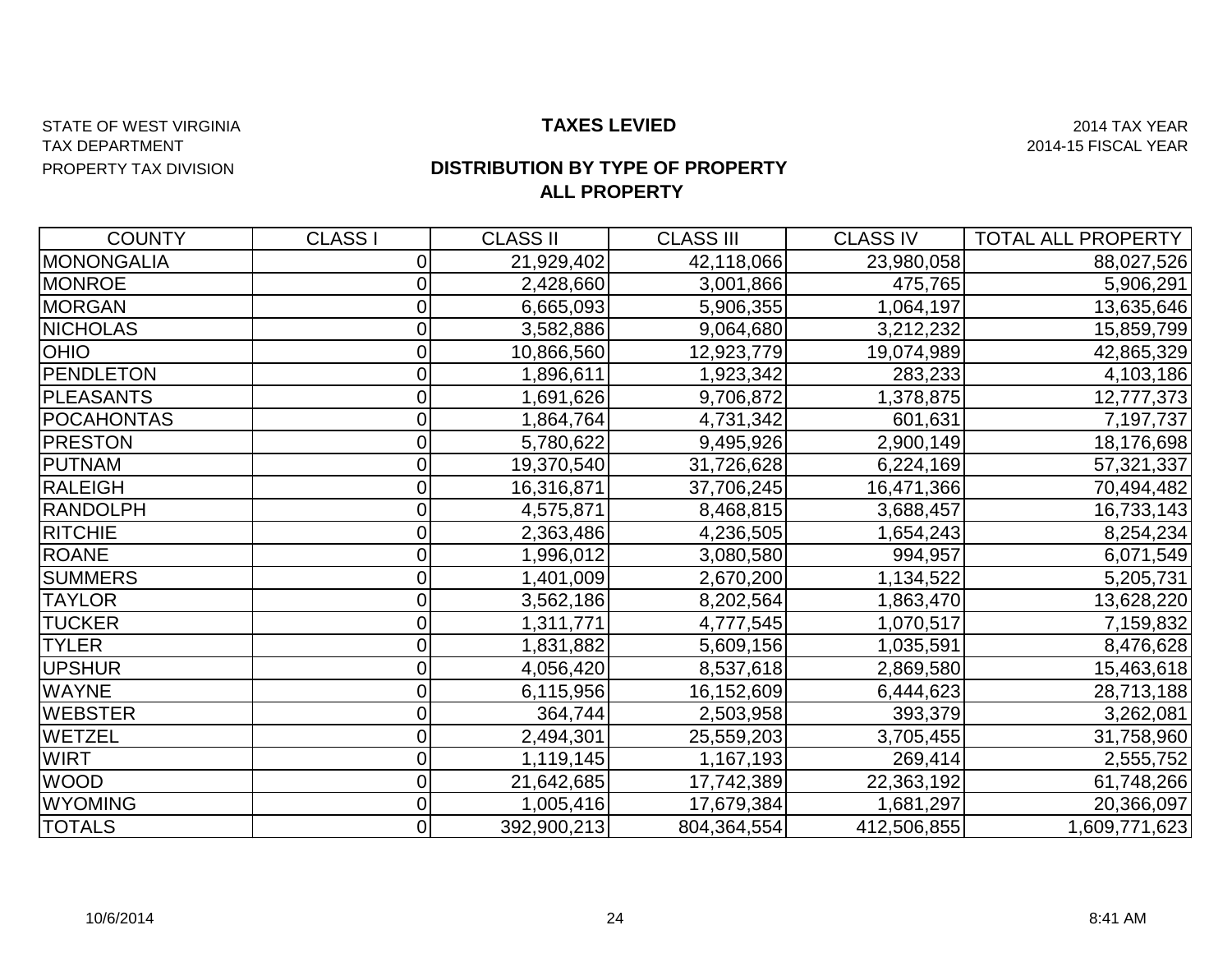# DISTRIBUTION

**BY** 

# PURPOSE OF LEVY

Page 25-34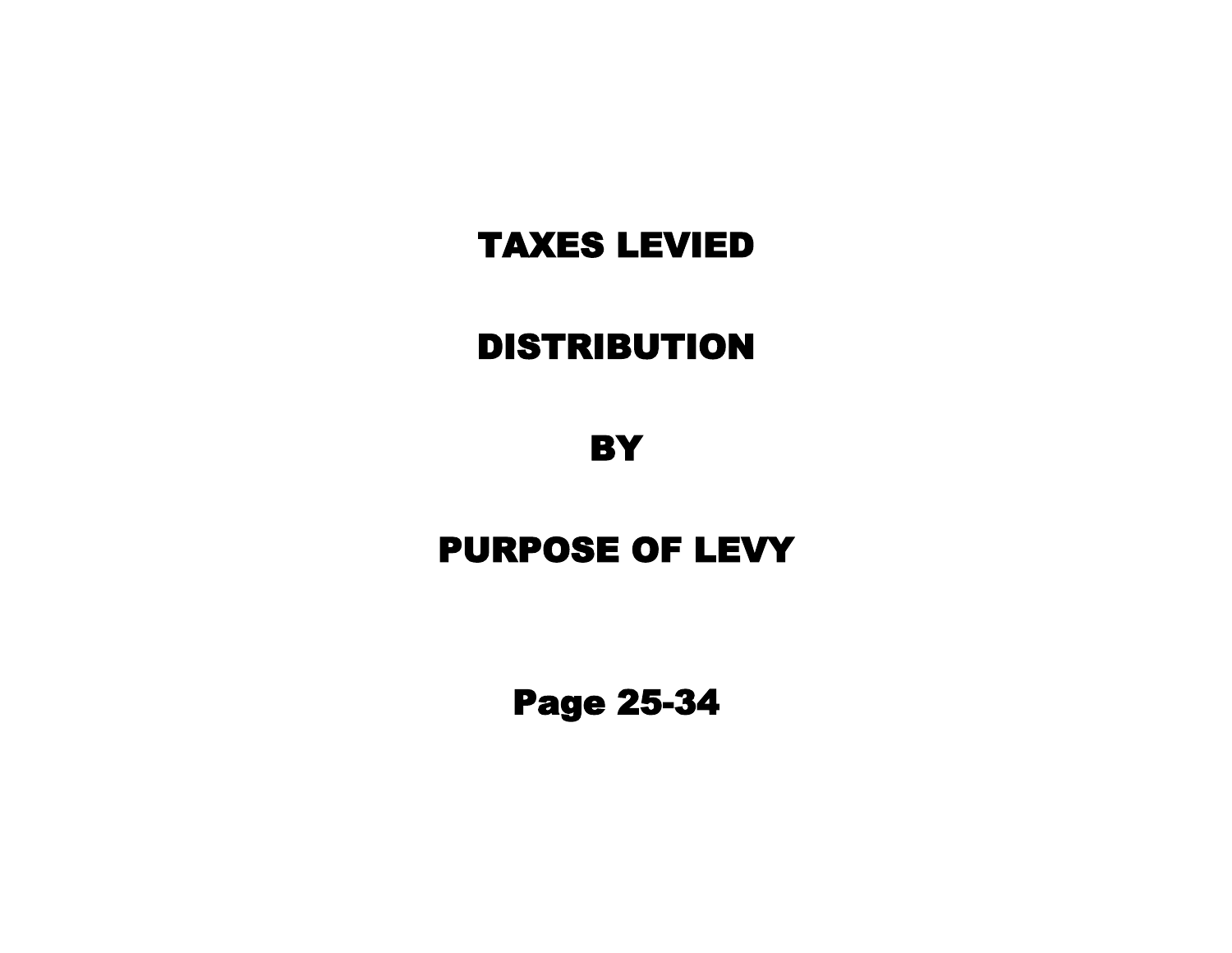STATE OF WEST VIRGINIA TAXES LEVIED 2014 TAX YEAR PROPERTY TAX DIVISION

| <b>STATE PURPOSES</b> |              |  |  |  |
|-----------------------|--------------|--|--|--|
| <b>COUNTY</b>         | <b>TOTAL</b> |  |  |  |
| <b>BARBOUR</b>        | 44,577       |  |  |  |
| <b>BERKELEY</b>       | 327,806      |  |  |  |
| <b>BOONE</b>          | 136,385      |  |  |  |
| <b>BRAXTON</b>        | 38,925       |  |  |  |
| <b>BROOKE</b>         | 67,280       |  |  |  |
| <b>CABELL</b>         | 282,089      |  |  |  |
| <b>CALHOUN</b>        | 17,589       |  |  |  |
| <b>CLAY</b>           | 21,194       |  |  |  |
| <b>DODDRIDGE</b>      | 69,684       |  |  |  |
| <b>FAYETTE</b>        | 123,758      |  |  |  |
| <b>GILMER</b>         | 26,566       |  |  |  |
| <b>GRANT</b>          | 88,467       |  |  |  |
| <b>GREENBRIER</b>     | 133,339      |  |  |  |
| <b>HAMPSHIRE</b>      | 90,878       |  |  |  |
| <b>HANCOCK</b>        | 77,924       |  |  |  |
| <b>HARDY</b>          | 68,820       |  |  |  |
| <b>HARRISON</b>       | 322,919      |  |  |  |
| <b>JACKSON</b>        | 100,854      |  |  |  |
| <b>JEFFERSON</b>      | 217,026      |  |  |  |
| <b>KANAWHA</b>        | 782,965      |  |  |  |
| <b>LEWIS</b>          | 82,573       |  |  |  |
| <b>LINCOLN</b>        | 43,332       |  |  |  |
| <b>LOGAN</b>          | 136,916      |  |  |  |
| <b>MARION</b>         | 198,450      |  |  |  |
| <b>MARSHALL</b>       | 268,437      |  |  |  |
| <b>MASON</b>          | 82,098       |  |  |  |
| <b>McDOWELL</b>       | 87,460       |  |  |  |
| <b>MERCER</b>         | 137,416      |  |  |  |
| <b>MINERAL</b>        | 77,192       |  |  |  |
| <b>MINGO</b>          | 102,471      |  |  |  |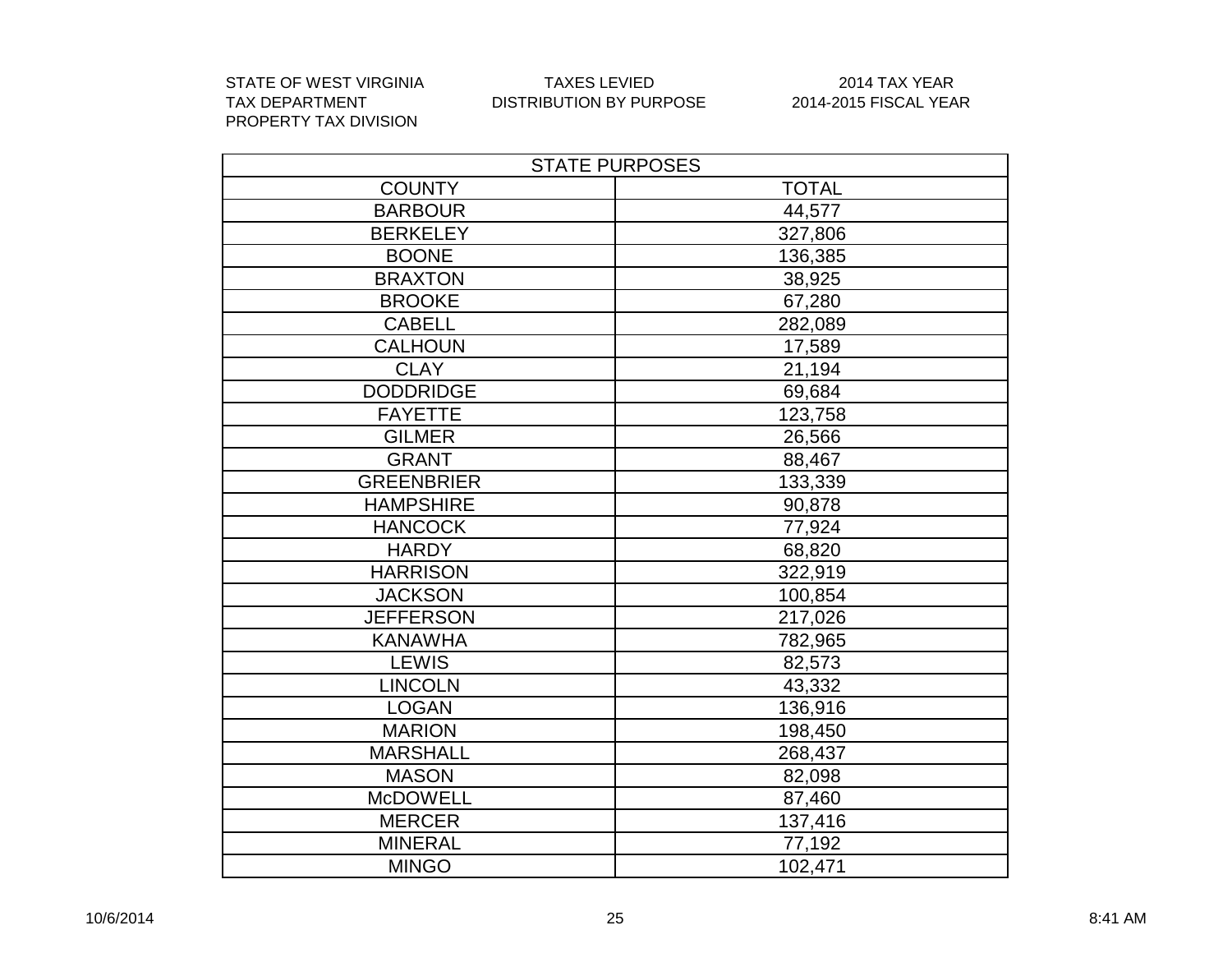PROPERTY TAX DIVISION

#### STATE OF WEST VIRGINIA TAXES LEVIED 2014 TAX YEAR DISTRIBUTION BY PURPOSE

| <b>STATE PURPOSES</b> |              |  |  |  |
|-----------------------|--------------|--|--|--|
| <b>COUNTY</b>         | <b>TOTAL</b> |  |  |  |
| <b>MONONGALIA</b>     | 425,509      |  |  |  |
| <b>MONROE</b>         | 27,018       |  |  |  |
| <b>MORGAN</b>         | 67,113       |  |  |  |
| <b>NICHOLAS</b>       | 79,183       |  |  |  |
| <b>OHIO</b>           | 164,582      |  |  |  |
| <b>PENDLETON</b>      | 29,509       |  |  |  |
| <b>PLEASANTS</b>      | 50,213       |  |  |  |
| <b>POCAHONTAS</b>     | 51,719       |  |  |  |
| <b>PRESTON</b>        | 98,538       |  |  |  |
| <b>PUTNAM</b>         | 218,084      |  |  |  |
| <b>RALEIGH</b>        | 272,900      |  |  |  |
| .RANDOLPH             | 90,556       |  |  |  |
| <b>RITCHIE</b>        | 34,651       |  |  |  |
| <b>ROANE</b>          | 35,202       |  |  |  |
| <b>SUMMERS</b>        | 34,837       |  |  |  |
| <b>TAYLOR</b>         | 61,016       |  |  |  |
| <b>TUCKER</b>         | 50,364       |  |  |  |
| <b>TYLER</b>          | 34,824       |  |  |  |
| <b>UPSHUR</b>         | 83,248       |  |  |  |
| <b>WAYNE</b>          | 102,275      |  |  |  |
| <b>WEBSTER</b>        | 23,146       |  |  |  |
| <b>WETZEL</b>         | 133,358      |  |  |  |
| <b>WIRT</b>           | 10,358       |  |  |  |
| <b>WOOD</b>           | 242,068      |  |  |  |
| <b>WYOMING</b>        | 87,370       |  |  |  |
| <b>STATE TOTAL</b>    | 6,763,028    |  |  |  |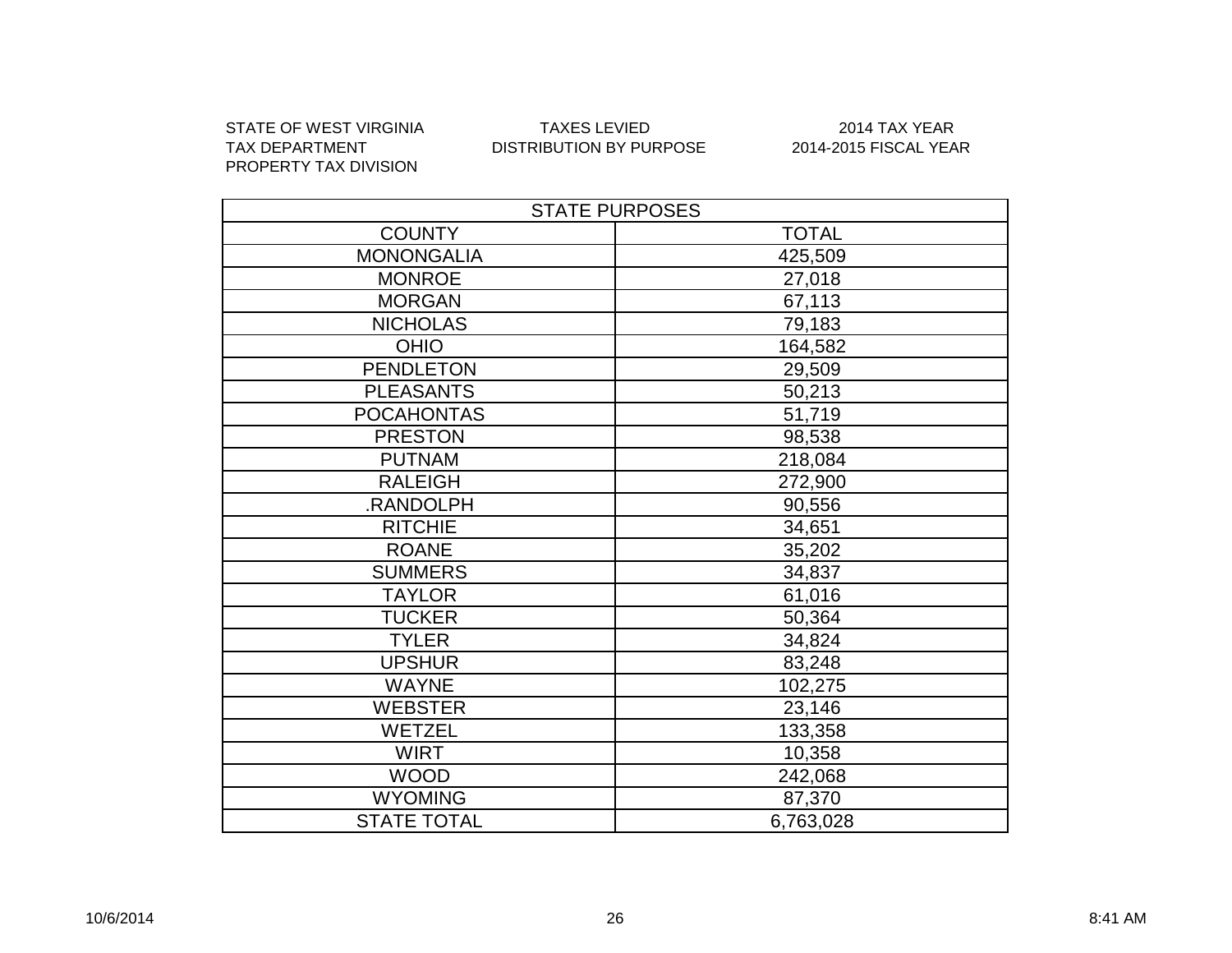#### STATE OF WEST VIRGINIA **Example 2014 TAX ASS CONTROLLED TAXES LEVIED** 2014 TAX YEAR TAX DEPARTMENT 2014-15 FISCAL YEAR PROPERTY TAX DIVISION

#### **TAXES LEVIED**

|                   | <b>COUNTY PURPOSES</b>  |                    |                      |                      |                         |  |
|-------------------|-------------------------|--------------------|----------------------|----------------------|-------------------------|--|
| <b>COUNTY</b>     | <b>CURRENT EXPENSES</b> | <b>EXCESS LEVY</b> | <b>BOND PURPOSES</b> | <b>PUBLIC IMPROV</b> | <b>TOTAL</b>            |  |
| <b>BARBOUR</b>    | 2,378,635               |                    | 0                    | 0                    | 2,378,635               |  |
| <b>BERKELEY</b>   | 18,291,583              |                    | 0                    | 0                    | 18,291,583              |  |
| <b>BOONE</b>      | 7,801,248               | 3,518,742          | 0                    | 0                    | 11,319,990              |  |
| <b>BRAXTON</b>    | 2,226,489               | $\Omega$           | 0                    | 0                    | 2,226,489               |  |
| <b>BROOKE</b>     | 3,848,429               | 1,170,677          | 0                    | 0                    | 5,019,106               |  |
| <b>CABELL</b>     | 16,135,472              | 7,661,532          | $\overline{0}$       | 0                    | 23,797,004              |  |
| <b>CALHOUN</b>    | 1,006,063               | 244,129            | 0                    | 0                    | 1,250,192               |  |
| <b>CLAY</b>       | 1,212,278               | O                  | 0                    | 0                    | 1,212,278               |  |
| <b>DODDRIDGE</b>  | 3,902,286               | 753,976            | 0                    | 0                    | 4,656,262               |  |
| FAYETTE           | 7,078,984               | 3,539,492          | 0                    | 0                    | 10,618,476              |  |
| <b>GILMER</b>     | 1,519,554               | 345,353            | $\overline{0}$       | 0                    | 1,864,907               |  |
| GRANT             | 4,922,276               | 0                  | 138,008              | 0                    | 5,060,284               |  |
| <b>GREENBRIER</b> | 6,389,599               | 0                  | 0                    | 0                    | 6,389,599               |  |
| <b>HAMPSHIRE</b>  | 4,911,037               | 603,430            | 0                    | $\overline{0}$       | 5,514,467               |  |
| <b>HANCOCK</b>    | 4,457,260               | 589,108            | $\overline{0}$       | 0                    | 5,046,368               |  |
| <b>HARDY</b>      | 3,936,476               | 0                  | 0                    | 0                    | 3,936,476               |  |
| <b>HARRISON</b>   | 16,275,136              | 5,334,627          | 0                    | $\overline{0}$       | 21,609,763              |  |
| <b>JACKSON</b>    | 5,768,830               | 2,125,997          | $\overline{0}$       | 0                    | 7,894,827               |  |
| <b>JEFFERSON</b>  | 12,188,199              | 0                  | 0                    | 0                    | 12,188,199              |  |
| KANAWHA           | 44,785,576              | 19,073,018         | 0                    | $\mathbf 0$          | 63,858,594              |  |
| LEWIS             | 4,723,181               | 544,981            | $\overline{0}$       | 0                    | 5,268,162               |  |
| <b>LINCOLN</b>    | 2,414,434               | 946,361            | 0                    | 0                    | 3,360,795               |  |
| LOGAN             | 7,831,592               | 3,422,899          | 0                    | 0                    | 11,254,491              |  |
| <b>MARION</b>     | 8,795,301               | 4,365,902          | $\overline{0}$       | 0                    | 13, 161, 203            |  |
| <b>MARSHALL</b>   | 10,576,411              | 0                  | 0                    | 0                    | $10,576,41\overline{1}$ |  |
| <b>MASON</b>      | 4,696,016               | 0                  | $\overline{0}$       | $\overline{0}$       | 4,696,016               |  |
| <b>MCDOWELL</b>   | 3,862,213               | 0                  | 0                    | 0                    | 3,862,213               |  |
| <b>MERCER</b>     | 7,860,182               | $\overline{0}$     | $\overline{0}$       | 0                    | 7,860,182               |  |
| MINERAL           | 4,415,358               | 861,458            | 0                    | $\overline{0}$       | 5,276,816               |  |
| <b>MINGO</b>      | 5,861,372               | 0                  | $\overline{0}$       | $\overline{0}$       | 5,861,372               |  |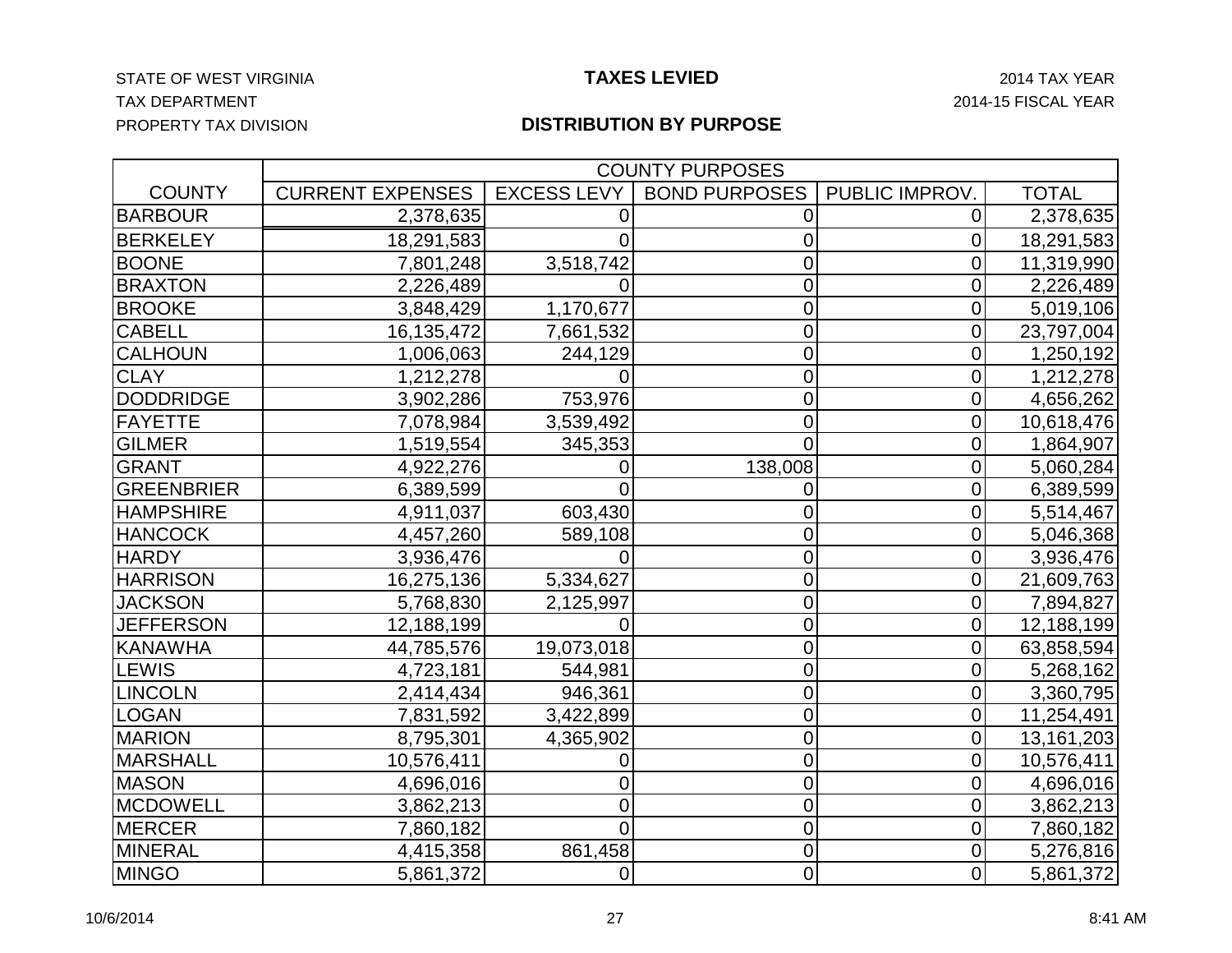#### STATE OF WEST VIRGINIA **Example 2014 TAX ASSESS LEVIED** 2014 TAX YEAR TAX DEPARTMENT 2014-15 FISCAL YEAR PROPERTY TAX DIVISION

|                   | <b>COUNTY PURPOSES</b>  |                    |                      |                |              |  |
|-------------------|-------------------------|--------------------|----------------------|----------------|--------------|--|
| <b>COUNTY</b>     | <b>CURRENT EXPENSES</b> | <b>EXCESS LEVY</b> | <b>BOND PURPOSES</b> | PUBLIC IMPROV. | <b>TOTAL</b> |  |
| <b>MONONGALIA</b> | 16,169,359              |                    |                      |                | 16,169,359   |  |
| <b>MONROE</b>     | 1,545,415               | 220,466            |                      | 0              | 1,765,881    |  |
| <b>MORGAN</b>     | 3,838,843               |                    | 0                    | 0              | 3,838,843    |  |
| <b>NICHOLAS</b>   | 4,529,259               |                    | 0                    | 0              | 4,529,259    |  |
| <b>OHIO</b>       | 8,406,861               | 0                  | 0                    | 0              | 8,406,861    |  |
| <b>PENDLETON</b>  | 1,667,870               | 0                  | 0                    | 0              | 1,667,870    |  |
| <b>PLEASANTS</b>  | 2,872,197               | 0                  | 0                    | 0              | 2,872,197    |  |
| <b>POCAHONTAS</b> | 2,931,443               | 0                  | 0                    | 0              | 2,931,443    |  |
| <b>PRESTON</b>    | 5,636,349               | 0                  | 0                    | 0              | 5,636,349    |  |
| <b>PUTNAM</b>     | 11,994,600              | 0                  | 0                    | 0              | 11,994,600   |  |
| RALEIGH           | 15,609,885              | 4,912,202          | 0                    | 0              | 20,522,087   |  |
| <b>RANDOLPH</b>   | 5,158,065               |                    | 0                    | 0              | 5,158,065    |  |
| <b>RITCHIE</b>    | 1,982,016               | 949,428            | 0                    | 0              | 2,931,444    |  |
| <b>ROANE</b>      | 2,013,574               | 902,586            | 0                    | 0              | 2,916,160    |  |
| <b>SUMMERS</b>    | 1,992,678               |                    | 0                    | 0              | 1,992,678    |  |
| <b>TAYLOR</b>     | 3,490,121               | 1,025,067          | 0                    | 0              | 4,515,188    |  |
| <b>TUCKER</b>     | 2,860,693               |                    | 0                    | 0              | 2,860,693    |  |
| <b>TYLER</b>      | 1,991,955               | 222,876            | 0                    | 0              | 2,214,831    |  |
| <b>UPSHUR</b>     | 4,761,767               |                    | 0                    | 0              | 4,761,767    |  |
| <b>WAYNE</b>      | 5,850,158               | 503,193            | 0                    | 0              | 6,353,351    |  |
| <b>WEBSTER</b>    | 1,323,928               |                    | 0                    | 0              | 1,323,928    |  |
| WETZEL            | 7,617,387               | 549,433            | 0                    | 0              | 8,166,820    |  |
| <b>WIRT</b>       | 592,481                 | 266,410            | 0                    | 0              | 858,891      |  |
| <b>WOOD</b>       | 12,723,104              | 522,868            | 0                    | 0              | 13,245,972   |  |
| <b>WYOMING</b>    | 4,997,574               |                    | $\Omega$             | 0              | 4,997,574    |  |
| <b>TOTALS</b>     | 362,629,052             | 65,176,211         | 138,008              | $\overline{0}$ | 427,943,271  |  |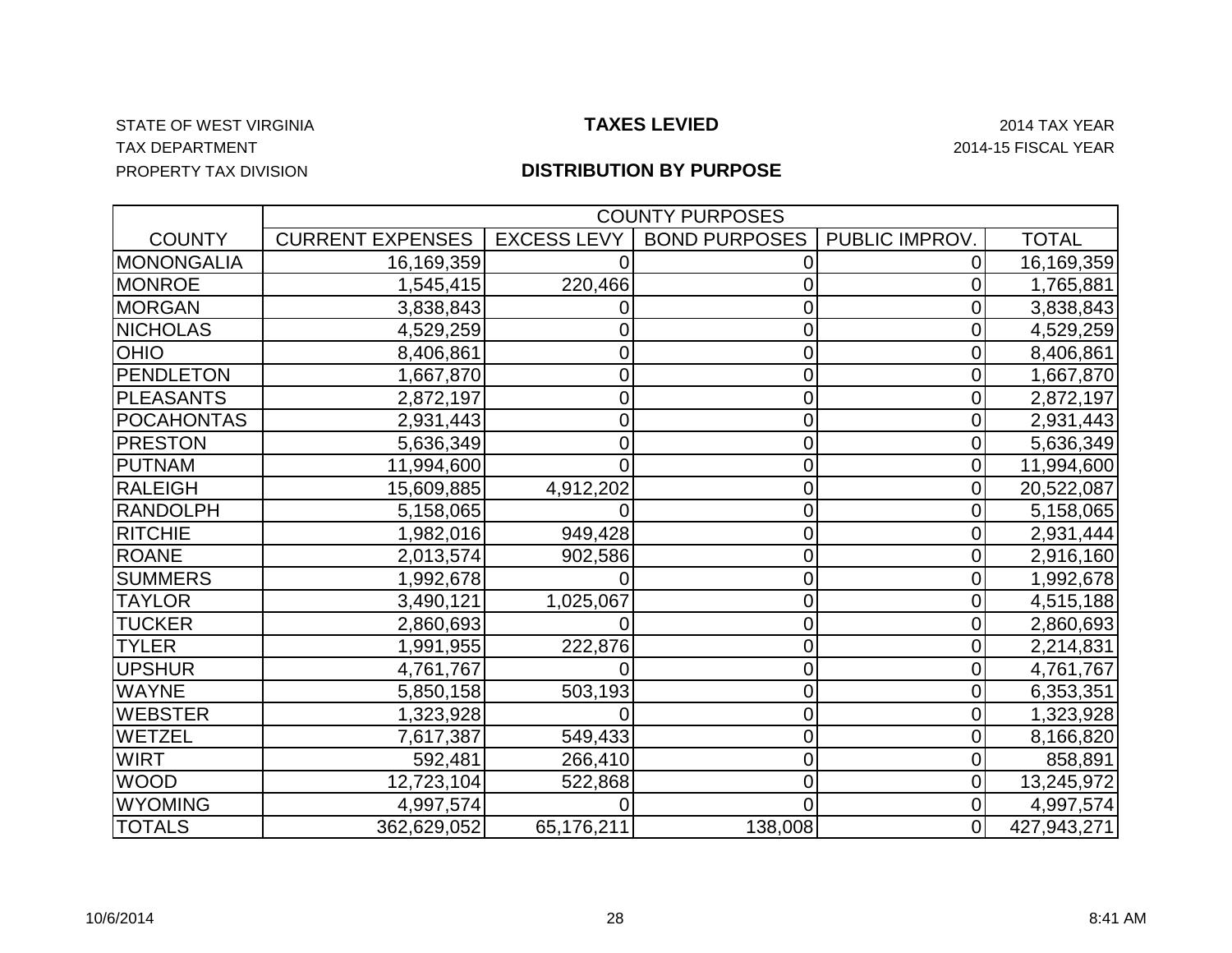#### STATE OF WEST VIRGINIA **Example 2014 TAXES LEVIED** 2014 TAX YEAR TAX DEPARTMENT 2014-15 FISCAL YEAR PROPERTY TAX DIVISION

|                   | <b>SCHOOL PURPOSES</b>  |                    |                      |                |              |  |
|-------------------|-------------------------|--------------------|----------------------|----------------|--------------|--|
| <b>COUNTY</b>     | <b>CURRENT EXPENSES</b> | <b>EXCESS LEVY</b> | <b>BOND PURPOSES</b> | PUBLIC IMPROV  | <b>TOTAL</b> |  |
| <b>BARBOUR</b>    | 3,459,184               |                    | 0                    | 0              | 3,459,184    |  |
| <b>BERKELEY</b>   | 25,437,760              | 29,502,557         | 7,618,215            | 0              | 62,558,532   |  |
| <b>BOONE</b>      | 10,583,510              | 12,520,182         |                      | $\mathbf 0$    | 23,103,692   |  |
| <b>BRAXTON</b>    | 3,020,552               | $\Omega$           | 1,306,312            | $\overline{0}$ | 4,326,864    |  |
| <b>BROOKE</b>     | 5,220,948               | 6,176,328          | 1,515,150            | 0              | 12,912,426   |  |
| <b>CABELL</b>     | 20,197,549              | 25,895,740         | 5,551,503            | $\mathbf 0$    | 51,644,792   |  |
| <b>CALHOUN</b>    | 1,364,869               | 28,141             | 256,090              | $\mathbf 0$    | 1,649,100    |  |
| <b>CLAY</b>       | 1,644,629               | 551,037            | 0                    | 0              | 2,195,666    |  |
| <b>DODDRIDGE</b>  | 5,407,453               | 6,396,961          | 799,970              | $\overline{0}$ | 12,604,384   |  |
| <b>FAYETTE</b>    | 9,603,655               | 11,361,026         | 0                    | $\overline{0}$ | 20,964,681   |  |
| <b>GILMER</b>     | 2,061,492               | 975,490            | 0                    | 0              | 3,036,982    |  |
| <b>GRANT</b>      | 6,865,003               | O                  | 0                    | 0              | 6,865,003    |  |
| <b>GREENBRIER</b> | 10,347,099              | 6,120,255          | 4,549,525            | 0              | 21,016,879   |  |
| <b>HAMPSHIRE</b>  | 7,052,117               |                    | 0                    | 0              | 7,052,117    |  |
| <b>HANCOCK</b>    | 6,046,912               | 7,153,435          | 2,655,654            | $\overline{0}$ | 15,856,001   |  |
| <b>HARDY</b>      | 5,340,394               | 0                  | 1,453,469            | $\overline{0}$ | 6,793,863    |  |
| <b>HARRISON</b>   | 25,058,542              | 26,259,803         | 0                    | 0              | 51,318,345   |  |
| <b>JACKSON</b>    | 7,826,246               | 9,258,369          | $\Omega$             | $\overline{0}$ | 17,084,615   |  |
| <b>JEFFERSON</b>  | 16,841,245              | 19,923,017         | 1,857,744            | $\mathbf 0$    | 38,622,006   |  |
| <b>KANAWHA</b>    | 60,758,053              | 47,447,654         | 0                    | $\mathbf 0$    | 108,205,707  |  |
| <b>LEWIS</b>      | 6,407,670               | 3,408,619          | 0                    | 0              | 9,816,289    |  |
| <b>LINCOLN</b>    | 3,362,530               | 3,977,838          | 0                    | 0              | 7,340,368    |  |
| <b>LOGAN</b>      | 10,624,679              | 12,568,884         | $\Omega$             | $\mathbf 0$    | 23,193,563   |  |
| <b>MARION</b>     | 15,399,716              | 18,217,704         | 2,071,816            | 0              | 35,689,236   |  |
| <b>MARSHALL</b>   | 20,830,697              | 23,160,728         | 2,781,005            | 0              | 46,772,430   |  |
| <b>MASON</b>      | 6,370,820               | 7,536,613          | 1,280,732            | 0              | 15,188,165   |  |
| <b>MCDOWELL</b>   | 6,786,861               | 8,028,788          | 0                    | $\mathbf 0$    | 14,815,649   |  |
| <b>MERCER</b>     | 10,663,463              | 12,614,765         | 0                    | $\overline{0}$ | 23,278,228   |  |
| <b>MINERAL</b>    | 5,990,067               | 7,086,189          | $\overline{0}$       | $\mathbf 0$    | 13,076,256   |  |
| <b>MINGO</b>      | 7,336,959               | 10,021,715         | $\overline{0}$       | $\overline{0}$ | 17,358,674   |  |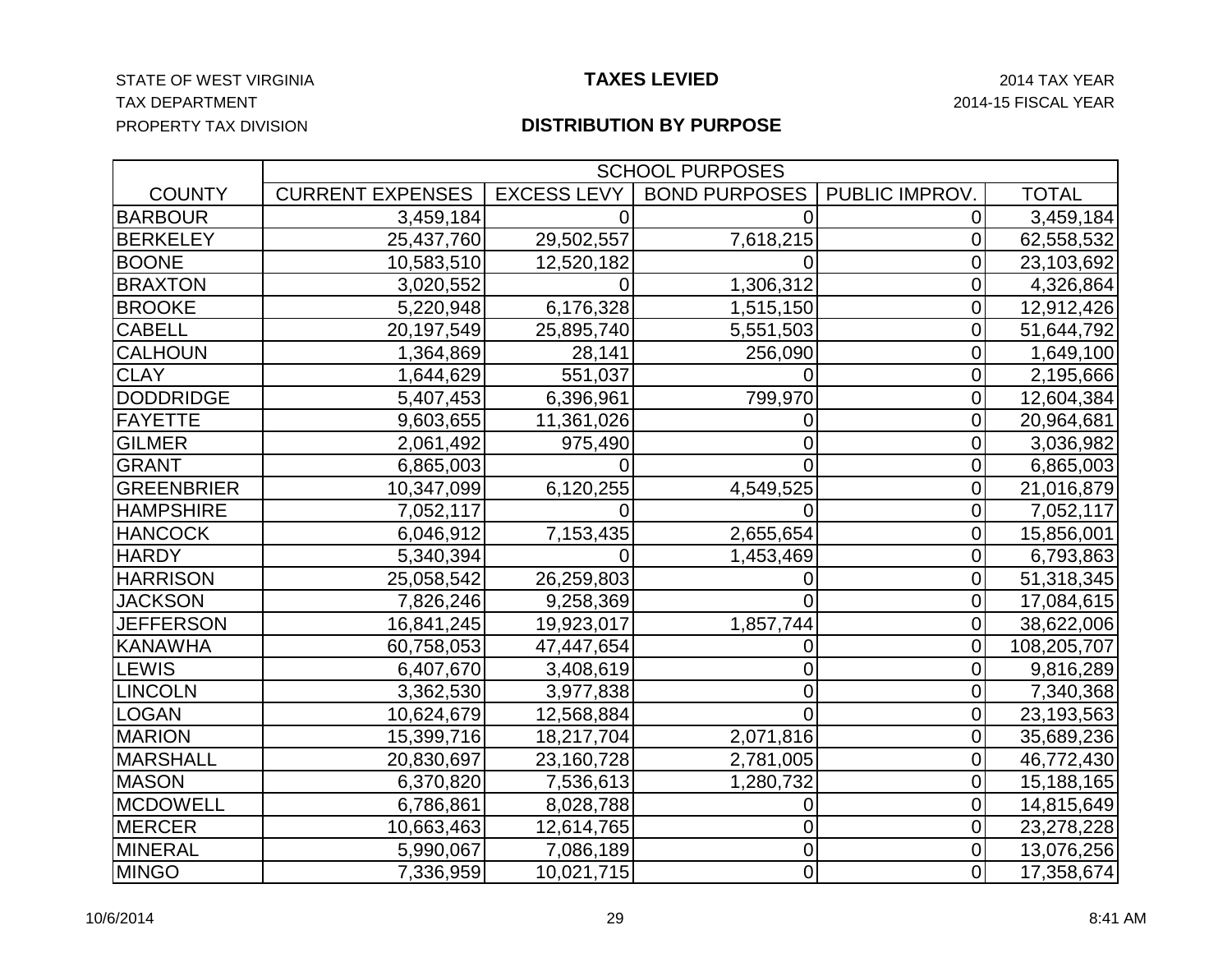#### STATE OF WEST VIRGINIA **Example 2014 TAXES LEVIED** 2014 TAX YEAR TAX DEPARTMENT 2014-15 FISCAL YEAR PROPERTY TAX DIVISION

|                   | <b>SCHOOL PURPOSES</b>  |                    |                      |                      |               |  |
|-------------------|-------------------------|--------------------|----------------------|----------------------|---------------|--|
| <b>COUNTY</b>     | <b>CURRENT EXPENSES</b> | <b>EXCESS LEVY</b> | <b>BOND PURPOSES</b> | <b>PUBLIC IMPROV</b> | <b>TOTAL</b>  |  |
| <b>MONONGALIA</b> | 33,019,530              | 28,917,620         | 3,523,219            |                      | 65,460,369    |  |
| <b>MONROE</b>     | 1,934,472               | 1,859,904          |                      | 162,107              | 3,956,483     |  |
| <b>MORGAN</b>     | 5,207,939               | 4,316,684          |                      |                      | 9,524,623     |  |
| <b>NICHOLAS</b>   | 6,144,589               | 4,215,694          |                      |                      | 10,360,283    |  |
| OHIO              | 12,771,582              | 14,430,570         | 1,217,909            |                      | 28,420,061    |  |
| PENDLETON         | 2,289,930               |                    |                      | 0                    | 2,289,930     |  |
| <b>PLEASANTS</b>  | 3,896,549               | 3,828,259          | 1,705,242            |                      | 9,430,050     |  |
| <b>POCAHONTAS</b> | 4,013,408               |                    |                      |                      | 4,013,408     |  |
| <b>PRESTON</b>    | 7,646,517               |                    | 3,756,253            | 0                    | 11,402,770    |  |
| <b>PUTNAM</b>     | 16,923,290              | 20,020,079         | 5,661,451            | C                    | 42,604,820    |  |
| <b>RALEIGH</b>    | 21, 177, 048            | 25,052,229         |                      | C                    | 46,229,277    |  |
| <b>RANDOLPH</b>   | 7,027,138               | 3,350,568          |                      | C                    | 10,377,706    |  |
| <b>RITCHIE</b>    | 2,688,887               | 2,067,949          |                      | C                    | 4,756,836     |  |
| <b>ROANE</b>      | 2,731,701               |                    | 109,832              |                      | 2,841,533     |  |
| <b>SUMMERS</b>    | 2,703,355               |                    |                      |                      | 2,703,355     |  |
| <b>TAYLOR</b>     | 4,734,850               | 2,800,639          | 1,007,986            | 0                    | 8,543,475     |  |
| <b>TUCKER</b>     | 3,908,270               |                    |                      |                      | 3,908,270     |  |
| <b>TYLER</b>      | 2,702,373               | 3,196,880          |                      |                      | 5,899,253     |  |
| <b>UPSHUR</b>     | 6,460,020               | 3,273,300          |                      | 0                    | 9,733,320     |  |
| <b>WAYNE</b>      | 7,322,925               | 9,388,889          | 1,853,233            | 613,653              | 19,178,700    |  |
| <b>WEBSTER</b>    | 1,796,099               |                    |                      |                      | 1,796,099     |  |
| WETZEL            | 10,348,553              | 12,242,232         |                      |                      | 22,590,785    |  |
| <b>WIRT</b>       | 803,785                 | 823,258            |                      |                      | 1,627,043     |  |
| <b>WOOD</b>       | 18,784,492              | 17,777,488         | 3,456,734            |                      | 40,018,714    |  |
| <b>WYOMING</b>    | 6,255,707               | 8,020,585          | 55,917               | 524,221              | 14,856,430    |  |
| <b>TOTALS</b>     | 521,203,683             | 481,774,665        | 56,044,961           | 1,299,981            | 1,060,323,290 |  |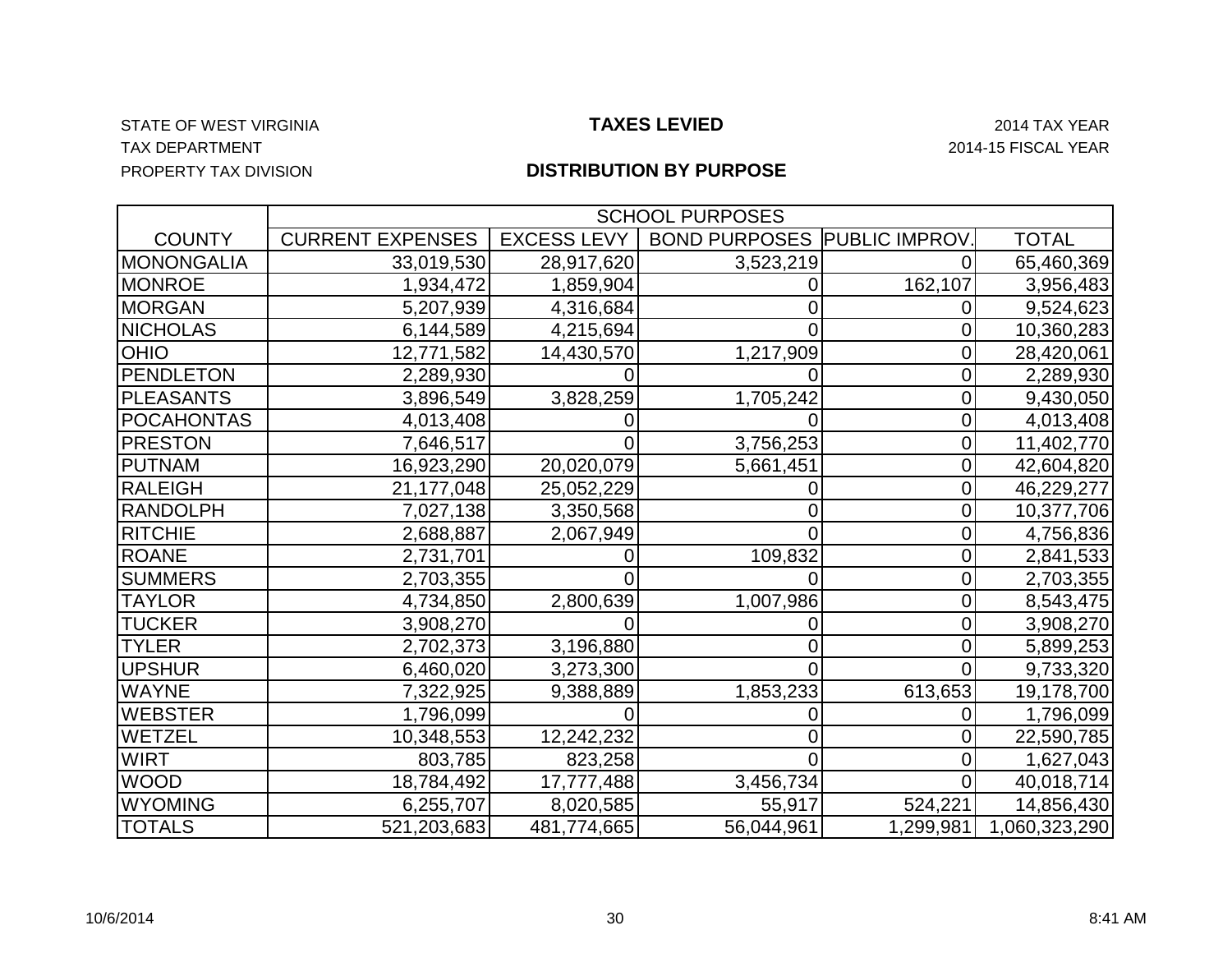#### STATE OF WEST VIRGINIA **Example 2014 TAXES LEVIED** 2014 TAX YEAR TAX DEPARTMENT 2014-15 FISCAL YEAR PROPERTY TAX DIVISION

#### **TAXES LEVIED**

|                   |                         | <b>MUNICIPAL PURPOSES</b> |                      |                |              |  |  |
|-------------------|-------------------------|---------------------------|----------------------|----------------|--------------|--|--|
| <b>COUNTY</b>     | <b>CURRENT EXPENSES</b> | <b>EXCESS LEVY</b>        | <b>BOND PURPOSES</b> | PUBLIC IMPROV. | <b>TOTAL</b> |  |  |
| <b>BARBOUR</b>    | 387,935                 |                           | 0                    | 0              | 387,935      |  |  |
| <b>BERKELEY</b>   | 2,788,129               | 1,161,888                 | 0                    | 0              | 3,950,017    |  |  |
| <b>BOONE</b>      | 426,141                 | 183,558                   | 0                    | $\overline{0}$ | 609,699      |  |  |
| <b>BRAXTON</b>    | 245,927                 | 0                         | $\overline{0}$       | 0              | 245,927      |  |  |
| <b>BROOKE</b>     | 2,395,065               | Ω                         | $\overline{0}$       | 0              | 2,395,065    |  |  |
| <b>CABELL</b>     | 7,358,917               | 2,219,534                 | $\overline{0}$       | $\overline{0}$ | 9,578,451    |  |  |
| <b>CALHOUN</b>    | 67,621                  | 33,810                    | $\overline{0}$       | 0              | 101,431      |  |  |
| <b>CLAY</b>       | 67,211                  | 0                         | $\mathbf 0$          | 0              | 67,211       |  |  |
| <b>DODDRIDGE</b>  | 70,971                  | 0                         | $\mathbf 0$          | $\mathbf 0$    | 70,971       |  |  |
| <b>FAYETTE</b>    | 1,633,315               | 413,614                   | $\mathbf 0$          | 0              | 2,046,929    |  |  |
| <b>GILMER</b>     | 146,528                 | 66,091                    | $\overline{0}$       | $\overline{0}$ | 212,619      |  |  |
| <b>GRANT</b>      | 324,286                 | 110,491                   | $\overline{0}$       | $\overline{0}$ | 434,777      |  |  |
| <b>GREENBRIER</b> | 1,610,781               | 567,985                   | $\overline{0}$       | $\overline{0}$ | 2,178,766    |  |  |
| <b>HAMPSHIRE</b>  | 319,479                 | 0                         | 0                    | 0              | 319,479      |  |  |
| <b>HANCOCK</b>    | 1,893,475               | 48,356                    | 0                    | $\overline{0}$ | 1,941,831    |  |  |
| <b>HARDY</b>      | 569,567                 | 261,940                   | $\mathbf 0$          | 0              | 831,507      |  |  |
| <b>HARRISON</b>   | 6,448,949               | 2,928,236                 | $\mathbf 0$          | $\mathbf 0$    | 9,377,185    |  |  |
| <b>JACKSON</b>    | 963,937                 | 0                         | $\overline{0}$       | $\overline{0}$ | 963,937      |  |  |
| <b>JEFFERSON</b>  | 2,361,552               | $\overline{0}$            | $\mathbf 0$          | 0              | 2,361,552    |  |  |
| <b>KANAWHA</b>    | 17,138,287              | 8,718,071                 | $\overline{0}$       | $\mathbf 0$    | 25,856,358   |  |  |
| LEWIS             | 436,053                 | 0                         | $\overline{0}$       | $\overline{0}$ | 436,053      |  |  |
| <b>LINCOLN</b>    | 105,381                 | 0                         | $\overline{0}$       | $\overline{0}$ | 105,381      |  |  |
| <b>LOGAN</b>      | 680,538                 | 0                         | $\overline{0}$       | $\overline{0}$ | 680,538      |  |  |
| <b>MARION</b>     | 3,327,867               | $\overline{0}$            | $\overline{0}$       | $\mathbf 0$    | 3,327,867    |  |  |
| <b>MARSHALL</b>   | 1,796,269               | 1,343,918                 | 0                    | 0              | 3,140,187    |  |  |
| <b>MASON</b>      | 644,588                 | 0                         | $\mathbf 0$          | $\overline{0}$ | 644,588      |  |  |
| <b>MCDOWELL</b>   | 477,797                 | 95,337                    | $\overline{0}$       | 0              | 573,134      |  |  |
| <b>MERCER</b>     | 2,177,707               | 0                         | $\overline{0}$       | $\overline{0}$ | 2,177,707    |  |  |
| <b>MINERAL</b>    | 643,315                 | 254,861                   | $\overline{0}$       | $\mathbf 0$    | 898,176      |  |  |
| <b>MINGO</b>      | 570,555                 | 156,843                   | 0                    | $\overline{0}$ | 727,398      |  |  |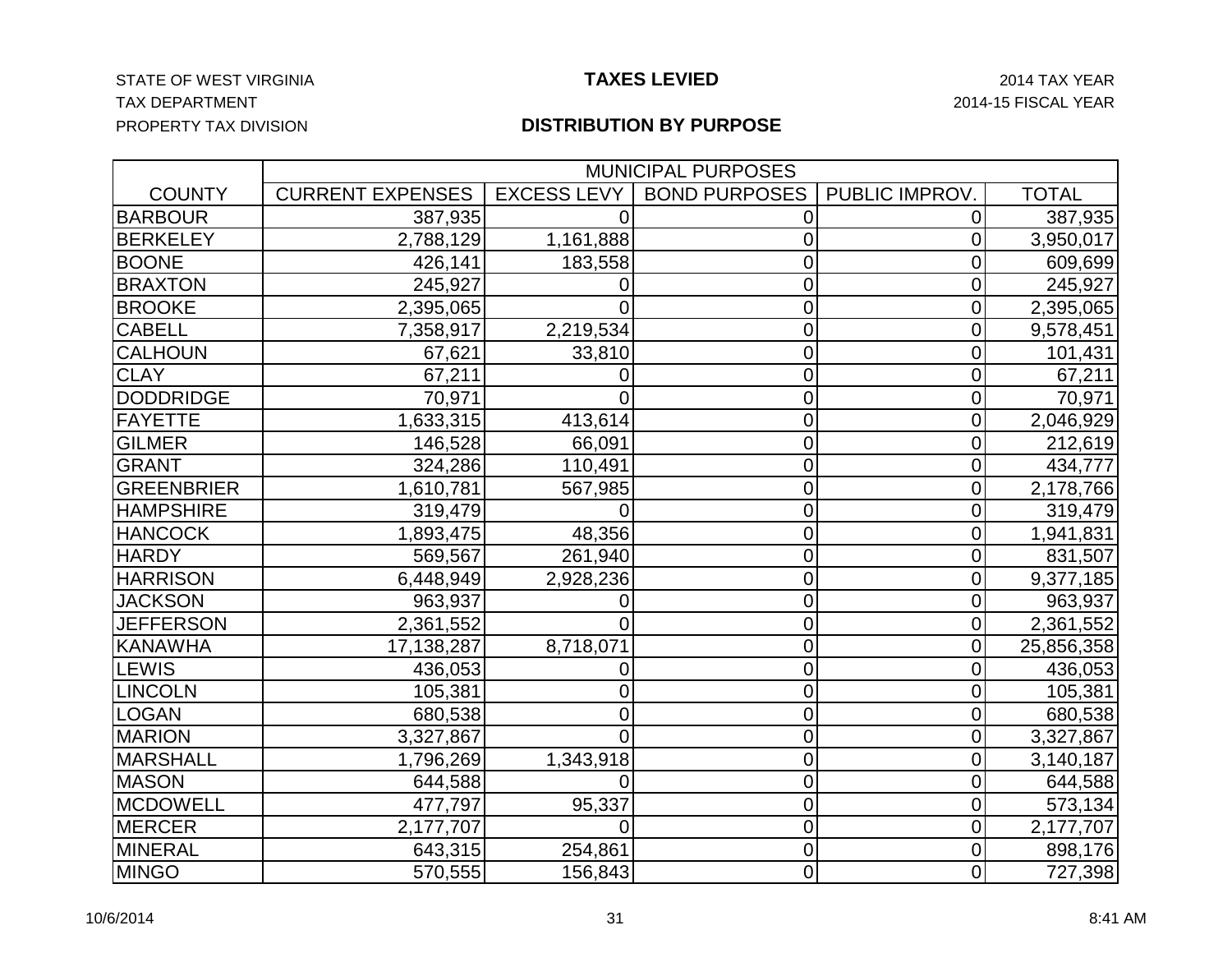#### STATE OF WEST VIRGINIA **Example 2014 TAX ASSESS LEVIED** 2014 TAX YEAR TAX DEPARTMENT 2014-15 FISCAL YEAR PROPERTY TAX DIVISION

|                   |                         | <b>MUNICIPAL PURPOSES</b> |                      |                |              |  |  |  |  |  |
|-------------------|-------------------------|---------------------------|----------------------|----------------|--------------|--|--|--|--|--|
| <b>COUNTY</b>     | <b>CURRENT EXPENSES</b> | <b>EXCESS LEVY</b>        | <b>BOND PURPOSES</b> | PUBLIC IMPROV. | <b>TOTAL</b> |  |  |  |  |  |
| <b>MONONGALIA</b> | 5,972,289               |                           |                      |                | 5,972,289    |  |  |  |  |  |
| <b>MONROE</b>     | 113,279                 | 43,630                    | 0                    | Ω              | 156,909      |  |  |  |  |  |
| <b>MORGAN</b>     | 205,067                 |                           | 0                    | 0              | 205,067      |  |  |  |  |  |
| <b>NICHOLAS</b>   | 839,608                 | 51,466                    | 0                    | 0              | 891,074      |  |  |  |  |  |
| <b>OHIO</b>       | 4,415,386               | 1,265,441                 | 192,998              | 0              | 5,873,825    |  |  |  |  |  |
| <b>PENDLETON</b>  | 115,877                 |                           | 0                    | 0              | 115,877      |  |  |  |  |  |
| <b>PLEASANTS</b>  | 326,583                 | 98,330                    | 0                    | 0              | 424,913      |  |  |  |  |  |
| <b>POCAHONTAS</b> | 201,167                 |                           | 0                    | 0              | 201,167      |  |  |  |  |  |
| <b>PRESTON</b>    | 812,703                 | 226,338                   | 0                    | 0              | 1,039,041    |  |  |  |  |  |
| <b>PUTNAM</b>     | 1,706,220               | 797,613                   | 0                    | 0              | 2,503,833    |  |  |  |  |  |
| RALEIGH           | 3,470,218               |                           | 0                    | 0              | 3,470,218    |  |  |  |  |  |
| <b>RANDOLPH</b>   | 1,106,816               |                           | 0                    | 0              | 1,106,816    |  |  |  |  |  |
| <b>RITCHIE</b>    | 385,259                 | 146,044                   | 0                    | 0              | 531,303      |  |  |  |  |  |
| <b>ROANE</b>      | 278,654                 |                           | 0                    | 0              | 278,654      |  |  |  |  |  |
| <b>SUMMERS</b>    | 312,505                 | 162,356                   | 0                    | 0              | 474,861      |  |  |  |  |  |
| <b>TAYLOR</b>     | 438,139                 | 70,402                    | 0                    | 0              | 508,541      |  |  |  |  |  |
| <b>TUCKER</b>     | 340,505                 |                           | 0                    | 0              | 340,505      |  |  |  |  |  |
| <b>TYLER</b>      | 262,180                 | 65,540                    | 0                    | 0              | 327,720      |  |  |  |  |  |
| <b>UPSHUR</b>     | 790,432                 | 94,851                    | $\overline{0}$       | 0              | 885,283      |  |  |  |  |  |
| <b>WAYNE</b>      | 1,017,726               | 2,061,136                 | 0                    | 0              | 3,078,862    |  |  |  |  |  |
| <b>WEBSTER</b>    | 118,908                 | 0                         | 0                    | 0              | 118,908      |  |  |  |  |  |
| WETZEL            | 867,997                 |                           | $\overline{0}$       | 0              | 867,997      |  |  |  |  |  |
| <b>WIRT</b>       | 59,460                  |                           | 0                    | 0              | 59,460       |  |  |  |  |  |
| <b>WOOD</b>       | 5,819,655               | 2,421,857                 | 0                    | 0              | 8,241,512    |  |  |  |  |  |
| <b>WYOMING</b>    | 322,514                 | 102,209                   | 0                    | 0              | 424,723      |  |  |  |  |  |
| <b>TOTALS</b>     | 88,377,290              | 26, 171, 746              | 192,998              | $\overline{0}$ | 114,742,034  |  |  |  |  |  |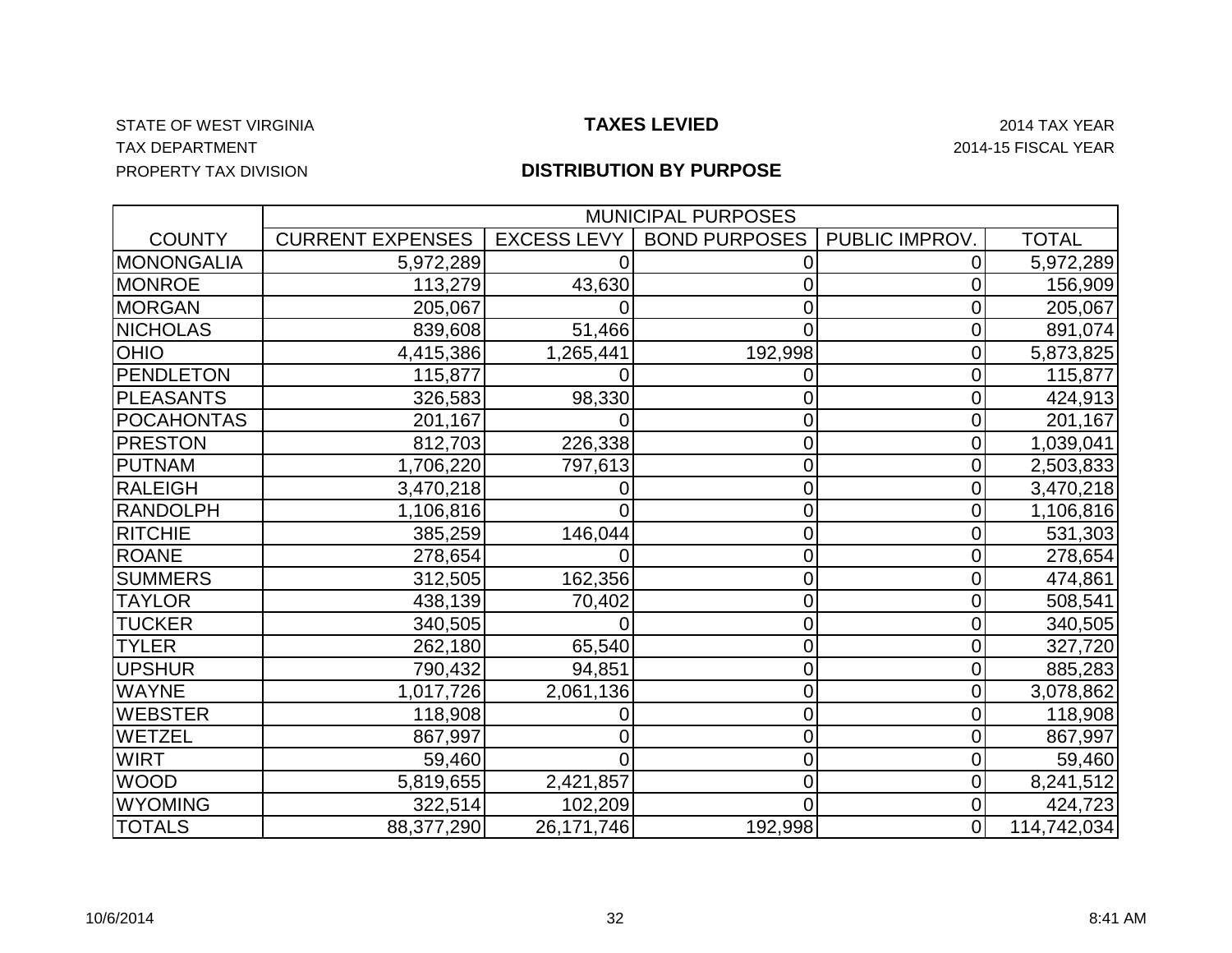#### STATE OF WEST VIRGINIA **Example 2014 TAXES LEVIED** 2014 TAX YEAR TAX DEPARTMENT 2014-15 FISCAL YEAR PROPERTY TAX DIVISION

#### **TAXES LEVIED**

|                   |                         |                    | <b>ALL PURPOSES</b>  |                |              |
|-------------------|-------------------------|--------------------|----------------------|----------------|--------------|
| <b>COUNTY</b>     | <b>CURRENT EXPENSES</b> | <b>EXCESS LEVY</b> | <b>BOND PURPOSES</b> | PUBLIC IMPROV. | <b>TOTAL</b> |
| <b>BARBOUR</b>    | 6,270,331               |                    |                      | 0              | 6,270,331    |
| <b>BERKELEY</b>   | 46,845,278              | 30,664,445         | 7,618,215            | 0              | 85,127,938   |
| <b>BOONE</b>      | 18,947,284              | 16,222,482         |                      | 0              | 35,169,766   |
| <b>BRAXTON</b>    | 5,531,893               | 0                  | 1,306,312            | 0              | 6,838,205    |
| <b>BROOKE</b>     | 11,531,722              | 7,347,005          | 1,515,150            | 0              | 20,393,877   |
| <b>CABELL</b>     | 43,974,027              | 35,776,806         | 5,551,503            | 0              | 85,302,336   |
| <b>CALHOUN</b>    | 2,456,142               | 306,080            | 256,090              | 0              | 3,018,312    |
| <b>CLAY</b>       | 2,945,312               | 551,037            |                      | 0              | 3,496,349    |
| <b>DODDRIDGE</b>  | 9,450,394               | 7,150,937          | 799,970              | 0              | 17,401,301   |
| <b>FAYETTE</b>    | 18,439,712              | 15,314,132         | 0                    | 0              | 33,753,844   |
| <b>GILMER</b>     | 3,754,140               | 1,386,934          | 0                    | 0              | 5,141,074    |
| <b>GRANT</b>      | 12,200,032              | 110,491            | 138,008              | 0              | 12,448,531   |
| <b>GREENBRIER</b> | 18,480,818              | 6,688,240          | 4,549,525            | 0              | 29,718,583   |
| <b>HAMPSHIRE</b>  | 12,373,511              | 603,430            |                      | 0              | 12,976,941   |
| <b>HANCOCK</b>    | 12,475,571              | 7,790,899          | 2,655,654            | 0              | 22,922,124   |
| <b>HARDY</b>      | 9,915,257               | 261,940            | 1,453,469            | 0              | 11,630,666   |
| <b>HARRISON</b>   | 48,105,546              | 34,522,666         | 0                    | 0              | 82,628,212   |
| <b>JACKSON</b>    | 14,659,867              | 11,384,366         | $\Omega$             | 0              | 26,044,233   |
| <b>JEFFERSON</b>  | 31,608,022              | 19,923,017         | 1,857,744            | 0              | 53,388,783   |
| <b>KANAWHA</b>    | 123,464,881             | 75,238,743         | 0                    | 0              | 198,703,624  |
| <b>LEWIS</b>      | 11,649,477              | 3,953,600          | 0                    | 0              | 15,603,077   |
| <b>LINCOLN</b>    | 5,925,677               | 4,924,199          | 0                    | 0              | 10,849,876   |
| <b>LOGAN</b>      | 19,273,725              | 15,991,783         | 0                    | 0              | 35,265,508   |
| <b>MARION</b>     | 27,721,334              | 22,583,606         | 2,071,816            | 0              | 52,376,756   |
| <b>MARSHALL</b>   | 33,471,814              | 24,504,646         | 2,781,005            | 0              | 60,757,465   |
| <b>MASON</b>      | 11,793,522              | 7,536,613          | 1,280,732            | 0              | 20,610,867   |
| <b>MCDOWELL</b>   | 11,214,331              | 8,124,125          | 0                    | 0              | 19,338,456   |
| <b>MERCER</b>     | 20,838,768              | 12,614,765         | 0                    | 0              | 33,453,533   |
| <b>MINERAL</b>    | 11,125,932              | 8,202,508          | 0                    | 0              | 19,328,440   |
| <b>MINGO</b>      | 13,871,357              | 10,178,558         | $\overline{0}$       | $\overline{0}$ | 24,049,915   |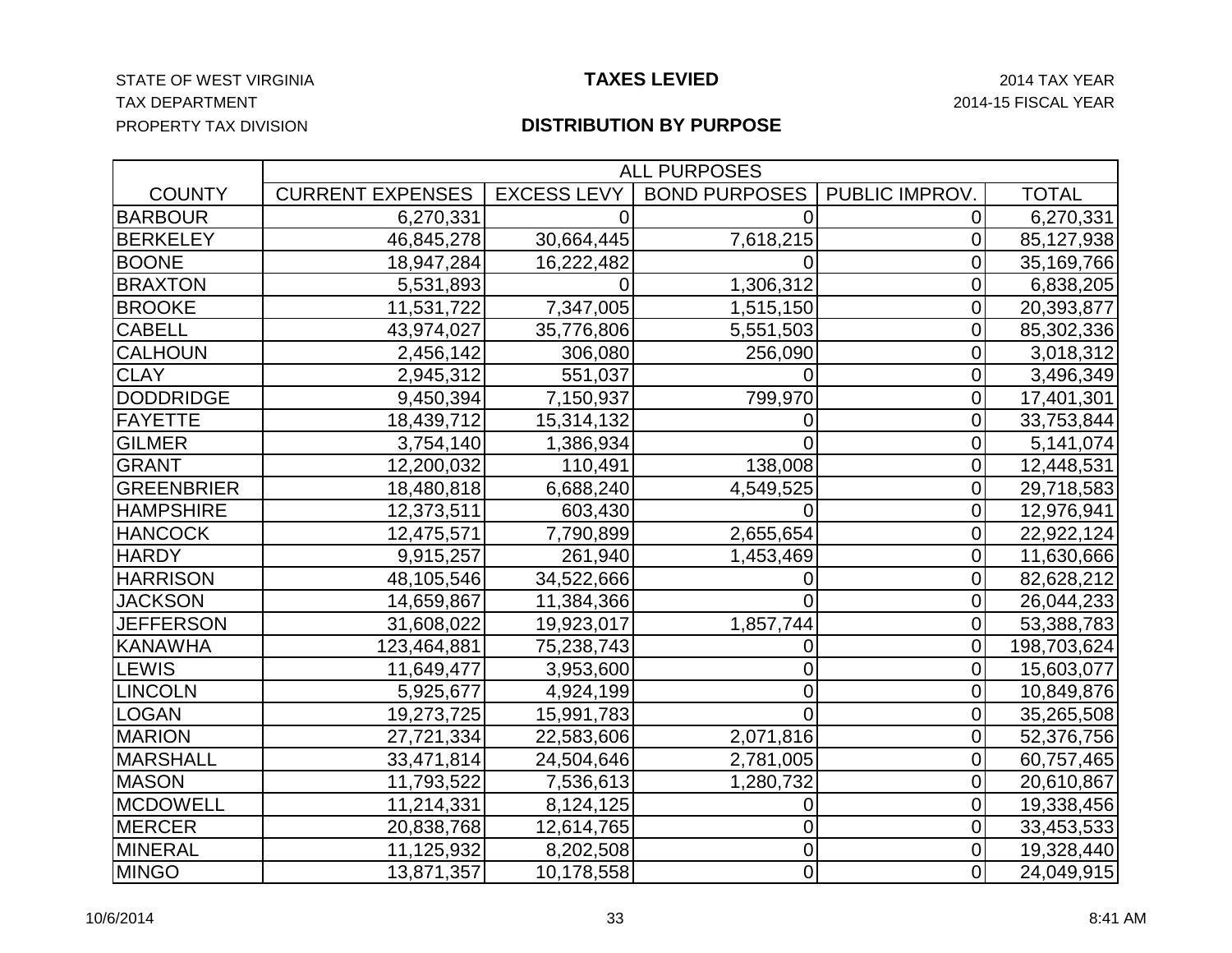#### STATE OF WEST VIRGINIA **Example 2014 TAX ASS CONTROLLED TAXES LEVIED** 2014 TAX YEAR TAX DEPARTMENT 2014-15 FISCAL YEAR PROPERTY TAX DIVISION

|                    |                         | <b>ALL PURPOSES</b> |                      |                |               |  |  |  |  |  |
|--------------------|-------------------------|---------------------|----------------------|----------------|---------------|--|--|--|--|--|
| <b>COUNTY</b>      | <b>CURRENT EXPENSES</b> | <b>EXCESS LEVY</b>  | <b>BOND PURPOSES</b> | PUBLIC IMPROV. | <b>TOTAL</b>  |  |  |  |  |  |
| <b>MONONGALIA</b>  | 55,586,687              | 28,917,620          | 3,523,219            | 0              | 88,027,526    |  |  |  |  |  |
| MONROE             | 3,620,184               | 2,124,000           |                      | 162,107        | 5,906,291     |  |  |  |  |  |
| <b>MORGAN</b>      | 9,318,962               | 4,316,684           |                      | 0              | 13,635,646    |  |  |  |  |  |
| <b>NICHOLAS</b>    | 11,592,639              | 4,267,160           |                      | 0              | 15,859,799    |  |  |  |  |  |
| <b>OHIO</b>        | 25,758,411              | 15,696,011          | 1,410,907            | 0              | 42,865,329    |  |  |  |  |  |
| <b>PENDLETON</b>   | 4,103,186               |                     |                      | 0              | 4,103,186     |  |  |  |  |  |
| <b>PLEASANTS</b>   | 7,145,542               | 3,926,589           | 1,705,242            | 0              | 12,777,373    |  |  |  |  |  |
| <b>POCAHONTAS</b>  | 7,197,737               |                     |                      | 0              | 7,197,737     |  |  |  |  |  |
| <b>PRESTON</b>     | 14,194,107              | 226,338             | 3,756,253            | $\overline{0}$ | 18,176,698    |  |  |  |  |  |
| <b>PUTNAM</b>      | 30,842,194              | 20,817,692          | 5,661,451            | 0              | 57,321,337    |  |  |  |  |  |
| <b>RALEIGH</b>     | 40,530,051              | 29,964,431          |                      | 0              | 70,494,482    |  |  |  |  |  |
| <b>RANDOLPH</b>    | 13,382,575              | 3,350,568           |                      | 0              | 16,733,143    |  |  |  |  |  |
| <b>RITCHIE</b>     | 5,090,813               | 3,163,421           |                      | 0              | 8,254,234     |  |  |  |  |  |
| <b>ROANE</b>       | 5,059,131               | 902,586             | 109,832              | 0              | 6,071,549     |  |  |  |  |  |
| <b>SUMMERS</b>     | 5,043,375               | 162,356             |                      | 0              | 5,205,731     |  |  |  |  |  |
| <b>TAYLOR</b>      | 8,724,126               | 3,896,108           | 1,007,986            | 0              | 13,628,220    |  |  |  |  |  |
| <b>TUCKER</b>      | 7,159,832               |                     |                      | 0              | 7,159,832     |  |  |  |  |  |
| <b>TYLER</b>       | 4,991,332               | 3,485,296           |                      | 0              | 8,476,628     |  |  |  |  |  |
| <b>UPSHUR</b>      | 12,095,467              | 3,368,151           |                      | 0              | 15,463,618    |  |  |  |  |  |
| <b>WAYNE</b>       | 14,293,084              | 11,953,218          | 1,853,233            | 613,653        | 28,713,188    |  |  |  |  |  |
| <b>WEBSTER</b>     | 3,262,081               |                     |                      | 0              | 3,262,081     |  |  |  |  |  |
| WETZEL             | 18,967,295              | 12,791,665          |                      | 0              | 31,758,960    |  |  |  |  |  |
| <b>WIRT</b>        | 1,466,084               | 1,089,668           |                      | 0              | 2,555,752     |  |  |  |  |  |
| <b>WOOD</b>        | 37,569,319              | 20,722,213          | 3,456,734            |                | 61,748,266    |  |  |  |  |  |
| <b>WYOMING</b>     | 11,663,165              | 8,122,794           | 55,917               | 524,221        | 20,366,097    |  |  |  |  |  |
| <b>GRAND TOTAL</b> | 978,973,053             | 573,122,622         | 56,375,967           | 1,299,981      | 1,609,771,623 |  |  |  |  |  |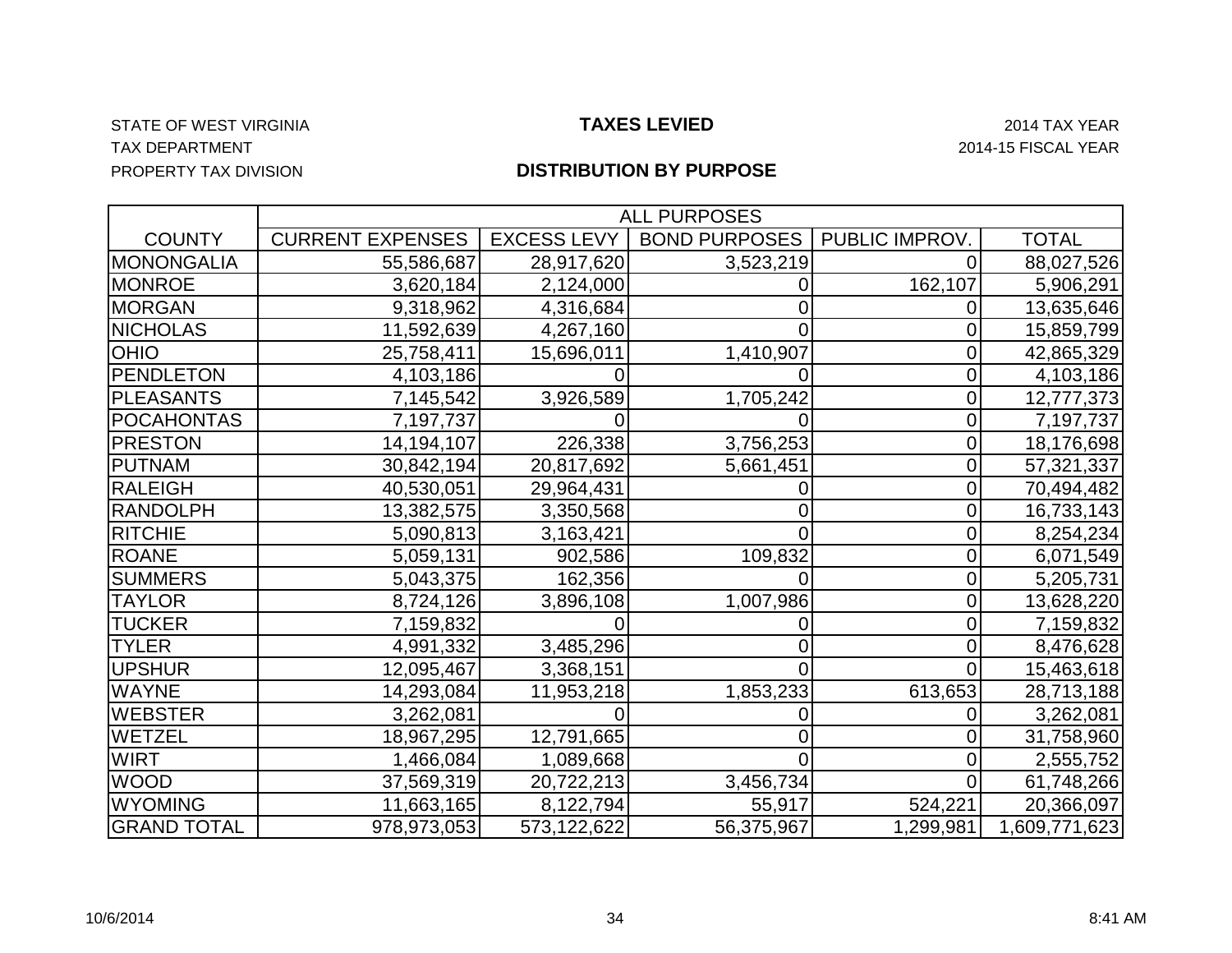# RECAPITULATION 2003 TO 2014

# ASSESSED VALUATION

# AND

# TAXES LEVIED

Page 35-41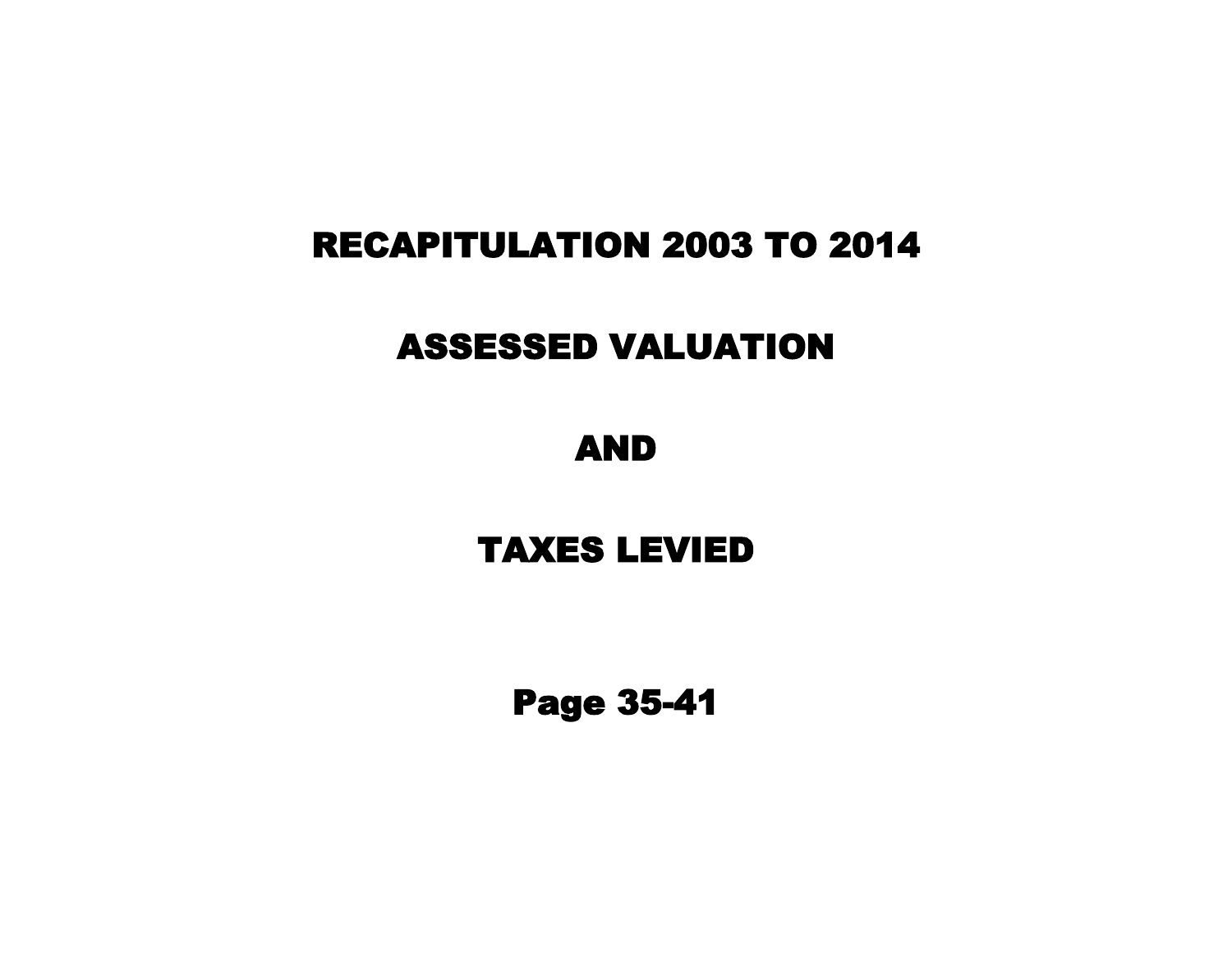### **CLASSIFIED ASSESSED VALUATIONS BY CLASS AND TYPE OF PROPERTY**

\*Total Homestead Exemption Not Included in Other Totals

| Year & Type                    | *Homestead<br><b>Exempt</b> | <b>Class I</b> | <b>Class II</b>      | <b>Class III</b>  | <b>Class IV</b> | <b>Total</b><br><b>Taxable</b> |
|--------------------------------|-----------------------------|----------------|----------------------|-------------------|-----------------|--------------------------------|
| 2003                           |                             |                |                      |                   |                 |                                |
| <b>Real Estate Property</b>    | 3,417,567,380               | 0              | 18,578,864,887       | 6,413,980,257     | 4,956,819,842   | 29,949,664,986                 |
| <b>Personal Property</b>       | 49,389,731                  | 181,836,798    | 291,053,927          | 9,230,885,213     | 4,119,131,001   | 13,822,906,939                 |
| <b>Public Utility Property</b> | 0                           | 0              | 0                    | 4,849,259,491     | 1,250,106,407   | 6,099,365,898                  |
| Total                          | 3,466,957,111               | 181,836,798    | 18,869,918,814       | 20,494,124,961    | 10,326,057,250  | 49,871,937,823                 |
| 2004                           |                             |                |                      |                   |                 |                                |
| <b>Real Estate Property</b>    | 3,477,311,464               | 0              | 19,608,734,392       | 6,811,702,535     | 5,126,165,736   | 31,546,602,663                 |
| <b>Personal Property</b>       | 51,797,741                  | 180,480,385    | 285,635,494          | 8,851,316,494     | 3,969,858,680   | 13,287,291,053                 |
| <b>Public Utility Property</b> | 0                           | 0              | 0                    | 4,817,162,672     | 1,349,948,027   | 6,167,110,699                  |
| Total                          | 3,529,109,205               | 180,480,385    | 19,894,369,886       | 20,480,181,701    | 10,445,972,443  | 51,001,004,415                 |
| 2005                           |                             |                |                      |                   |                 |                                |
| <b>Real Estate Property</b>    | 3,514,606,969               | 0              | 21,219,983,531       | 7,310,037,065     | 5,347,472,526   | 33,877,493,122                 |
| <b>Personal Property</b>       | 54,034,104                  | 193,764,456    | 283,065,064          | 9,691,645,622     | 4,023,218,159   | 14,191,693,301                 |
| <b>Public Utility Property</b> | $\Omega$                    | 0              | 0                    | 5,077,138,640     | 1,375,786,618   | 6,452,925,258                  |
| Total                          | 3,568,641,073               | 193,764,456    | 21,503,048,595       | 22,078,821,327    | 10,746,477,303  | 54,522,111,681                 |
| 2006                           |                             |                |                      |                   |                 |                                |
| <b>Real Estate Property</b>    | 3,561,348,504               | 0              | 23,528,896,102       | 8,499,174,195     | 5,668,288,982   | 37,696,359,279                 |
| <b>Personal Property</b>       | 55,643,473                  | 197,641,737    | 289,656,763          | 10,690,490,480    | 4,269,770,152   | 15,447,559,132                 |
| <b>Public Utility Property</b> | $\Omega$                    | $\Omega$       | 0                    | 5,360,194,603     | 1,389,738,696   | 6,749,933,299                  |
| Total                          | 3,616,991,977               | 197,641,737    | 23,818,552,865       | 24,549,859,278    | 11,327,797,830  | 59,893,851,710                 |
| 2007                           |                             |                |                      |                   |                 |                                |
| <b>Real Estate Property</b>    | 3,625,896,640               | 0              | 26,464,774,601       | 10,040,517,508    | 6,118,026,290   | 42,623,318,399                 |
| <b>Personal Property</b>       | 57,432,680                  | 201,370,430    | 296,491,115          | 12,388,060,617    | 4,404,825,746   | 17,290,747,908                 |
| <b>Public Utility Property</b> | 0                           | 0              | 0                    | 5,709,537,772     | 1,419,614,627   | 7,129,152,399                  |
| Total                          | 3,683,329,320               | 201,370,430    | 26,761,265,716       | 28, 138, 115, 897 | 11,942,466,663  | 67,043,218,706                 |
| 2008                           |                             |                |                      |                   |                 |                                |
| <b>Real Estate Property</b>    | 3,707,700,887               | 0              | 28,410,402,788       | 10,442,606,157    | 6,528,867,920   | 45,381,876,865                 |
| <b>Personal Property</b>       | 60,307,161                  | 0              | 301,775,143          | 13,386,279,085    | 4,502,960,020   | 18,191,014,248                 |
| <b>Public Utility Property</b> | $\Omega$                    | $\mathbf 0$    | 0                    | 6,051,320,553     | 1,399,699,147   | 7,451,019,700                  |
| Total<br>10/6/2014             | 3,768,008,048               | $\mathbf 0$    | 28,712,177,931<br>35 | 29,880,205,795    | 12,431,527,087  | 71,023,910,813<br>8:41 AM      |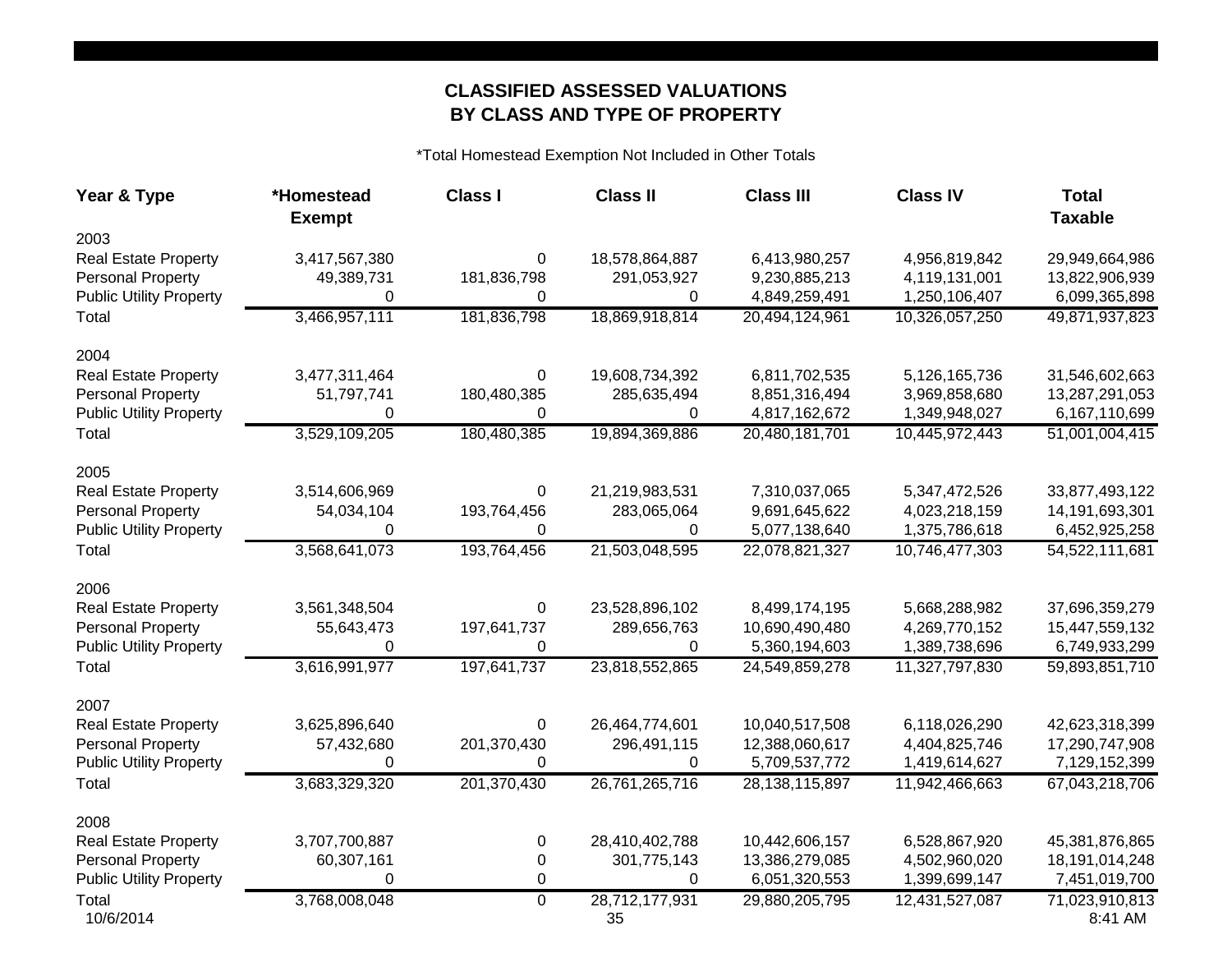### **CLASSIFIED ASSESSED VALUATIONS BY CLASS AND TYPE OF PROPERTY**

Continued from page 35

\*Total Homestead Exemption Not Included in Other Totals

| Year & Type                    | *Homestead<br><b>Exempt</b> | <b>Class I</b> | <b>Class II</b>      | <b>Class III</b>  | <b>Class IV</b> | <b>Total</b><br><b>Taxable</b> |
|--------------------------------|-----------------------------|----------------|----------------------|-------------------|-----------------|--------------------------------|
| 2009                           |                             |                |                      |                   |                 |                                |
| <b>Real Estate Property</b>    | 3,762,223,844               | 0              | 29,626,515,972       | 11, 153, 117, 862 | 6,751,047,681   | 47,530,681,515                 |
| <b>Personal Property</b>       | 61,784,997                  | 0              | 291,580,552          | 14,122,775,009    | 4,544,428,976   | 18,958,784,537                 |
| <b>Public Utility Property</b> | 0                           | 0              | 0                    | 6,266,763,130     | 1,485,030,070   | 7,751,793,200                  |
| Total                          | 3,824,008,841               | $\overline{0}$ | 29,918,096,524       | 31,542,656,001    | 12,780,506,727  | 74,241,259,252                 |
| 2010                           |                             |                |                      |                   |                 |                                |
| <b>Real Estate Property</b>    | 3,807,881,540               | 0              | 29,757,976,761       | 11,391,679,037    | 6,892,568,974   | 48,042,224,772                 |
| <b>Personal Property</b>       | 62,621,356                  | $\mathbf 0$    | 290,653,928          | 14,761,144,361    | 4,449,518,012   | 19,501,316,301                 |
| <b>Public Utility Property</b> | 0                           | 0              |                      | 6,628,024,457     | 1,513,064,784   | 8,141,089,241                  |
| Total                          | 3,870,502,896               | $\overline{0}$ | 30,048,630,689       | 32,780,847,855    | 12,855,151,770  | 75,684,630,314                 |
| 2011                           |                             |                |                      |                   |                 |                                |
| <b>Real Estate Property</b>    | 3,838,699,630               | 0              | 30,045,307,212       | 11,317,694,220    | 6,900,454,040   | 48,263,455,472                 |
| <b>Personal Property</b>       | 62,894,747                  | 0              | 289,443,828          | 14,270,206,870    | 4,566,636,828   | 19,126,287,526                 |
| <b>Public Utility Property</b> | 0                           | 0              | 0                    | 6,573,065,996     | 1,633,678,744   | 8,206,744,740                  |
| Total                          | 3,901,594,377               | $\overline{0}$ | 30, 334, 751, 040    | 32,160,967,086    | 13,100,769,612  | 75,596,487,738                 |
| 2012                           |                             |                |                      |                   |                 |                                |
| <b>Real Estate Property</b>    | 3,891,001,290               | 0              | 30,355,938,410       | 11,643,499,892    | 7,144,073,336   | 49,143,511,638                 |
| <b>Personal Property</b>       | 63,542,684                  | 0              | 281,636,306          | 15,339,005,407    | 4,716,315,186   | 20,336,956,899                 |
| <b>Public Utility Property</b> | $\Omega$                    | 0              | 0                    | 6,740,618,336     | 1,720,083,104   | 8,460,701,440                  |
| Total                          | 3,954,543,974               | $\overline{0}$ | 30,637,574,716       | 33,723,123,635    | 13,580,471,626  | 77,941,169,977                 |
| 2013                           |                             |                |                      |                   |                 |                                |
| <b>Real Estate Property</b>    | 3,948,224,325               | 0              | 31,347,182,045       | 12,242,378,056    | 7,464,159,360   | 51,053,719,461                 |
| <b>Personal Property</b>       | 63,135,901                  | 0              | 274,972,337          | 17,314,133,213    | 4,973,441,612   | 22,562,547,162                 |
| <b>Public Utility Property</b> | $\Omega$                    | 0              | 0                    | 7,258,215,195     | 1,692,392,205   | 8,950,607,400                  |
| Total                          | 4,011,360,226               | $\overline{0}$ | 31,622,154,382       | 36,814,726,464    | 14,129,993,177  | 82,566,874,023                 |
| 2014                           |                             |                |                      |                   |                 |                                |
| <b>Real Estate Property</b>    | 3,998,681,708               | 0              | 32,808,007,882       | 12,243,044,256    | 7,707,235,890   | 52,758,288,028                 |
| <b>Personal Property</b>       | 62,550,214                  | 0              | 286,859,684          | 17,088,292,756    | 4,940,839,873   | 22,315,992,313                 |
| <b>Public Utility Property</b> | 0                           | 0              | 0                    | 7,360,253,390     | 1,743,187,710   | 9,103,441,100                  |
| Total<br>10/6/2014             | 4,061,231,922               | $\mathbf 0$    | 33,094,867,566<br>36 | 36,691,590,402    | 14,391,263,473  | 84, 177, 721, 441<br>8:41 AM   |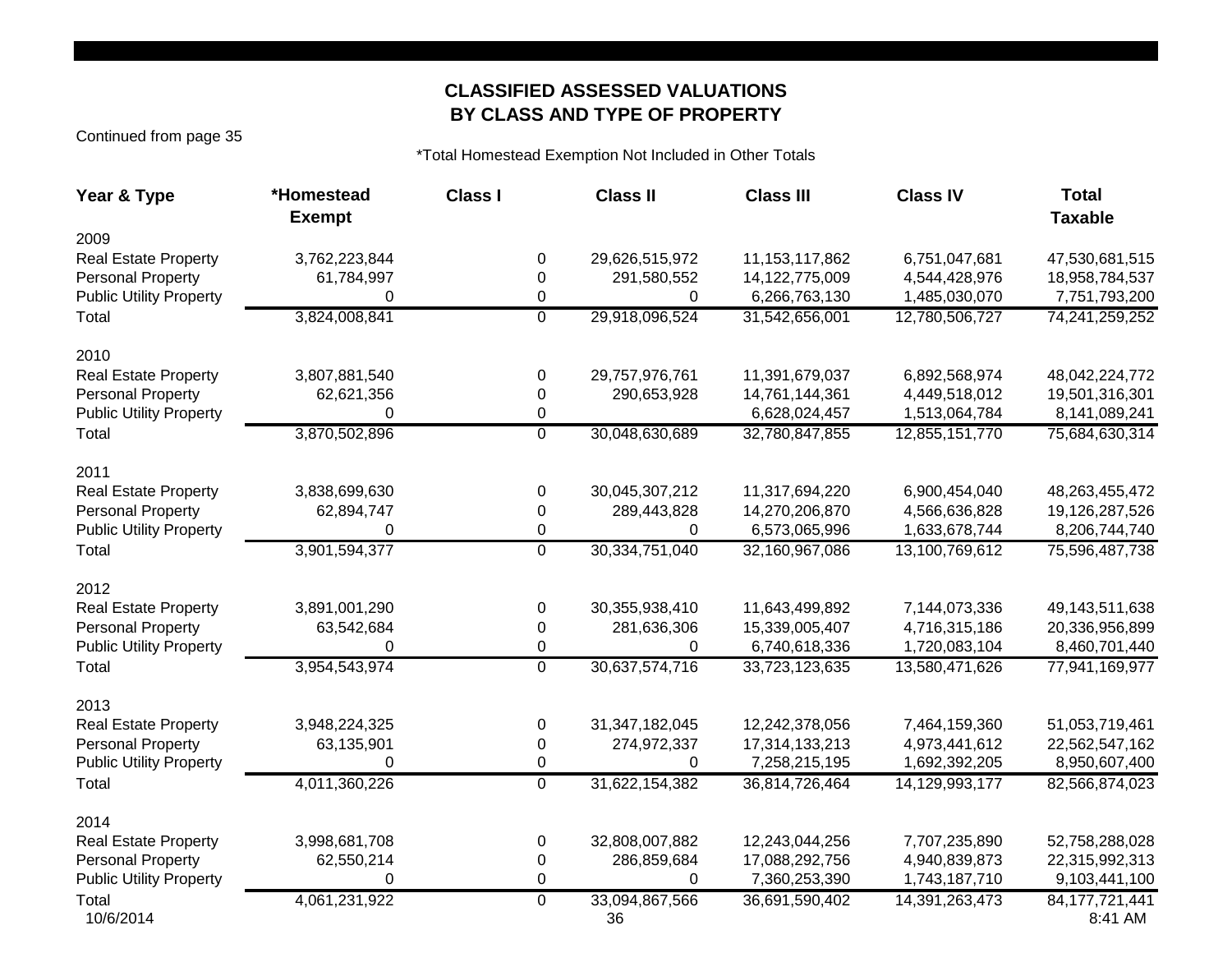### **BY CLASS AND TYPE OF PROPERTY TAXES LEVIED ON CLASSIFIED ASSESSED VALUATION**

| Year & Type                    | <b>Class I</b> | <b>Class II</b> | <b>Class III</b> | <b>Class IV</b> | <b>Total</b>  |
|--------------------------------|----------------|-----------------|------------------|-----------------|---------------|
| 2003                           |                |                 |                  |                 |               |
| Real Estate Property           | 0              | 229,931,787     | 143,104,934      | 145,672,243     | 518,708,964   |
| <b>Personal Property</b>       | 875,251        | 3,367,243       | 211,356,992      | 122,284,102     | 337,883,587   |
| <b>Public Utility Property</b> | 0              | 0               | 106,833,358      | 36,658,791      | 143,492,149   |
| Total                          | 875,251        | 233,299,030     | 461,295,283      | 304,615,136     | 1,000,084,700 |
| 2004                           |                |                 |                  |                 |               |
| Real Estate Property           | 0              | 241,417,135     | 151,882,941      | 148,525,645     | 541,825,721   |
| <b>Personal Property</b>       | 874,425        | 4,863,743       | 203,374,669      | 118,639,323     | 327,752,160   |
| <b>Public Utility Property</b> | 38             | 0               | 107,100,154      | 41,039,393      | 148,139,585   |
| Total                          | 874,463        | 246,280,878     | 462,357,764      | 308,204,361     | 1,017,717,466 |
| 2005                           |                |                 |                  |                 |               |
| Real Estate Property           | 0              | 260,428,471     | 161,804,609      | 156, 185, 777   | 578,418,857   |
| <b>Personal Property</b>       | 941,807        | 3,262,635       | 221, 357, 422    | 118,871,239     | 344,433,103   |
| <b>Public Utility Property</b> | 0              | 0               | 112,145,545      | 39,922,082      | 152,067,627   |
| Total                          | 941,807        | 263,691,106     | 495,307,576      | 314,979,098     | 1,074,919,587 |
| 2006                           |                |                 |                  |                 |               |
| Real Estate Property           | 0              | 285,983,690     | 184,612,940      | 168,502,787     | 639,099,417   |
| <b>Personal Property</b>       | 927,049        | 3,278,863       | 240,817,439      | 129,283,546     | 374,306,897   |
| <b>Public Utility Property</b> | 0              | 0               | 116,471,491      | 40,973,393      | 157,444,884   |
| Total                          | 927,049        | 289,262,553     | 541,901,870      | 338,759,726     | 1,170,851,198 |
| 2007                           |                |                 |                  |                 |               |
| <b>Real Estate Property</b>    | 0              | 309,360,678     | 212,725,563      | 173,703,363     | 695,789,604   |
| <b>Personal Property</b>       | 925,483        | 3,262,390       | 274,870,932      | 127,469,318     | 406,528,123   |
| <b>Public Utility Property</b> | 0              | 0               | 122,598,803      | 40,205,036      | 162,803,839   |
| Total                          | 925,483        | 312,623,068     | 610,195,298      | 341, 377, 717   | 1,265,121,566 |
| 2008                           |                |                 |                  |                 |               |
| <b>Real Estate Property</b>    | 0              | 330,063,453     | 220,004,179      | 184,903,563     | 734,971,195   |
| <b>Personal Property</b>       | 0              | 3,317,088       | 296,658,533      | 129,918,094     | 429,893,715   |
| <b>Public Utility Property</b> | 0              | 0               | 129,145,948      | 39,497,265      | 168,643,213   |
| Total                          | 0              | 333,380,541     | 645,808,660      | 354,318,922     | 1,333,508,123 |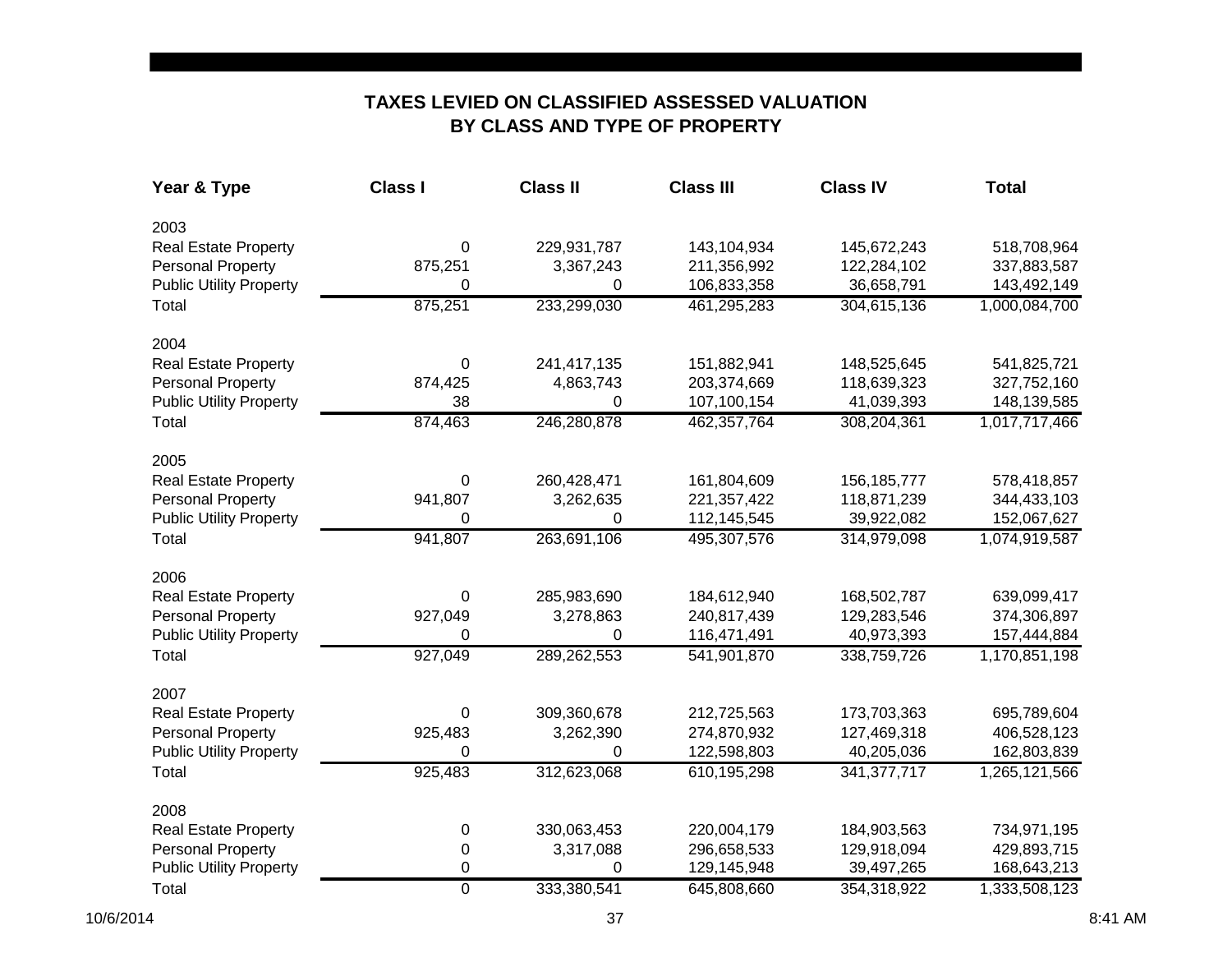### **TAXES LEVIED ON CLASSIFIED ASSESSED VALUATION BY CLASS AND TYPE OF PROPERTY**

Continued from page 37

| Year & Type                    | <b>Class I</b> | <b>Class II</b> | <b>Class III</b> | <b>Class IV</b> | <b>Total</b>  |
|--------------------------------|----------------|-----------------|------------------|-----------------|---------------|
| 2009                           |                |                 |                  |                 |               |
| Real Estate Property           | 0              | 346,929,618     | 240,194,506      | 192,254,169     | 779,378,293   |
| <b>Personal Property</b>       | 0              | 3,194,930       | 313,344,346      | 130,778,030     | 447,317,306   |
| <b>Public Utility Property</b> | 0              | 0               | 133,228,390      | 42,098,104      | 175,326,494   |
| Total                          | $\overline{0}$ | 350,124,548     | 686,767,242      | 365, 130, 303   | 1,402,022,093 |
| 2010                           |                |                 |                  |                 |               |
| Real Estate Property           | 0              | 352,706,637     | 247,760,884      | 197,910,742     | 798,378,263   |
| <b>Personal Property</b>       | 0              | 3,205,360       | 328,230,797      | 128,434,514     | 459,870,671   |
| <b>Public Utility Property</b> | 0              | 0               | 141,507,782      | 42,899,984      | 184,407,766   |
| Total                          | $\overline{0}$ | 355,911,997     | 717,499,463      | 369,245,240     | 1,442,656,700 |
| 2011                           |                |                 |                  |                 |               |
| <b>Real Estate Property</b>    | 0              | 357,793,564     | 246,368,073      | 195,915,994     | 800,077,631   |
| <b>Personal Property</b>       | 0              | 3,239,751       | 321,319,404      | 131,672,986     | 456,232,141   |
| <b>Public Utility Property</b> | 0              | 0               | 143,266,457      | 46,358,407      | 189,624,864   |
| Total                          | $\overline{0}$ | 361,033,315     | 710,953,934      | 373,947,387     | 1,445,934,636 |
| 2012                           |                |                 |                  |                 |               |
| <b>Real Estate Property</b>    | 0              | 361,827,877     | 253,547,744      | 202,389,350     | 817,764,970   |
| <b>Personal Property</b>       | 0              | 3,135,673       | 344,587,011      | 135,742,860     | 483,465,543   |
| <b>Public Utility Property</b> | 0              | 0               | 146,945,812      | 48,892,250      | 195,838,062   |
| Total                          | $\overline{0}$ | 364,963,550     | 745,080,566      | 387,024,459     | 1,497,068,575 |
| 2013                           |                |                 |                  |                 |               |
| <b>Real Estate Property</b>    | 0              | 371,277,104     | 265,940,868      | 210,691,384     | 847,909,355   |
| <b>Personal Property</b>       | 0              | 3,052,426       | 386,759,109      | 142,319,277     | 532,130,812   |
| <b>Public Utility Property</b> | 0              | $\Omega$        | 154,491,554      | 47,875,871      | 202,367,425   |
| Total                          | $\overline{0}$ | 374,329,530     | 807,191,532      | 400,886,531     | 1,582,407,593 |
| 2014                           |                |                 |                  |                 |               |
| <b>Real Estate Property</b>    | 0              | 389,713,210     | 264,977,168      | 219,809,248     | 874,499,625   |
| <b>Personal Property</b>       | 0              | 3,187,004       | 382,642,154      | 142,979,200     | 528,808,357   |
| <b>Public Utility Property</b> | 0              | 0               | 156,745,233      | 49,718,407      | 206,463,640   |
| Total                          | 0              | 392,900,213     | 804,364,554      | 412,506,855     | 1,609,771,623 |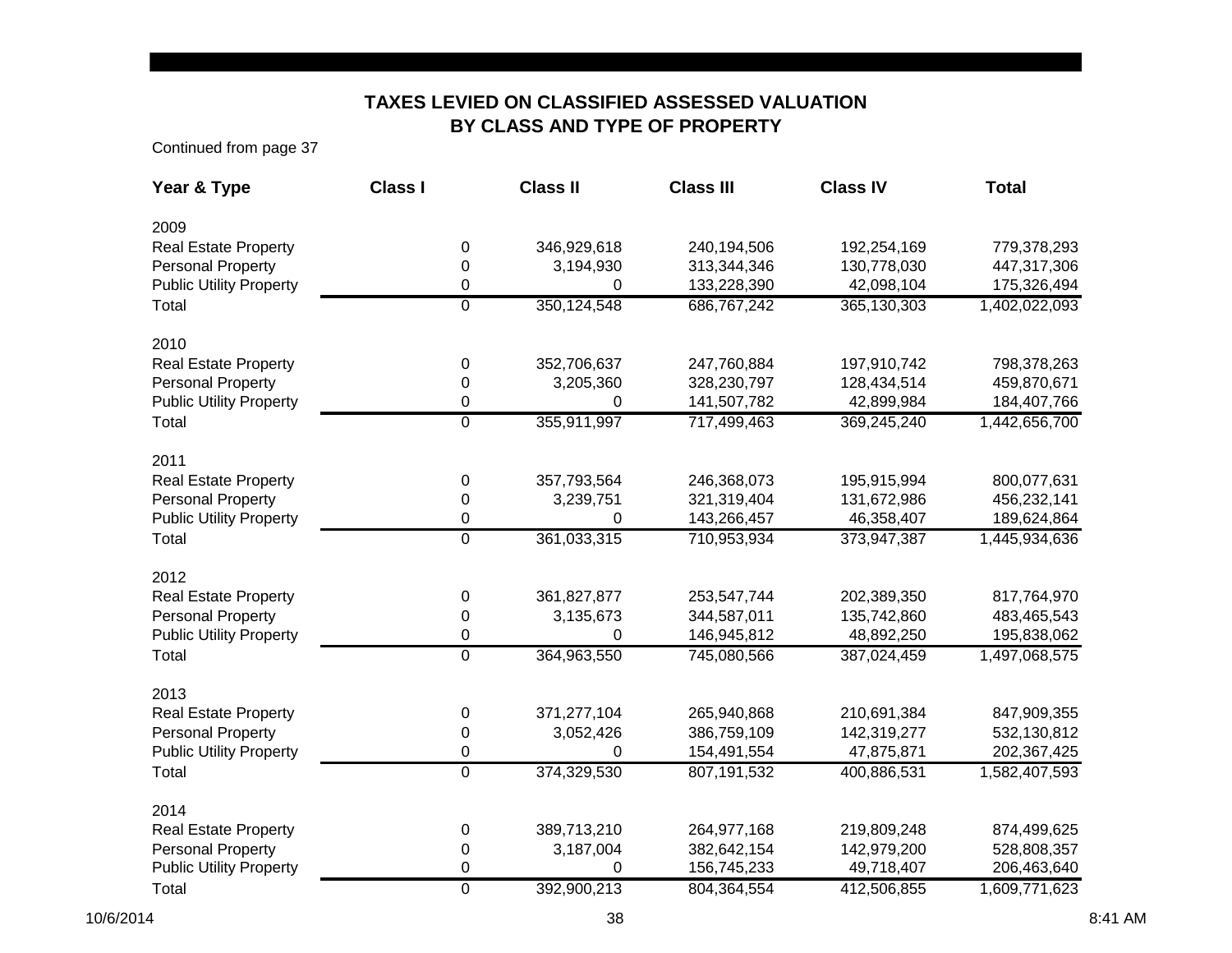#### **AVERAGE RATE OF LEVY ON EACH \$100 ASSESSED VALUATION EACH CLASS OF PROPERTY**

| Year | Class I | <b>Class II</b> | <b>Class III</b> | <b>Class IV</b> | <b>All Property</b> |
|------|---------|-----------------|------------------|-----------------|---------------------|
| 1996 | 0.68    | 1.23            | 2.23             | 2.94            | 1.96                |
| 1997 | 0.67    | 1.22            | 2.22             | 2.93            | 1.95                |
| 1998 | 0.66    | 1.22            | 2.22             | 2.94            | 1.98                |
| 1999 | 0.66    | 1.23            | 2.25             | 2.94            | 2.00                |
| 2000 | 0.65    | 1.23            | 2.25             | 2.94            | 2.00                |
| 2001 | 0.64    | 1.24            | 2.25             | 2.96            | 2.01                |
| 2002 | 0.62    | 1.24            | 2.26             | 2.95            | 2.01                |
| 2003 | 0.48    | 1.24            | 2.25             | 2.95            | 2.01                |
| 2004 | 0.48    | 1.24            | 2.26             | 2.95            | 2.00                |
| 2005 | 0.49    | 1.23            | 2.24             | 2.93            | 1.97                |
| 2006 | 0.47    | 1.19            | 2.14             | 2.92            | 1.91                |
| 2007 | 0.46    | 1.17            | 2.17             | 2.86            | 1.89                |
| 2008 | 0.00    | 1.16            | 2.16             | 2.85            | 1.88                |
| 2009 | 0.00    | 1.17            | 2.18             | 2.86            | 1.89                |
| 2010 | 0.00    | 1.18            | 2.19             | 2.87            | 1.91                |
| 2011 | 0.00    | 1.19            | 2.21             | 2.85            | 1.91                |
| 2012 | 0.00    | 1.19            | 2.21             | 2.85            | 1.92                |
| 2013 | 0.00    | 1.18            | 2.19             | 2.84            | 1.92                |
| 2014 | 0.00    | 1.19            | 2.19             | 2.87            | 1.91                |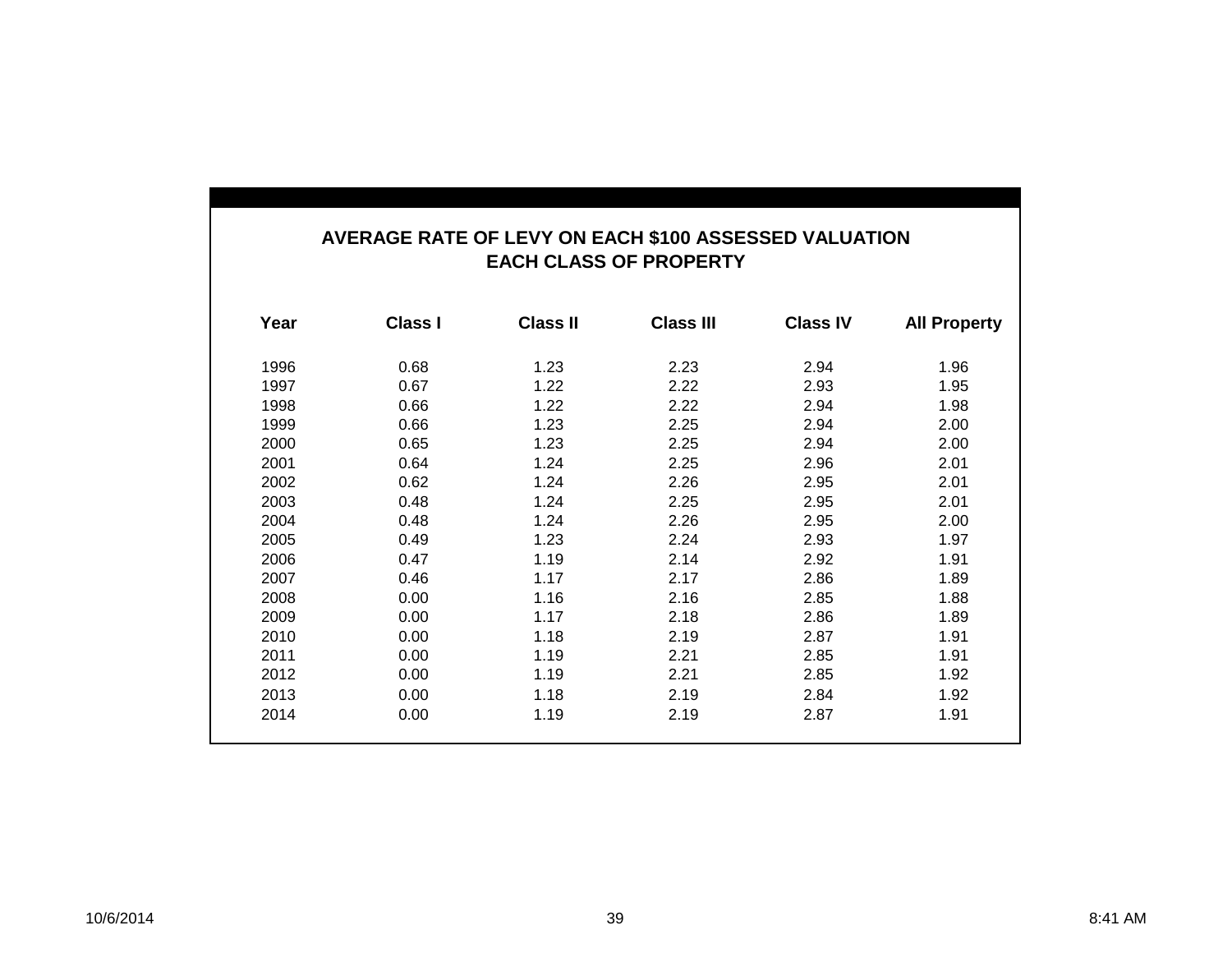### **DISTRIBUTION OF TAXES LEVIED BY PURPOSE (State - County - School - Municipal)**

| <b>PURPOSE</b>       | 2003          | 2004          | 2005          | 2006          | 2007          | 2008          |
|----------------------|---------------|---------------|---------------|---------------|---------------|---------------|
| <b>State Current</b> | 4,030,060     | 4,091,846     | 4,362,526     | 4,783,634     | 5,351,156     | 5,666,782     |
| County               | 255,917,924   | 259,730,081   | 275,742,359   | 297,356,091   | 328,290,839   | 344,661,969   |
| School               | 664,880,677   | 677,790,889   | 715,225,221   | 773,084,610   | 843,356,672   | 890,294,171   |
| Municipal            | 75,256,039    | 76,104,651    | 79,589,482    | 95,626,862    | 88,122,900    | 92,885,200    |
| Total                | 1,000,084,700 | 1,017,717,467 | 1,074,919,588 | 1,170,851,197 | 1,265,121,567 | 1,333,508,122 |
| <b>PURPOSE</b>       | 2009          | 2010          | 2011          | 2012          | 2013          | 2014          |
| <b>State Current</b> | 5,928,225     | 6,066,031     | 6,042,911     | 6,262,238     | 6,675,579     | 6,763,028     |
| County               | 367,903,396   | 381,380,523   | 382,493,113   | 398,867,977   | 421,381,573   | 427,943,271   |
| School               | 932,299,107   | 956,427,263   | 960,188,009   | 989,885,613   | 1,048,140,348 | 1,060,323,290 |
| Municipal            | 95,891,365    | 98,782,883    | 97,210,605    | 102,052,748   | 106,210,093   | 114,742,034   |
| Total                | 1,402,022,093 | 1,442,656,700 | 1,445,934,638 | 1,497,068,576 | 1,582,407,593 | 1,609,771,623 |

### **DISTRIBUTION OF TAXES LEVIED 2014 (BY PURPOSE AND TYPE OF PROPERTY)**

| <b>TYPE</b>                    | <b>State</b> | County      | <b>Schools</b> | <b>Municipal</b> | Total         |
|--------------------------------|--------------|-------------|----------------|------------------|---------------|
| Real Estate                    | 3,673,978    | 232,477,840 | 576,014,825    | 62,332,982       | 874,499,625   |
| <b>Personal Property</b>       | 2,221,648    | 140,578,934 | 348,315,133    | 37,692,643       | 528,808,358   |
| <b>Public Utility Property</b> | 867.402      | 54,886,497  | 135,993,332    | 14,716,409       | 206,463,640   |
| Total                          | 6,763,028    | 427,943,271 | 1,060,323,290  | 114,742,034      | 1,609,771,623 |